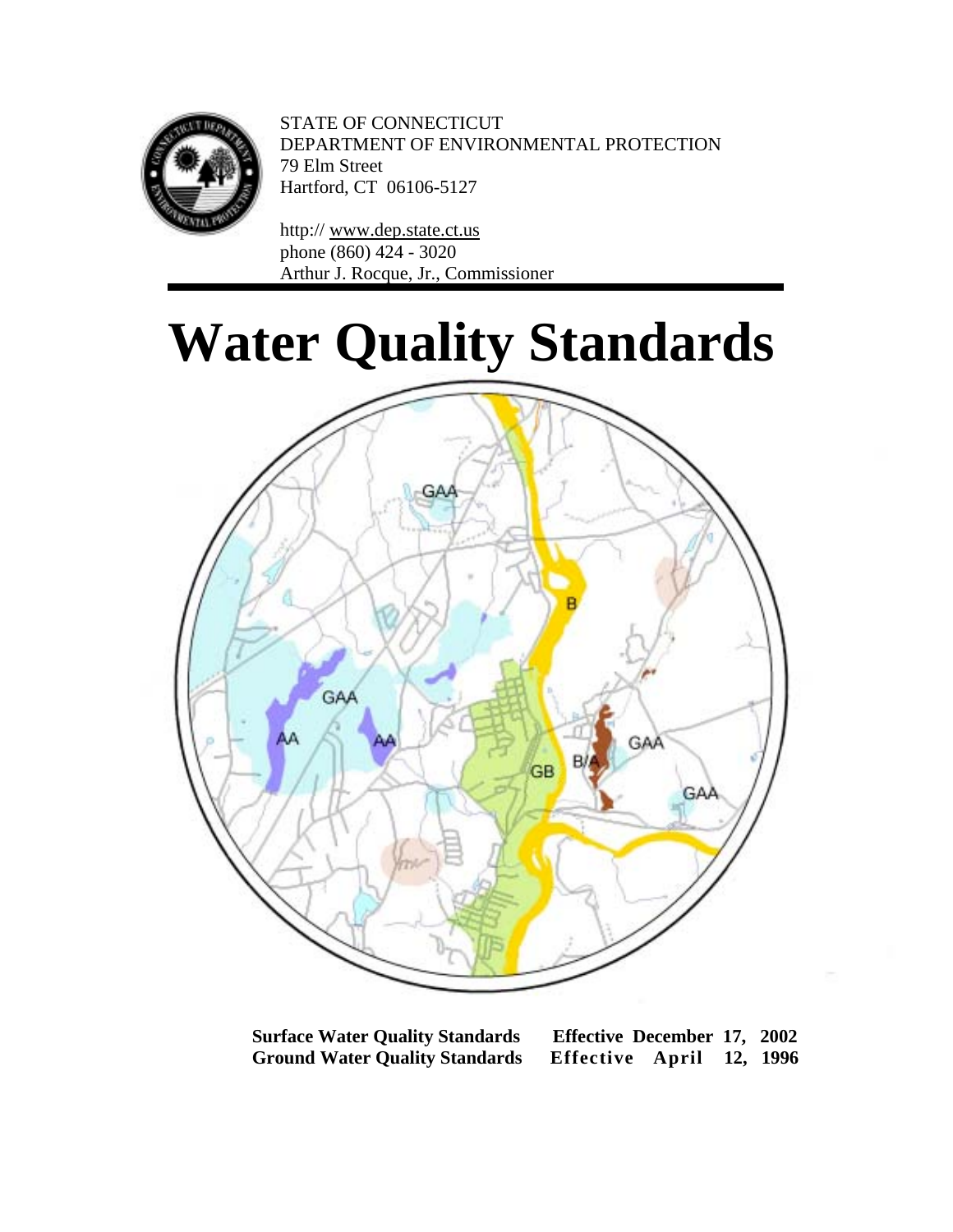For further information contact:

Betsey Wingfield, Interim Director Planning & Standards Division Bureau of Water Management Department of Environmental Protection 79 Elm Street Hartford, CT 06106-5127 phone (860) 424-3020 fax (860) 424-4055 URL: <http://dep.state.ct.us>

The Department of Evironmental Protection is an affirmative action/equal opportunity employer, providing programs and services in a fair and impartial manner. In conformance with the Americans with Disabilities Act, DEP makes every effort to provide equally effective services for persons with disabilities. Individuals with disabilities needing auxiliary aids or services, or for more information by voice or TTY/TDD call (860) 424-3000.

> Printed on recycled paper (at least 20% post consumer waste)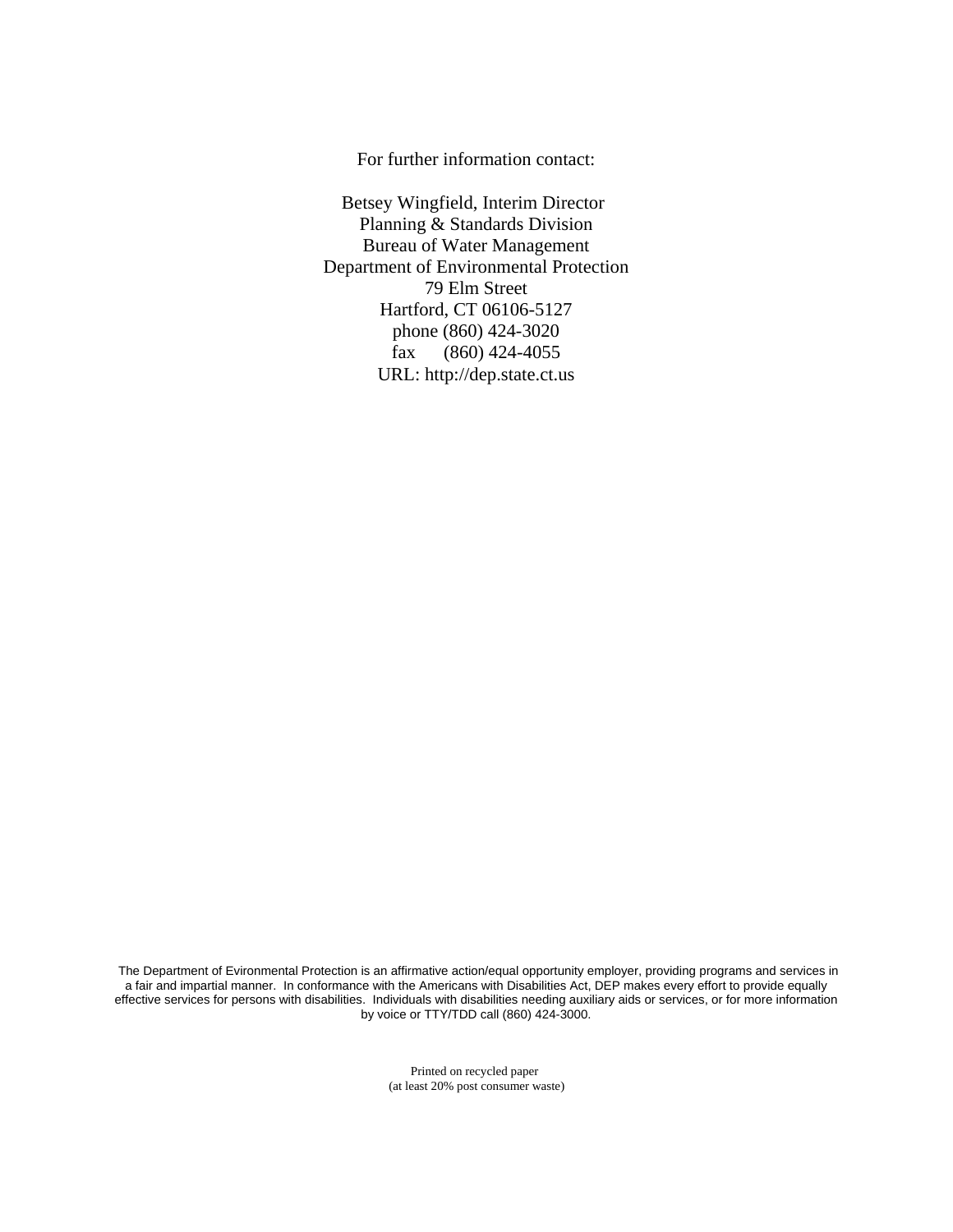## CONNECTICUT WATER QUALITY STANDARDS

## **TABLE OF CONTENTS**

## **APPENDICES**

| Definitions                                                         | Appendix A |
|---------------------------------------------------------------------|------------|
| Water Quality Criteria for Bacterial Indicators of Sanitary Quality | Appendix B |
| Dissolved Oxygen (DO) Criteria for Offshore Waters                  | Appendix C |
| Numerical Water Quality Criteria for Chemical Constituents          | Appendix D |
| <b>Connecticut Anti-degredation Implementation Policy</b>           | Appendix E |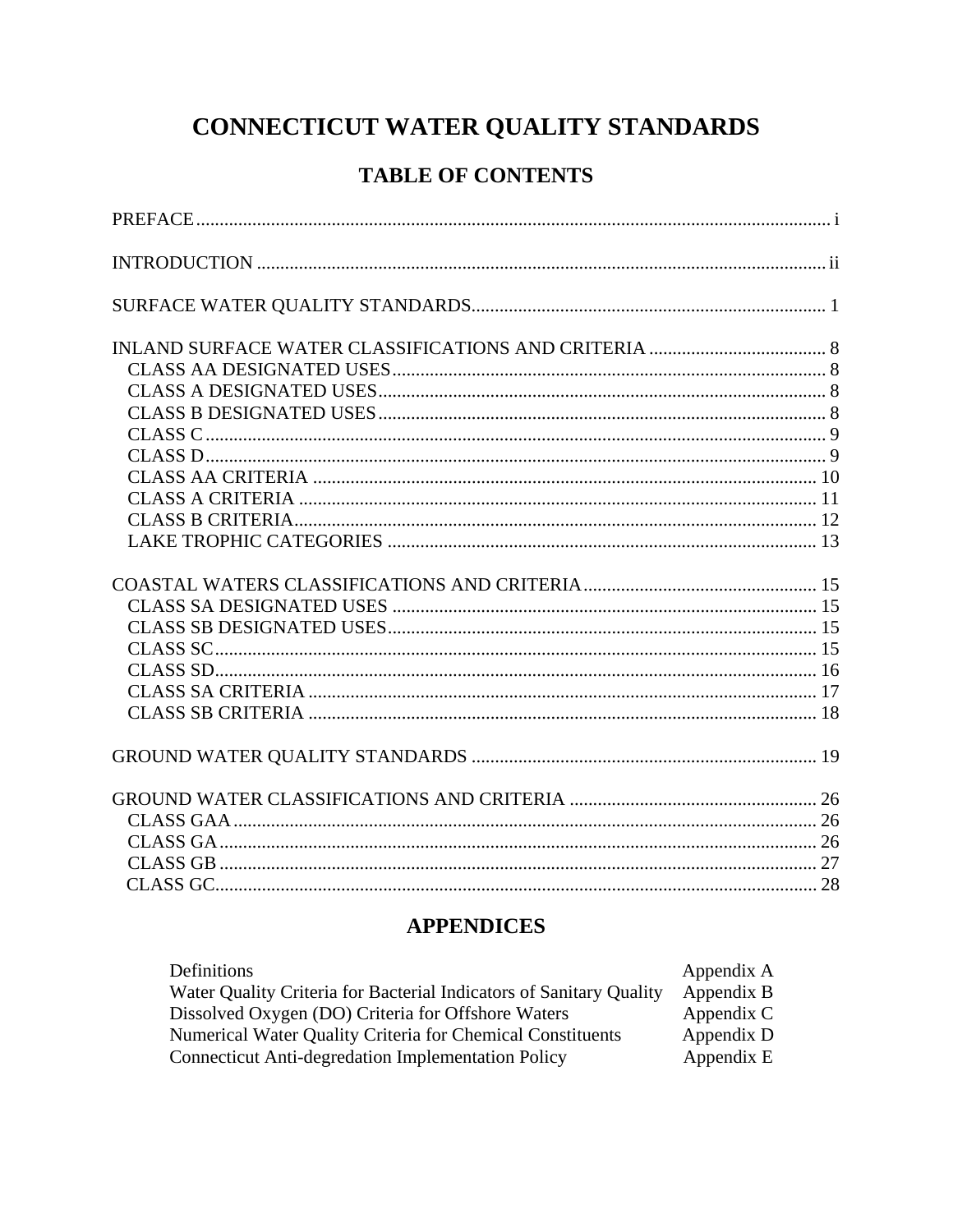## **CONNECTICUT WATER QUALITY STANDARDS**

## **PREFACE**

The Water Quality Standards and Criteria set forth in this publication are an important element in Connecticut's clean water program. The Standards set an overall policy for management of water quality in accordance with the directive of Section 22a-426 of the Connecticut General Statutes. In simple terms the policies can be summarized by saying that the Department of Environmental Protection shall:

- o Protect surface and ground waters from degradation.
- o Segregate waters used for drinking from those that play a role in waste assimilation.
- o Restore surface waters that have been used for waste assimilation to conditions suitable for fishing and swimming.
- o Restore degraded ground water to protect existing and designated uses.
- o Provide a framework for establishing priorities for pollution abatement and State funding for clean up.
- o Adopt standards that promote the State's economy in harmony with the environment.

 There are three elements that make up the Water Quality Standards. The first of these are the Standards themselves. This is the text of the policy statements which discuss issues such as classification of different water resources according to the desirable use, anti-degradation, allowable types of discharges, the fundamental principles of waste assimilation, and a variety of other subjects. The second element, also contained in this document, are the Criteria. These are descriptive and numerical standards that describe the allowable parameters and goals for the various water quality classifications. The final element is the Classification Maps that show the Class assigned to each surface and groundwater resource throughout the State. These maps also show the goals for the water resources, and in that manner provide a blueprint and set of priorities for our efforts to restore water quality.

 These three elements comprise the Water Quality Standards and are adopted using the public participation procedures contained in Section 22a-426 of the Connecticut General Statutes. The Standards, Criteria and Maps are reviewed and revised roughly every three years. Any change is considered a revision requiring public participation. The public participation process consists of public meetings held at various locations around the State, notification of all chief elected officials, notice in the Connecticut Law Journal and a public hearing. The Classification Maps are the subject of separate public hearings which are held for the adoption of the map covering each major drainage basin in the State.

 As with any complex program, it is always difficult to anticipate the questions that the public may have about either proposed or adopted standards. The staff of the Planning and Standards Division of the Bureau of Water Management are the best source of information about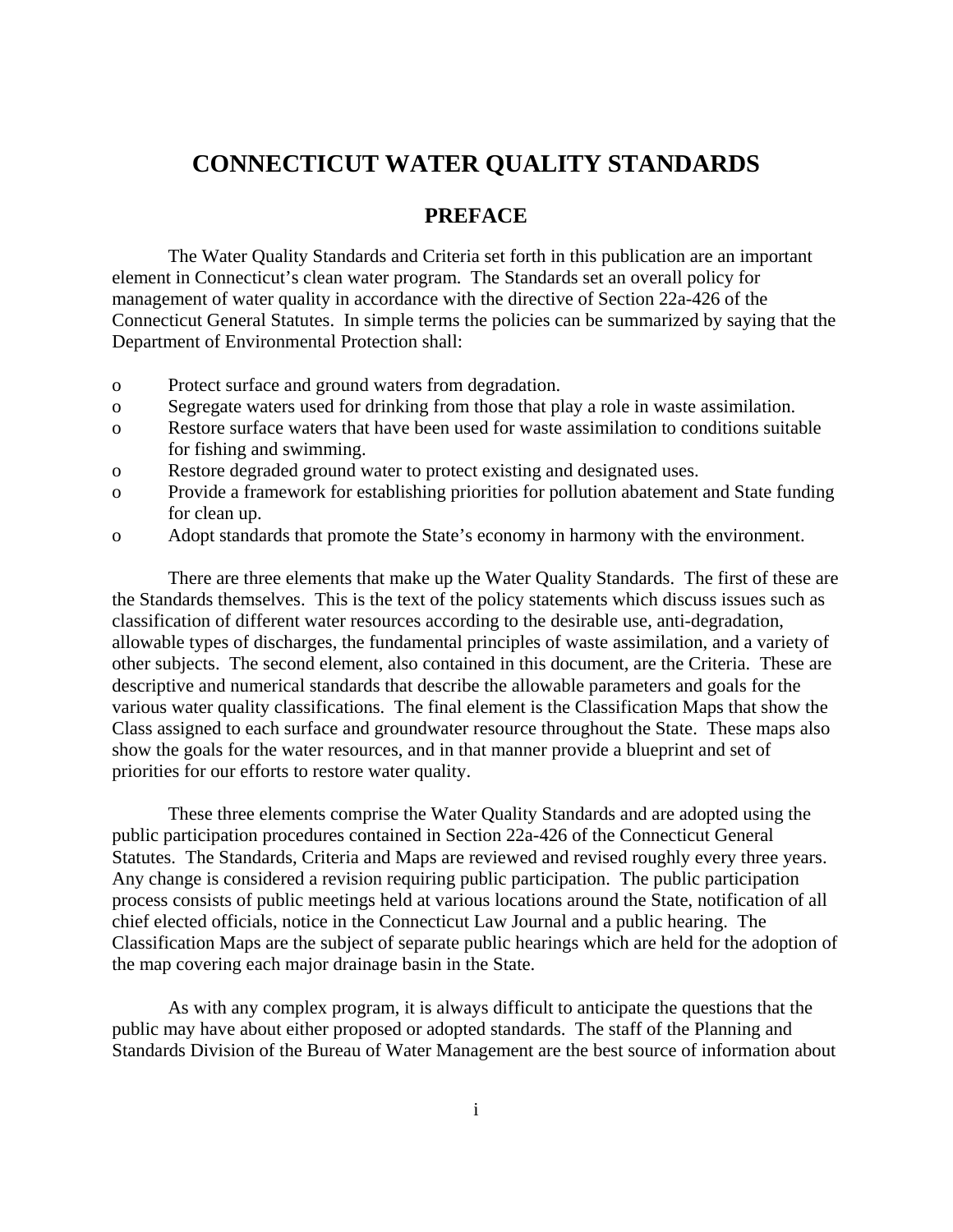these WQS and are always willing to provide answers to your questions. They may be contacted by writing to:

> Betsey Wingfield, Interim Director Planning and Standards Division Bureau of Water Management Department of Environmental Protection 79 Elm Street Hartford, Connecticut 06106-5127

 The WQS do not stand alone; rather, they are one critical element in our program to protect and improve water quality. The WQS are written in response to, and in concert with, the principles of Connecticut's Clean Water Act, which is in Chapter 446k of the Connecticut General Statutes. The Statutes set the broad outline and legal framework for our entire program. They establish the authorities and procedures for the WQS, for permitting discharges to the waters of the State and for the abatement of pollution. Within the framework of the Statutes, the Water Quality Standards establish broad policy and objectives to meet the statutory goals. These objectives are then carried out by means of specific procedures and requirements of statutory sections and even more detailed regulations. These include Statutes and Regulations for the permitting of discharges to the waters of the State, hazardous materials management, solid waste management, water diversions, structures, dredging, wetlands and others.

 The Water Quality Standards provide policy guidance in many different areas, all of which are subject to detailed statutory and regulatory requirements. Some examples are as follows:

- o Decisions on the acceptability of a type of discharge to a specific water resource.
- o Any decision on the siting of a landfill.
- o Decisions on the type of remediation and priority for the cleanup of hazardous waste sites.
- o Decisions on the priority assigned to improvements of municipal sewerage systems and the priority for funding such projects.
- o Decisions on Water Quality Certification pursuant to Section 401 of the Federal Clean Water Act, which are required for any federally permitted activity which results in a point or nonpoint source discharge to a surface water resource.

## **INTRODUCTION**

Section 22a-426 of the Connecticut General Statutes requires that the Commissioner of Environmental Protection adopt standards of water quality consistent with the federal Clean Water Act. The Standards establish a goal of restoring and maintaining the chemical, physical,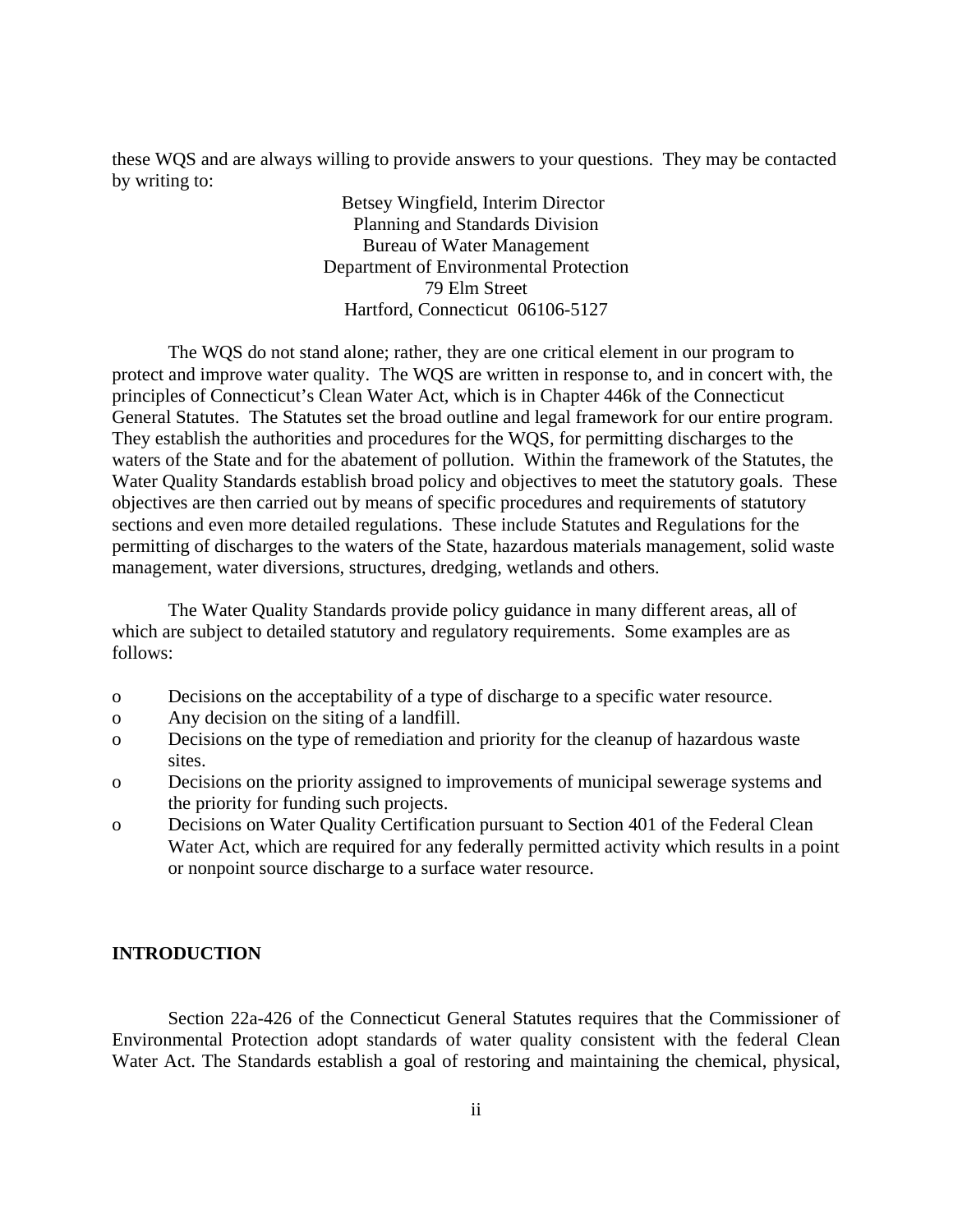and biological integrity of Connecticut surface waters, and wherever attainable, providing for the protection and propagation of fish, shellfish, and wildlife and provide for recreation in and on the water. The purpose of these Standards is to provide clean and objective statements for existing and projected water quality and the general program to improve Connecticut's water resources. They also serve to qualify the state and its municipalities for available federal grants for water pollution control. Section 22a-426 of the Connecticut General Statutes mandates these standards shall:

- o Apply to interstate waters or portions thereof within the State.
- o Apply to such other waters within the State as the Commissioner may determine is necessary.
- o Protect the public health and welfare and promote the economic development of the State.
- o Preserve and enhance the quality of State waters for present and prospective future use for public water supplies, propagation of fish and aquatic life and wildlife, recreational purposes and agricultural, industrial and other legitimate uses.
- o Be consistent with the health standards as established by the Department of Public Health.

Water Quality Classifications, based on the adopted Water Quality Standards, establish designated uses for surface and ground waters and identify the criteria necessary to support those uses. The designated use and criteria serve to focus the department's water quality management activities, including establishment of water quality based treatment controls and strategies required by the federal Clean Water Act.

Section 303 of the federal Clean Water Act requires state adoption of surface Water Quality Standards and their review and modification at least once every three years. Connecticut first adopted Water Quality Standards in 1967. Federal law defines Water Quality Standards as the identification of water quality goals for each water resource through the assignment of designated uses to be made of the water and by setting criteria necessary to protect the uses.

Federal regulations specify that Water Quality Standards should, wherever attainable, provide water quality for the protection and propagation of fish, shellfish and wildlife and for recreation in and on the water, taking into consideration their use and value for public water supplies, propagation of fish, shellfish and wildlife, recreation in and on the water and agricultural, industrial and other purposes including navigation.

Although federal law requires adoption of Water Quality Standards for surface waters, Water Quality Standards for ground waters are not subject to federal review and approval. Connecticut's Standards recognize that surface and ground waters are interrelated and address the issue of competing use of ground waters for drinking and for waste water assimilation. These Standards specifically identify ground water quality goals, designated uses and those measures necessary for protection of public and private drinking water supplies; the principal use of Connecticut ground waters.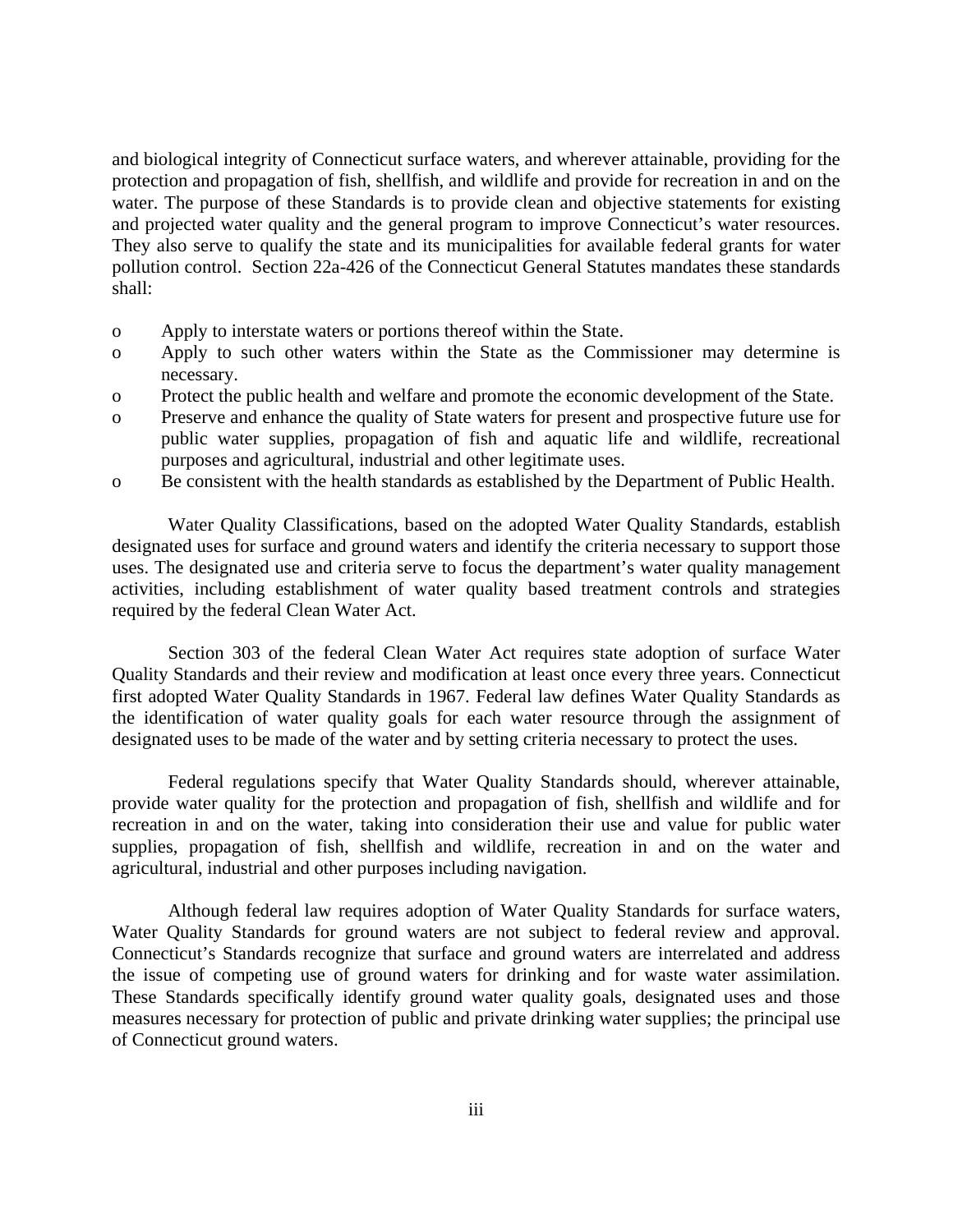## **SURFACE WATER QUALITY STANDARDS**

- 1. It is the State's goal to restore or maintain the chemical, physical, and biological integrity of surface waters. Where attainable, the level of water quality that provides for the protection and propagation of fish, shellfish, and wildlife and recreation in and on the water shall be achieved.
- 2. Existing and designated uses such as propagation of fish, shellfish, and wildlife, recreation, public water supply, agriculture, industrial use and navigation, and the water necessary for their protection is to be maintained and protected.
- 3. Surface waters with an existing quality better than the criteria established in these Water Quality Standards shall be maintained at their existing high quality, unless the Commissioner finds, after adequate opportunity for intergovernmental review and public participation, that allowing lower water quality is necessary to accommodate overriding statewide economic or social development, and that existing and designated uses will be fully protected. The implementation procedures for the anti-degradation provisions of these Water Quality Standards are provided in full in Appendix E.
- 4. For all new and existing discharges to high quality surface waters the Commissioner shall, at a minimum, require National Pollutant Discharge Elimination System (NPDES) discharge permit applicants to meet the highest applicable standards of performance promulgated pursuant to the Federal Clean Water Act as well as Sections 22a-426, 22a-430, and 22a-436 of the Connecticut General Statutes, and require additional treatment measures deemed necessary to prevent pollution and maintain high water quality. The Commissioner shall also require the use of appropriate Best Management Practices for control of point and non-point source discharges, dredging activity, and the discharge of dredged or fill materials, to high quality surface waters.
- 5. If the Commissioner designates a high quality surface water as an Outstanding National Resource Water pursuant to federal regulations at 40 CFR 131.12(a) the high water quality shall be maintained and protected. The lowering of water quality is prohibited for such surface waters except where activities limited in time and scope will result in only temporary and insignificant changes in water quality and the activities will not result in water quality less than necessary to protect existing and designated uses.
- 6. Standard (1) shall be met except where (1) a use attainability analysis prepared pursuant to federal regulation at 40 CFR  $131.10(g)$  and (j) demonstrates that the surface water has been irreparably altered to the extent that certain designated uses have been permanently lost; and (2) quality criteria necessary to protect all other existing, and designated uses of the surface water have been adopted by the Commissioner as a revision to these Water Quality Standards in accordance with Section 22a-426 of the Connecticut General Statutes. Periodic re-examination of such designated use decisions shall be performed as required by federal regulations (40 CFR 131.20).
- 7. Any person or municipality requesting a change in Water Quality Classification shall demonstrate to the Commissioner that the proposed new Classification is consistent with all existing or designated uses made of, or presently possible in, such surface waters. Any such change in a Water Quality Classification shall be considered a revision of these Water Quality Standards and subject to the public participation requirements of Section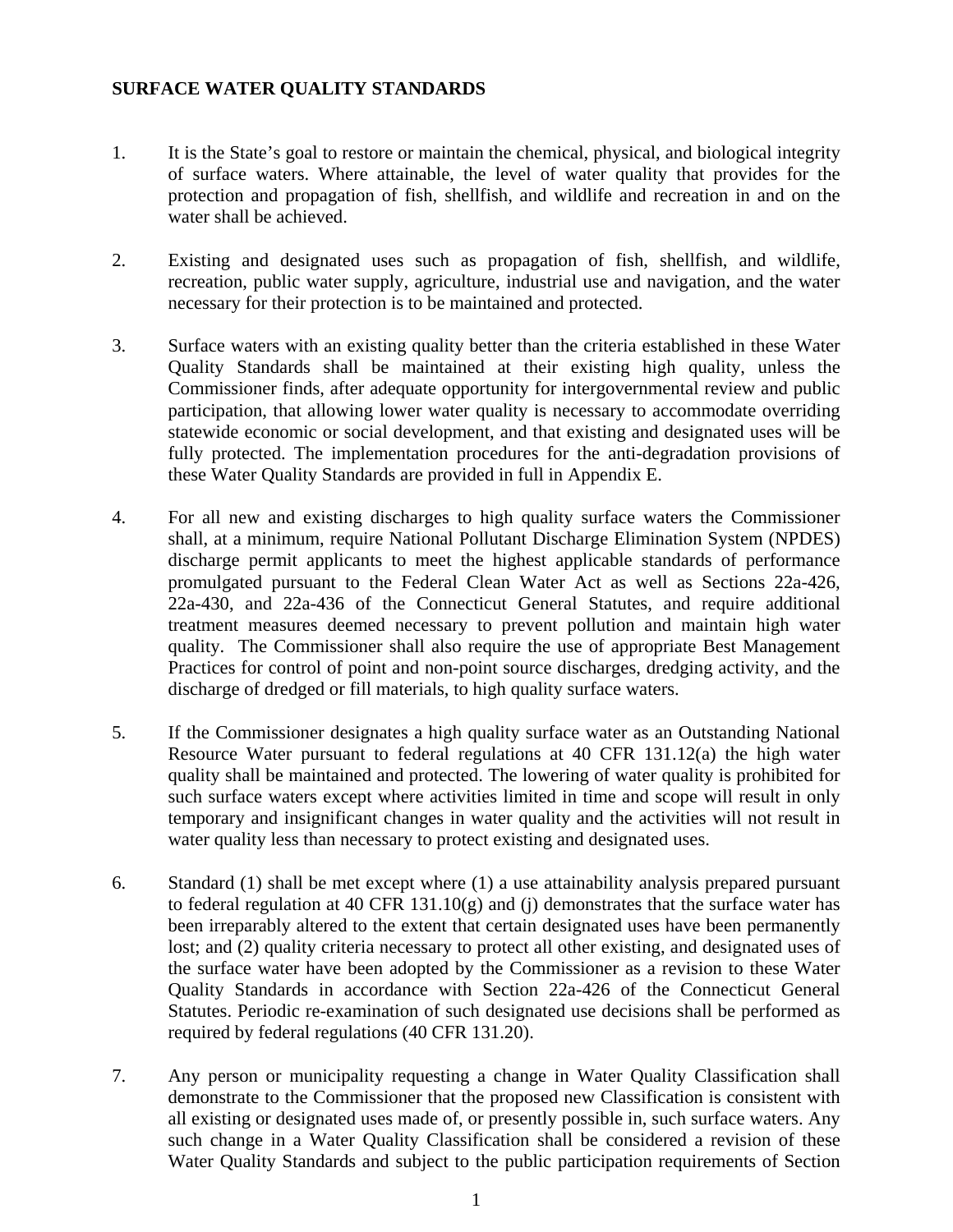22a-426 of the Connecticut General Statutes. The Commissioner will not approve a reclassification which is not consistent with Standards 3 or 4 of these Water Quality Standards.

- 8. Water Quality Criteria do not apply to certain conditions brought about by natural causes. Natural hydrologic and geologic conditions may cause excursions from established criteria. The meaning of the word 'natural' is not limited to only those conditions which would exist in water draining from pristine land. Conditions which exist in the surface water, in part due to normal uses of the land, may be considered natural, provided best management practices are used. It shall not be considered normal use of the land if excursions from established Criteria adversely impact an existing or designated use.
- 9. Discharges to surface waters shall be limited as follows:
	- (A) Class AA, A and SA surface waters: discharges may be permitted by the Commissioner from public or private drinking water treatment systems, dredging activity and dredge material dewatering operations, including the discharge of dredged or fill material and clean water discharges. In Class AA surface waters such discharges shall be subject to the approval of the Commissioner of Health Services. The Commissioner may authorize other discharges to surface waters with a Classification of SA, A or AA provided the Commissioner finds such discharge will be of short duration and is necessary to remediate surface water or ground water pollution. Any such discharge shall be treated or controlled to a level which in the judgment of the Commissioner, protects aquatic life and public health.
	- (B) Class B and SB surface waters: discharges may be permitted for all those allowed in Class AA, A and SA surface waters, cooling water discharges, discharges from municipal and industrial wastewater treatment systems and other discharges subject to the provisions of Section 22a-430 of the Connecticut General Statutes.
	- (C) The designation of surface water as Class C/B, D/B, SC/SB or SD/SB shall not be a reason for authorizing a new discharge that would prevent the attainment of Class B or Class SB designated uses and quality criteria.
	- (D) The designation of a surface water as Class B/AA, B/A, C/A, SB/SA, or SC/SA shall not be a reason for authorizing a new discharge that would prevent the attainment of Class AA, A or SA Water Quality Criteria.
- 10. The Commissioner may, on a case-by-case basis, establish zones of influence when permitting discharges to surface waters under Section 22a-430 of the Connecticut General Statutes in order to allocate a portion of the receiving surface waters for mixing and assimilation of the discharge. Unless otherwise indicated in these Water Quality Standards, the applicable Water Quality Criteria apply outside the zone of influence for a discharge. Establishment of a zone of influence shall not preclude attainment of any existing or designated uses of the receiving surface waters. The area and/or volume of receiving water allocated to zones of influence shall be determined based on the unique physical, chemical and biological characteristics of the receiving surface water body. The Commissioner may require Permit applicants to provide information on receiving surface water and waste water characteristics including the volume of flow and area required for mixing and assimilation of waste. The zone of influence for assimilation of a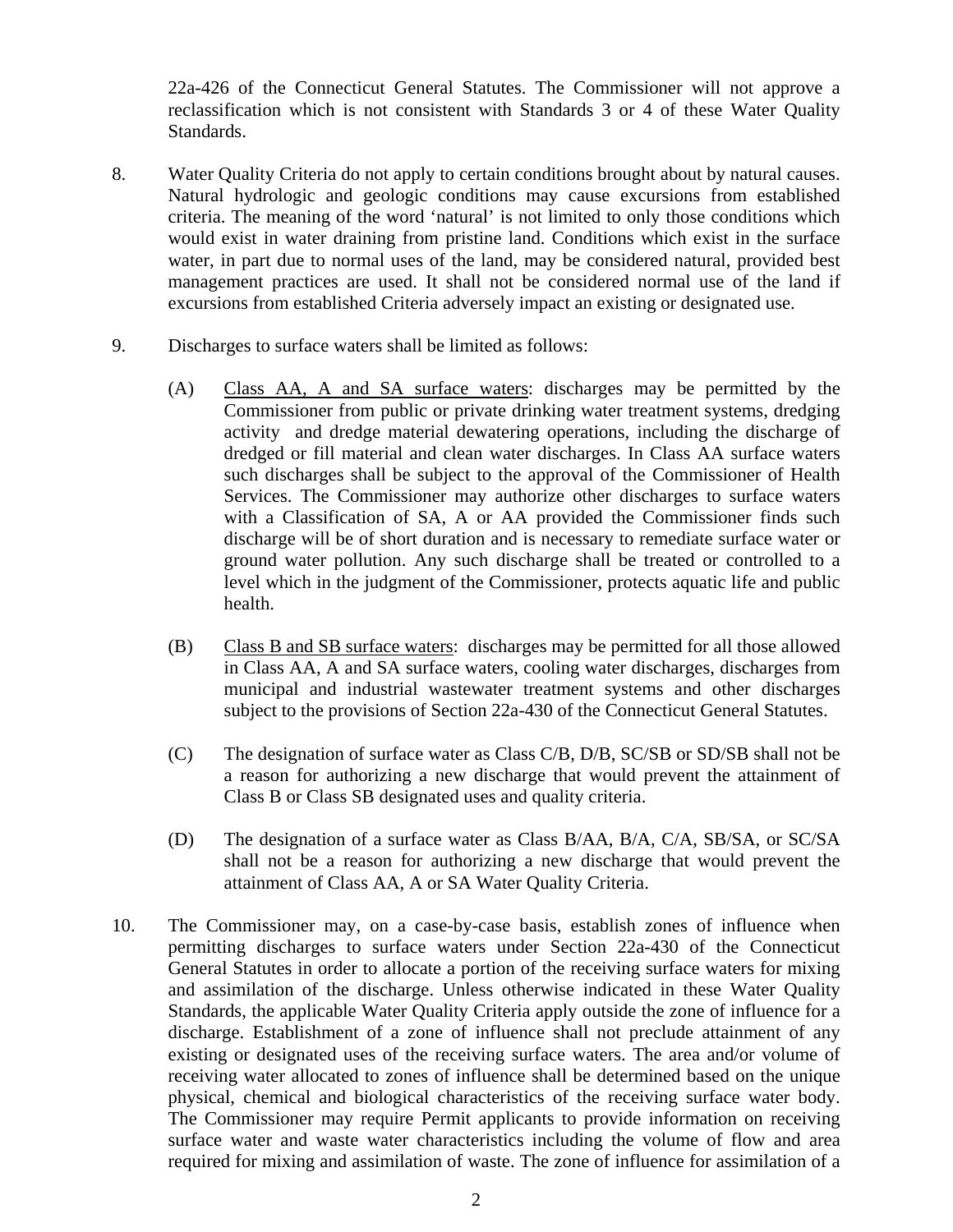thermal discharge shall be limited to the maximum extent possible. As a guideline, the zone of influence for assimilation of a thermal discharge shall be no greater than 25% of the cross-sectional area or volume of flow of the receiving water. In establishing a zone of influence the Commissioner shall consider without limitation:

- (A) the characteristics of the discharge, such as its volume, strength, temperature and the persistence of any substances in the discharge, potential bioaccumulation or bioconcentration of these substances in aquatic organisms, and the potential for any substances, either singly or in combination with other substances present in the discharge or receiving surface water body to result in an unacceptable risk to human health or the environment.
- (B) an allowance for a continuous zone of passage for free swimming and drifting organisms.
- (C) the effect of the discharge on spawning grounds or nursery areas of sensitive aquatic organisms or areas utilized by aquatic organisms for shelter and living space.
- (D) the effect of the discharge on the aesthetic quality of the receiving water including but not limited to the potential to cause objectionable deposits, floating debris, oil, scum, and other materials that form nuisances or produce objectionable color, odor, taste, or turbidity, or that may attract undesirable aquatic life or wildlife, or result in the dominance of nuisance species.
- (E) the location of other discharges in the receiving surface water body to insure that the cumulative effect of adjacent zones of influence will not significantly reduce the environmental value or preclude any existing or designated uses of the receiving surface water.

Assessment of environmental value will be based on the characteristics of the receiving surface water including but not limited to: type of water body, velocity, depth, number and type of aquatic habitats, migration patterns, nature of the food chain, level of productivity, water temperature, ability of tributaries to provide biological recruitment, presence of endangered species and value to human uses (aesthetic, commercial, sport fishing and recreational uses).

11. The 7Q10 is the minimum flow to which these Water Quality Standards for surface waters apply, except when a surface water has been historically regulated by dams or water withdrawals sanctioned by law to result in flows below that level. In such cases these Water Quality Standards apply to that low flow determined by the Department's Minimum Flow Regulations as amended Section 26-141a-1, et seq. of the Regulations of Connecticut State Agencies); the Department's Diversion Permit Program (Section 22a-365 through 22a-378 of the Regulations of Connecticut State Agencies); or the Federal Energy Regulatory Commission's hydropower licensing process (Federal Power Act 16 USCS SEC 791a et seq). Maintaining a long-term flow of 7Q10 or less may result in significant stress on the physical and biological quality of surface waters. In those surface waters at, near or below the naturally occurring 7Q10 flow, more stringent Water Quality Criteria may be required to achieve and maintain existing and designated uses. The Commissioner may approve discharge limitations based on minimum average daily flow in excess of 7Q10 conditions, provided the Commissioner is satisfied that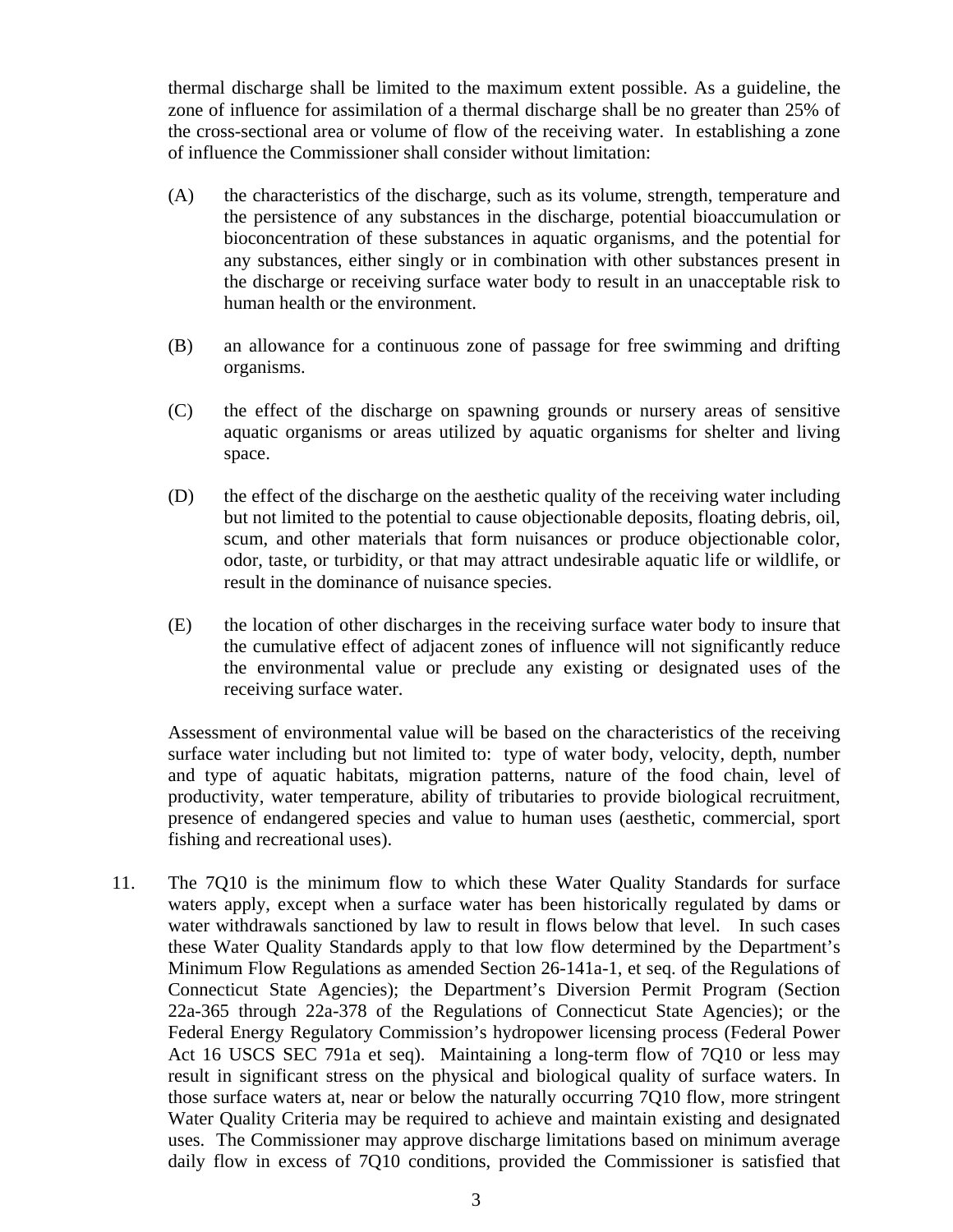special measures will be implemented during low flow conditions which provide protection to the environment at least as effective as that protection which would pertain if limitations were based solely on 7Q10 conditions. Surface waters which are influenced by tidal forces or which experience short-term variation in flow due to periodic or irregular water release from upstream diversions or other causes may require special consideration by the Commissioner when issuing discharge permits under the provisions of Section 22a-430 of the Connecticut General Statutes in order to protect existing and designated uses, including consideration of the minimum flow to which these Water Quality Standards apply.

- 12. The Commissioner, pursuant to Chapter 446k of the Connecticut General Statutes and regulations adopted there under, will regulate discharges to the surface waters to assure that such discharges do not cause acute or chronic toxicity to freshwater and marine aquatic life and wildlife, do not impair the biological integrity of freshwater and marine ecosystems and do not create an unacceptable risk to human health.
	- (A) In making a determination under Chapter 446k of the Connecticut General Statutes as to whether a discharge will or can reasonably be expected to cause pollution of surface waters, the Commissioner shall consider the numeric criteria for the toxic pollutants listed in Appendix D.
	- (B) The Commissioner may amend the numeric criteria for the toxic pollutants listed in Appendix D of these Water Quality Standards in accordance with the procedures specified in Section 22a-426 of the Connecticut General Statutes on his or her own initiative, or upon request of any person or municipality that site-specific water quality criteria be adopted or amended, provided such request is supported by sound scientific and technical evidence demonstrating the following:
		- 1. Conditions at the specific site differ significantly from those used in establishing the statewide criteria.
		- 2. The proposed site-specific criteria are sufficiently stringent to protect all existing and designated uses of the water body.
		- 3. The proposed site-specific criteria are derived in a manner consistent with sound scientific and technical principles, giving consideration to all applicable federal guidance.
- 13. The Commissioner may adopt or amend criteria for any surface water or class of water, in accordance with the procedures specified in the Connecticut General Statutes (Section 22a-426) and in paragraphs (1), (2), and (3) of Standard 12(B) of these Water Quality Standards, provided such change is supported by sound scientific and technical evidence, and existing and designated uses are fully protected.
- 14. Surface waters and sediments shall be free from chemical constituents in concentrations or combinations which will or can reasonably be expected to: result in acute or chronic toxicity to aquatic organisms or otherwise impair the biological integrity of aquatic or marine ecosystems outside of any dredged material disposal area or areas designated by the Commissioner for disposal or placement of fill materials or any zone of influence allowed by the Commissioner, or bioconcentrate or bioaccumulate in tissues of fish,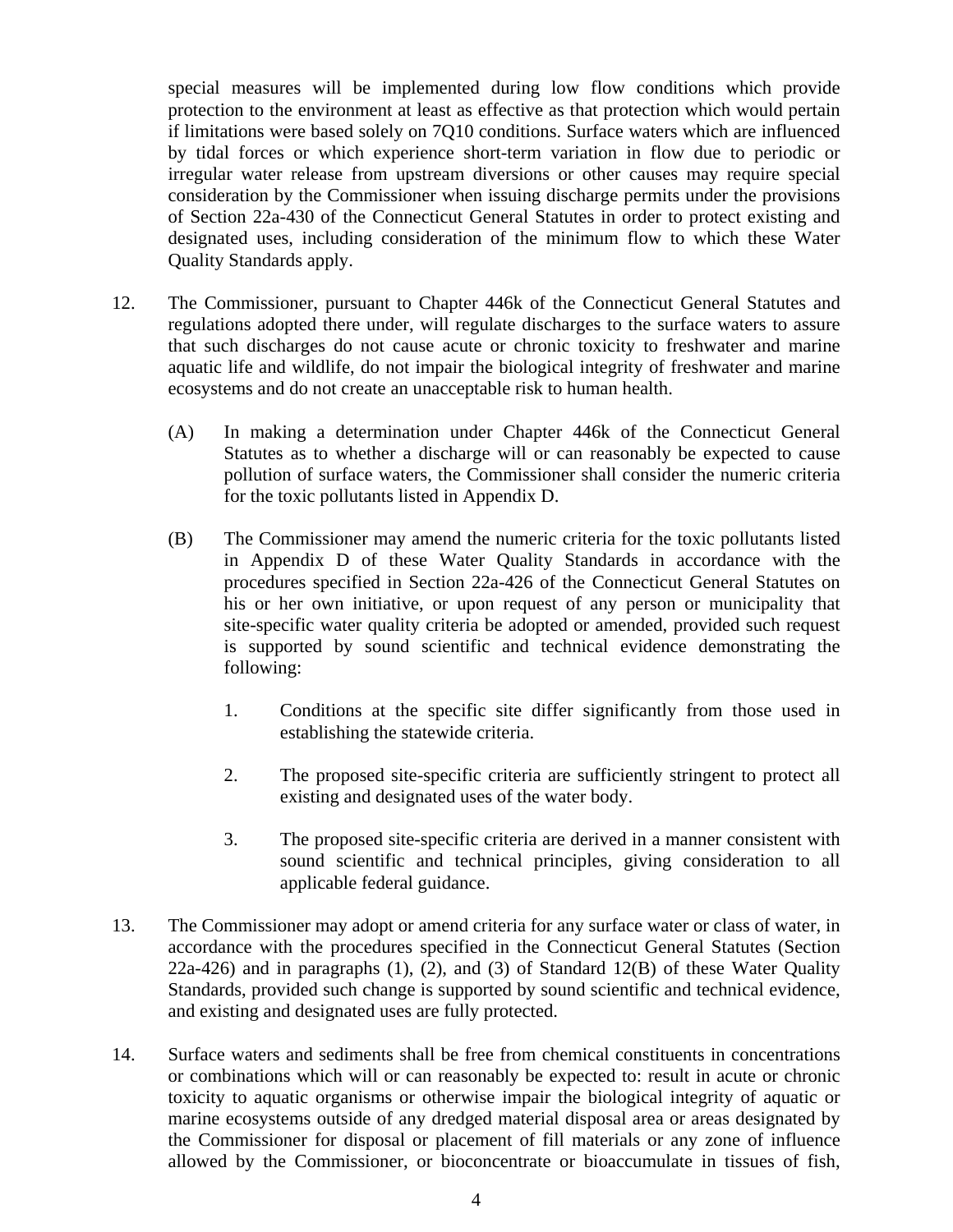shellfish and other aquatic organisms at levels which will impair the health of aquatic organisms or wildlife or result in unacceptable tastes, odors or health risks to human consumers of aquatic organisms or wildlife unless such sediments are capped with material suitable for unconfined, open water disposal as an appropriate means of ensuring consistency with this standard as approved by the Commissioner in writing. In determining consistency with this Standard, the Commissioner shall at a minimum consider the numeric criteria listed in Appendix D and any other information he or she deems relevant.

- 15. Except within dredged material disposal areas or areas designated by the Commissioner for disposal or placement of fill materials, surface waters and bottom sediments shall be substantially free of pollutants that: a) unduly affect the composition of bottom fauna; b) unduly affect the physical or chemical nature of the bottom; or c) interfere with the propagation or habitats of shellfish, finfish and wildlife. Dredged materials disposed of at a dredged materiel disposal area shall not result in: a) floating residues of any sort; b) release of any substance which may result in long-term or permanent degradation of water quality in surface waters overlying or adjacent to the disposal areas; c) dispersal of contaminated sediments outside a dredged material disposal area other than that occurring as a transient plume during disposal operations; or d) biological mobilization and subsequent transport of toxic substances to food chains. The Commissioner may consider Best Management Practices including but not limited to capping the dredged material with material suitable for unconfined open water disposal as appropriate means of ensuring consistency with this standard.
- 16. Benthic invertebrate criteria may be utilized where appropriate for assessment of the biological integrity of surface waters. The criteria apply to the fauna of erosional or riffle habitats in lotic waters which are not subject to tidal influences.
- 17. The discharge of radioactive materials to a surface water in concentrations or combinations which would be harmful to human, animal or aquatic life shall not be allowed. The applicable criteria can be found in Title 10, Part 20 of the Code of Federal Regulations.
- 18. Best Management Practices for control of non-point source pollutants may be required by the Commissioner on a case-by-case basis.
- 19. Best Management Practices, discharge limitations or other reasonable controls on point and non-point sources of phosphorus and nitrogen, including sources of atmospheric deposition, which contribute to the impairment of any surface water shall be required by the Commissioner on a case-by-case basis as necessary to ensure maintenance and attainment of existing and designated uses.
- 20. Use of Best Management Practices and other reasonable controls on non-point sources of nutrients and sediment are preferable to the use of biocides for correction of eutrophic conditions.
- 21. Surface waters identified as potential drinking water supplies in the Long Range Plan for Management of Water Resources prepared and adopted pursuant to Section 22a-352 of the Connecticut General Statutes shall be designated Class AA. The Commissioner may designated other surface waters as Class AA including surface waters that (1) have been designated a proposed drinking water supply in Connecticut's Conservation and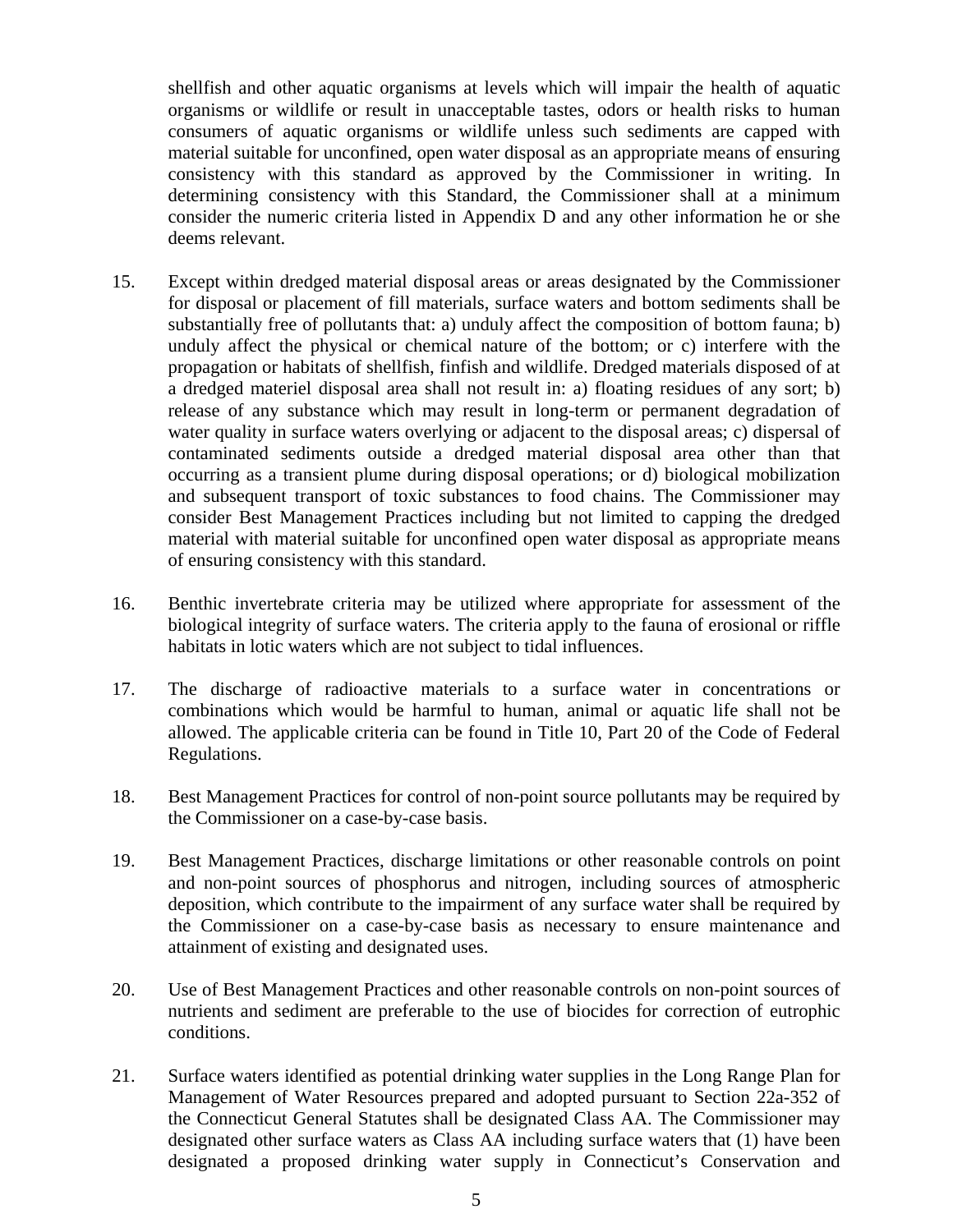Development Policies Plan, (2) have been recommended for future use as a drinking water supply in a water company's water supply plan, (3) the Commissioner has issued a Diversion Permit authorizing use as a drinking water supply, or (4) have been identified in a request from a municipality for designation as a drinking water supply at a public hearing concerning water quality classifications.

- 22. Section 22a-417 of the Connecticut General Statutes imposes an absolute restriction on the discharge of sewage to Class AA reservoirs and their tributaries. The existence of a discharge to a surface water which occurs outside the State that then flows into the State shall not be considered a valid reason for either relaxing the restriction in Connecticut or changing the Class AA designation. It is a policy of the State to pursue the adoption of compatible Water Quality Standards in neighboring states to assure the protection of Connecticut drinking water supplies.
- 23. Disinfection shall be required for all treated sewage discharges to surface waters. The period of disinfection shall vary depending on the nature of the receiving surface water as described below:
	- (A) Continuous disinfection shall be required at all sewage treatment plants located south of Interstate Highway 95 (I-95) to protect shellfish resources.
	- (B) Disinfection shall be required from May 1 to October 1 at all sewage treatment plants located north of I-95. Seasonal disinfection is intended to protect the sanitary quality of bathing waters, and minimize adverse impacts to aquatic life associated with disinfection. An alternative schedule, including continuous disinfection, may be required if found necessary by the Commissioner to protect existing or designated uses.
	- (C) For those Class B surface waters located north of Interstate Highway 95 (I-95) and downstream of a sewage treatment plant providing seasonal disinfection as authorized by the Commissioner, criteria for indicator bacteria do not apply during periods when disinfection is not required.
- 24. The discharge of sewage from boats in all inland fresh waters not amenable to interstate navigation is prohibited. Boat discharges in other surface waters are subject to the legislative provisions of Sections 15-170 through 15-176 of the Connecticut General Statutes and Section 312, entitled Marine Sanitation Devices, of the federal Clean Water Act.
- 25. Indicator bacteria are used to detect the potential presence of contamination by human or animal wastes. Due to the inherent uncertainty involved in sampling and analytically determining bacteria levels, excedences of water quality criteria does not always indicate a water quality problem and therefore should be investigated by means of a sanitary survey or other appropriate means to determine sources of elevated indicator bacteria levels. (see also Appendix B).
- 26. Physical obstructions such as dams, which prevent fish migration for spawning and growth, shall not be considered a valid reason for failure to achieve and maintain water quality conditions necessary to support all designated uses of a surface water unless the Commissioner has approved a Use Attainability Analysis documenting that a designated use is not attainable for such surface water.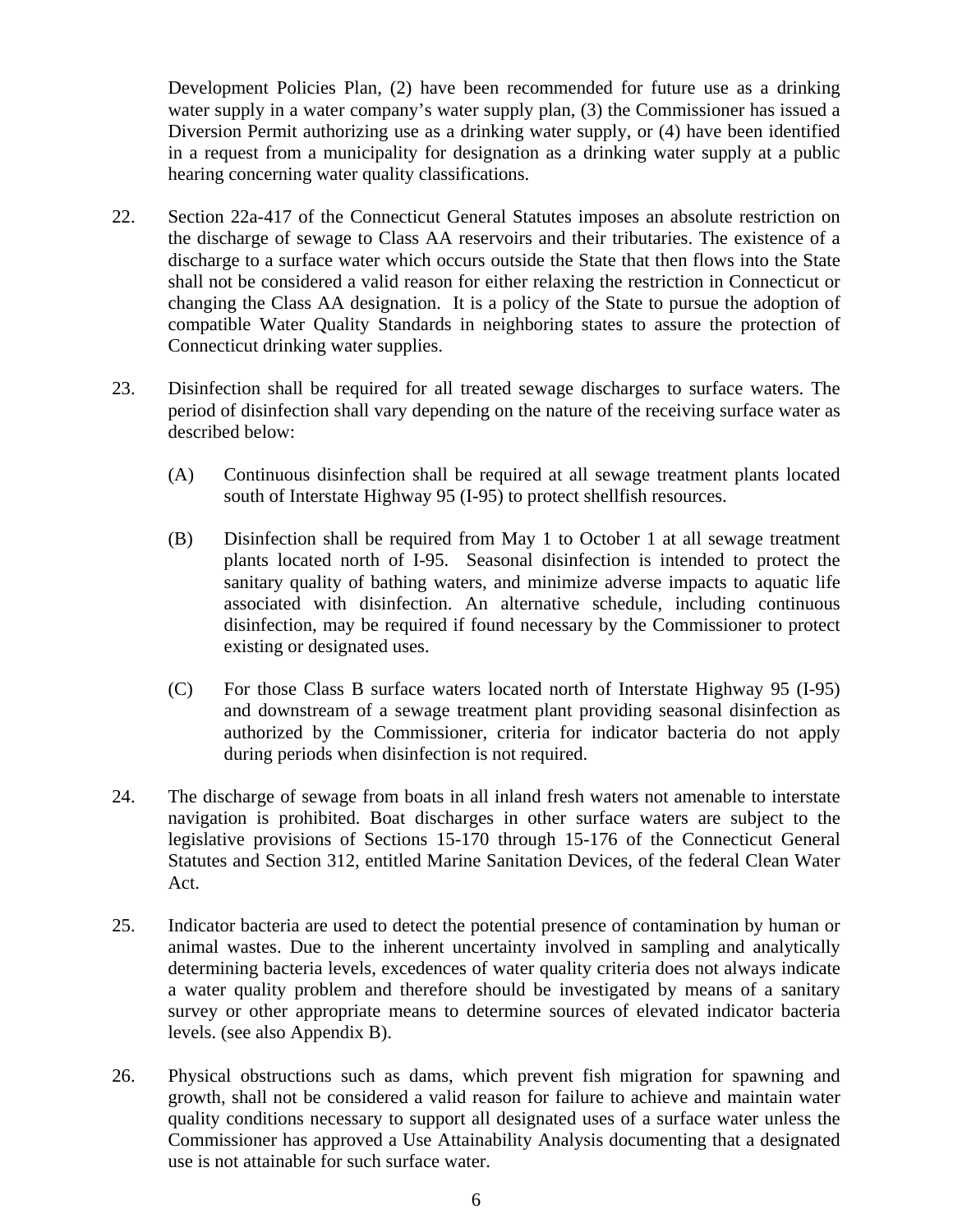- 27. The allowable temperature increase resulting from discharges in the estuarine segments of the Housatonic, Connecticut and Thames Rivers shall be consistent with the criteria for the non-tidal segments.
- 28. Surface water quality monitoring methods shall be consistent with Title 40 Part 30 of the Code of Federal Regulations or other equivalent monitoring methods approved in writing by the Commissioner.
- 29. Surface waters which are not specifically classified shall be considered as Class A or Class SA.
- 30. Watercourses which are contained in drainage conduits or pipes and which are not assigned a specific class are considered to be the class of the water body segment into which they discharge.
- 31. Where existing water quality may not support the designated uses and quality criteria, the known or presumed existing quality will be identified, followed by the classification (e.g., C/B).
- 32. Revisions to the Water Quality Standards, including but not limited to the following, shall be subject to the public participation process provided for in Section 22a-426 of the Connecticut General Statutes:
	- (A) The adoption of a map which depicts the Water Quality Goals and Classifications assigned to any water resource.
	- (B) Any decisions regarding the lowering of water quality in existing high quality surface waters or a change in the Water Quality Classification of any surface water.
	- (C) The adoption of any Use Attainability Analysis.
	- (D) The adoption or amendment of site-specific water quality criteria.
- 33. These Water Quality Standards shall apply to all surface waters. Evaluation of a discharge or discharge of dredged or fill material to wetlands shall include consideration of the manner in which such wetlands support existing and designated uses and protect and maintain downstream water quality.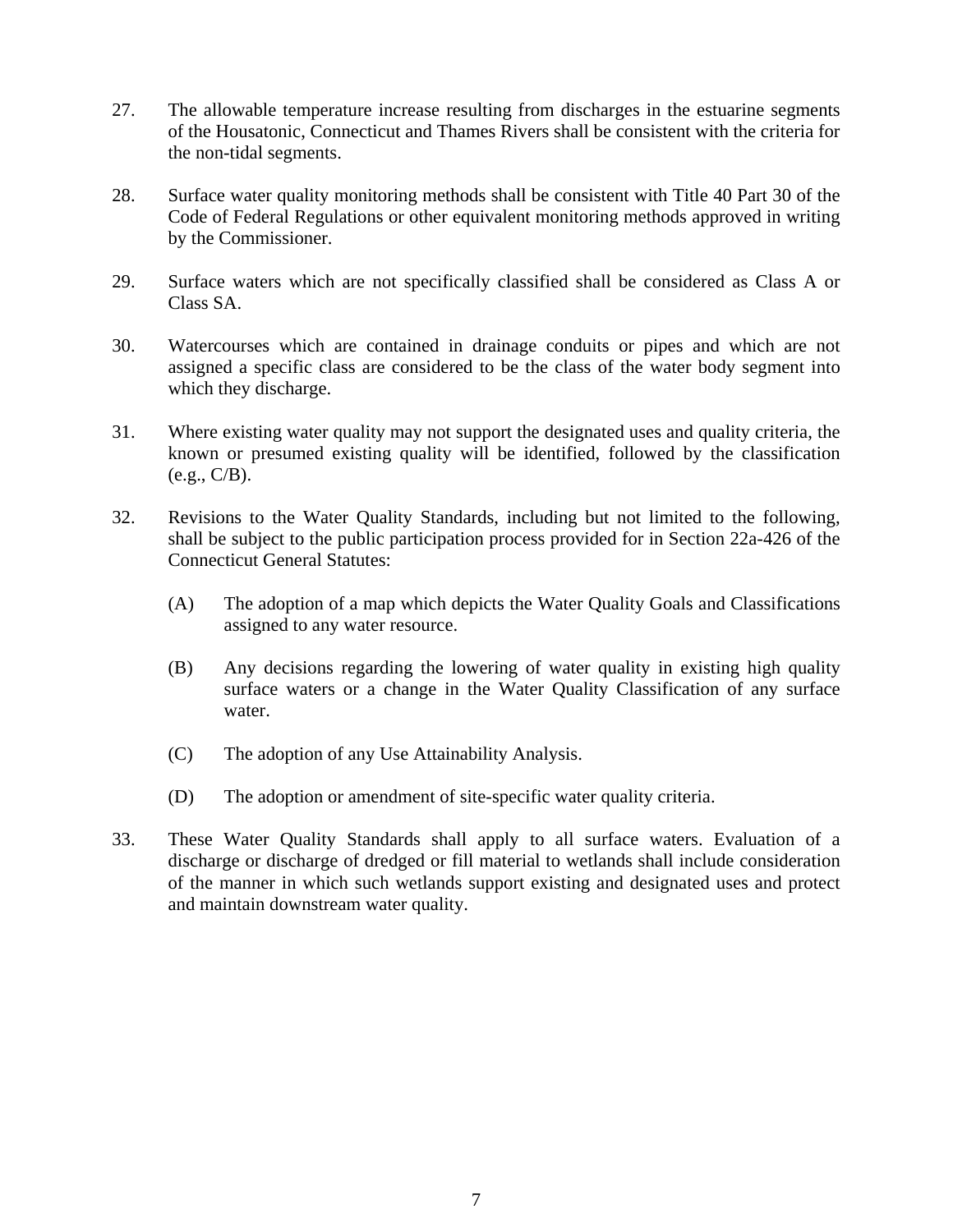## **INLAND SURFACE WATER CLASSIFICATIONS AND CRITERIA**

## CLASS AA DESIGNATED USES

These surface waters are designated for: existing or proposed drinking water supplies; habitat for fish and other aquatic life and wildlife; recreation; and water supply for industry and agriculture.

Classifications Shown on Maps

AA Known or presumed to meet Criteria which support the designated uses.

B/AA or C/AA May not be meeting Class AA Criteria or designated uses. The water quality goal is achievement of Class AA Criteria and attainment of Class AA designated uses.

## CLASS A DESIGNATED USES

These surface waters are designated for: habitat for fish and other aquatic life and wildlife; potential drinking water supplies; recreation; navigation; and water supply for industry and agriculture.

| <b>Classifications Shown on Maps</b> |  |  |
|--------------------------------------|--|--|
|--------------------------------------|--|--|

- A Known or presumed to meet Criteria which support designated uses.
- B/A or C/A May not be meeting Criteria or one or more designated uses. The water quality goal is achievement of Class A Criteria and attainment of Class A designated uses.

## CLASS B DESIGNATED USES

These surface waters are designated for: habitat for fish and other aquatic life and wildlife; recreation; navigation; and industrial and agricultural water supply.

Classifications Shown on Maps

- B Known or presumed to meet Criteria which support designated uses.
- C/B or D/B Due to point or non-point sources of pollution, certain Criteria or one or more designated uses assigned to Class B waters may not currently be met. The water quality goal is achievement of Class B Criteria and attainment of Class B designated uses.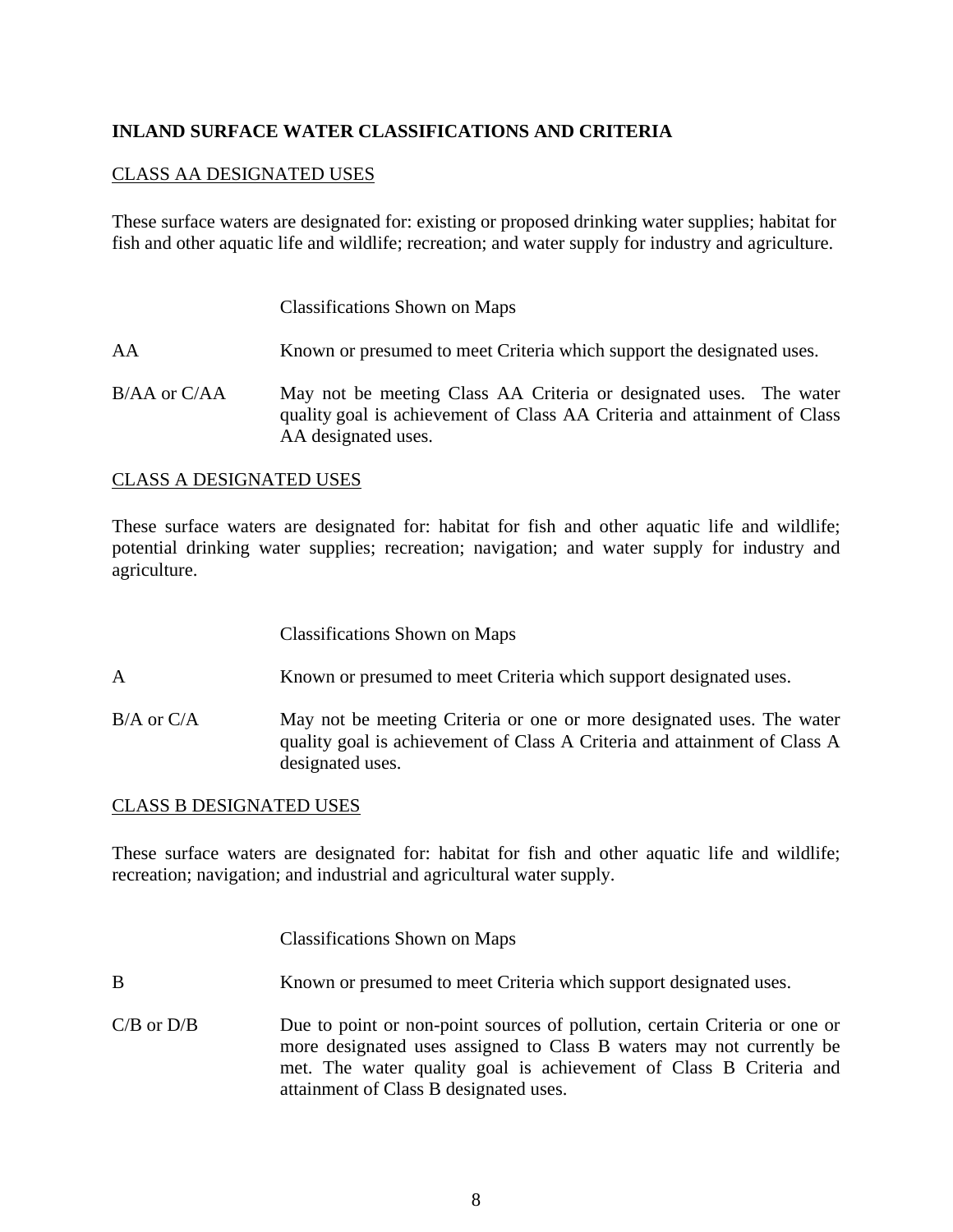## CLASS C

Class C water quality results from conditions that are usually correctable through implementation of established water quality management programs to control point and non-point sources. Present water quality conditions frequently preclude the attainment of one or more designated uses for Class B waters or one or more Criteria for Class B waters are not being consistently achieved. Class C waters may be suitable for certain fish and wildlife habitat, certain recreational activities, industrial use and navigation. Class C waters may have good aesthetic value. Examples of conditions that warrant a Class C designation include: combined sewer overflows, urban runoff, inadequate municipal or industrial wastewater treatment, and community-wide septic system failures. The minimum acceptable goal is Class B unless a DEP and EPA approved Use Attainability Analysis demonstrates that one or more Class B designated uses are not attainable. In those situations, site-specific Quality Criteria will be employed to insure that all existing uses are maintained. Refer to Standard 6.

## Classifications Shown on Maps

C/B, C/A or C/AA Presently not meeting Criteria or not supporting one or more assigned designated uses due to pollution. The goal for such waters may be Class AA, A or Class B.

## CLASS D

Class D water quality results from conditions that are not readily correctable through implementation of established water quality management programs to control point and nonpoint sources. Present water quality conditions persistently preclude the attainment of one or more designated uses for Class B waters or one of more Criteria for Class B waters are not being achieved for prolonged periods. Class D waters may be suitable for bathing or other recreational purposes, certain fish and wildlife habitat, industrial uses and navigation. Class D waters may have good aesthetic value. Examples of conditions which warrant a Class D designation include chemical contamination of bottom sediments, contamination of fish or shellfish with toxic compounds, and pollution caused by out-of-state sources. The minimum acceptable goal is Class B unless a DEP and EPA approved Use Attainability Analysis demonstrates that one or more uses are not attainable. In those situations, site-specific Quality Criteria will be employed to insure that all existing uses are maintained. Refer to Standard 6.

## Classifications Shown on Maps

D/B, D/A - Presently not meeting Criteria or not supporting one or more assigned designated uses due to severe pollution or presence of certain persistent contaminants in the sediments which may bioaccumulate in the food chain. The goal for such waters may be Class A or Class B.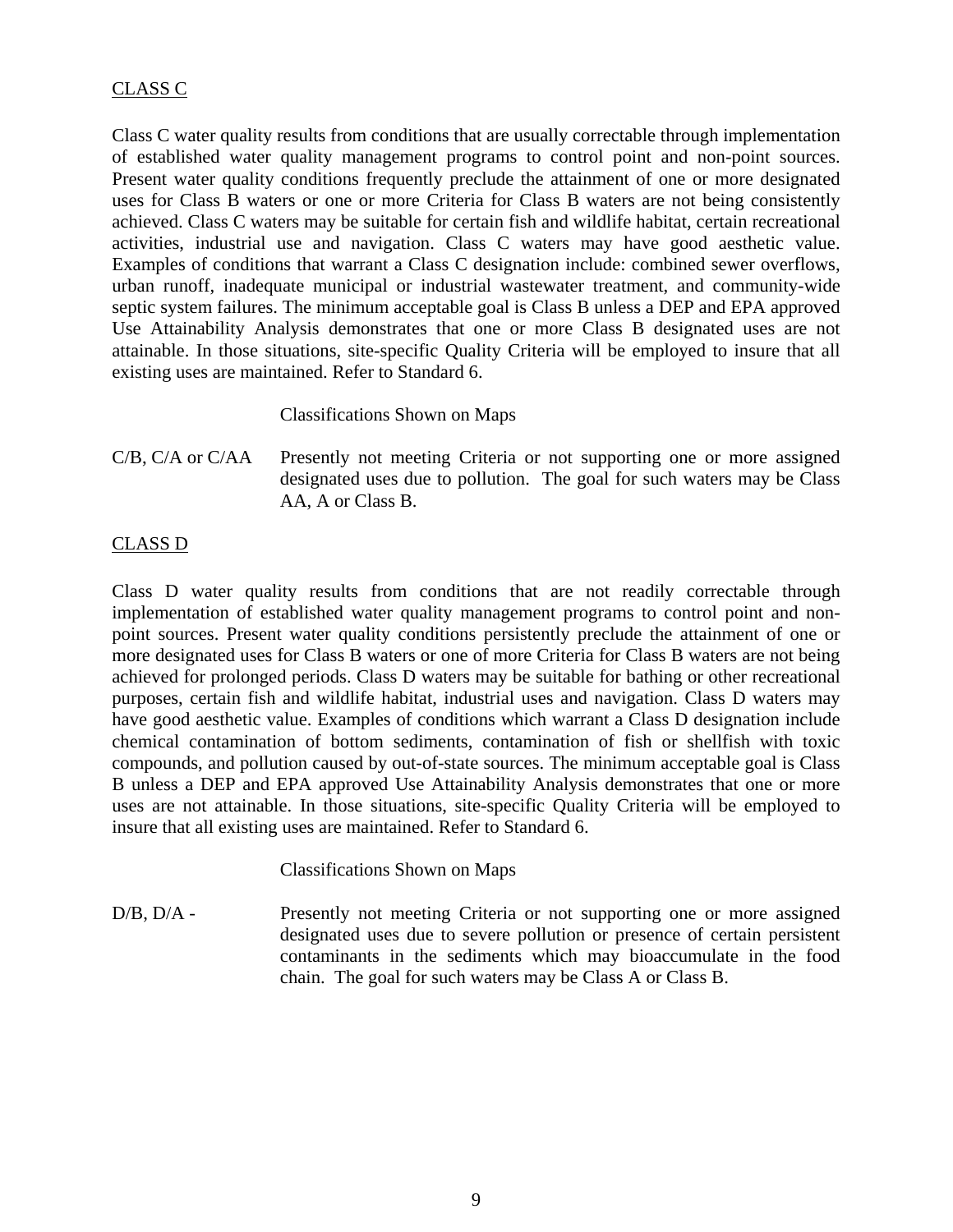## CLASS AA CRITERIA

| <b>Parameter</b>                                                         | <b>Criteria</b>                                                                                                                                                                                                                                                                                                                                                                                                                                                                                                                                                                           |
|--------------------------------------------------------------------------|-------------------------------------------------------------------------------------------------------------------------------------------------------------------------------------------------------------------------------------------------------------------------------------------------------------------------------------------------------------------------------------------------------------------------------------------------------------------------------------------------------------------------------------------------------------------------------------------|
| Aesthetics                                                               | Uniformly excellent.                                                                                                                                                                                                                                                                                                                                                                                                                                                                                                                                                                      |
| Dissolved oxygen                                                         | Not less than $5 \text{ mg/L}$ at any time.                                                                                                                                                                                                                                                                                                                                                                                                                                                                                                                                               |
| Sludge deposits-solid<br>refuse-floating solids-<br>oils and grease-scum | None other than of natural origin.                                                                                                                                                                                                                                                                                                                                                                                                                                                                                                                                                        |
| Color                                                                    | None other than of natural origin.                                                                                                                                                                                                                                                                                                                                                                                                                                                                                                                                                        |
| Suspended<br>and settleable solids                                       | None in concentrations or combinations which would impair designated<br>uses; none aesthetically objectionable; none which would significantly alter<br>the physical or chemical composition of the bottom; none which would<br>adversely impact aquatic organisms living in or on the bottom substrate.                                                                                                                                                                                                                                                                                  |
| Silt or sand deposits                                                    | None other than of natural origin except as may result from normal<br>agricultural, road maintenance, construction activity or dredging activity or<br>discharge of dredged or fill materials provided all reasonable controls or Best<br>Management Practices are used in such activities and all designated uses are<br>protected and maintained.                                                                                                                                                                                                                                       |
| Turbidity                                                                | Shall not exceed 5 NTU over ambient levels and none exceeding levels<br>necessary to protect and maintain all designated uses. All reasonable controls<br>or Best Management Practices are to be used to control turbidity.                                                                                                                                                                                                                                                                                                                                                               |
| Indicator bacteria                                                       | REFER TO APPENDIX B.                                                                                                                                                                                                                                                                                                                                                                                                                                                                                                                                                                      |
| Taste and odor                                                           | None other than of natural origin.                                                                                                                                                                                                                                                                                                                                                                                                                                                                                                                                                        |
| pH                                                                       | As naturally occurs.                                                                                                                                                                                                                                                                                                                                                                                                                                                                                                                                                                      |
| Allowable<br>temperature increase                                        | There shall be no changes from natural conditions that would impair any<br>existing or designated uses assigned to this Class and, in no case exceed 85<br>degrees F, or in any case raise the temperature of surface water more than 4<br>degrees F.                                                                                                                                                                                                                                                                                                                                     |
| Chemical constituents                                                    | None in concentrations or combinations which would be harmful to<br>designated uses. Refer to Standards numbers 10, 11, 12, 13, 17 and 19.                                                                                                                                                                                                                                                                                                                                                                                                                                                |
| Phosphorus                                                               | None other than of natural origin.                                                                                                                                                                                                                                                                                                                                                                                                                                                                                                                                                        |
| Sodium                                                                   | Not to exceed 20 mg/L.                                                                                                                                                                                                                                                                                                                                                                                                                                                                                                                                                                    |
| Benthic invertebrates<br>which<br>inhabit lotic<br>waters                | A wide variety of macroinvertebrate taxa should normally be present and all<br>functional feeding groups should normally be well represented. Presence and<br>productivity of aquatic species is not limited except by natural conditions,<br>permitted flow regulation or irreversible cultural impacts. Water quality shall<br>be sufficient to sustain a diverse macroinvertebrate community of indigenous<br>species. Taxa within the Orders Plecoptera (stoneflies), Ephemeroptera<br>(mayflies), Coleoptera (beetles), and Trichoptera (caddisflies) should be well<br>represented. |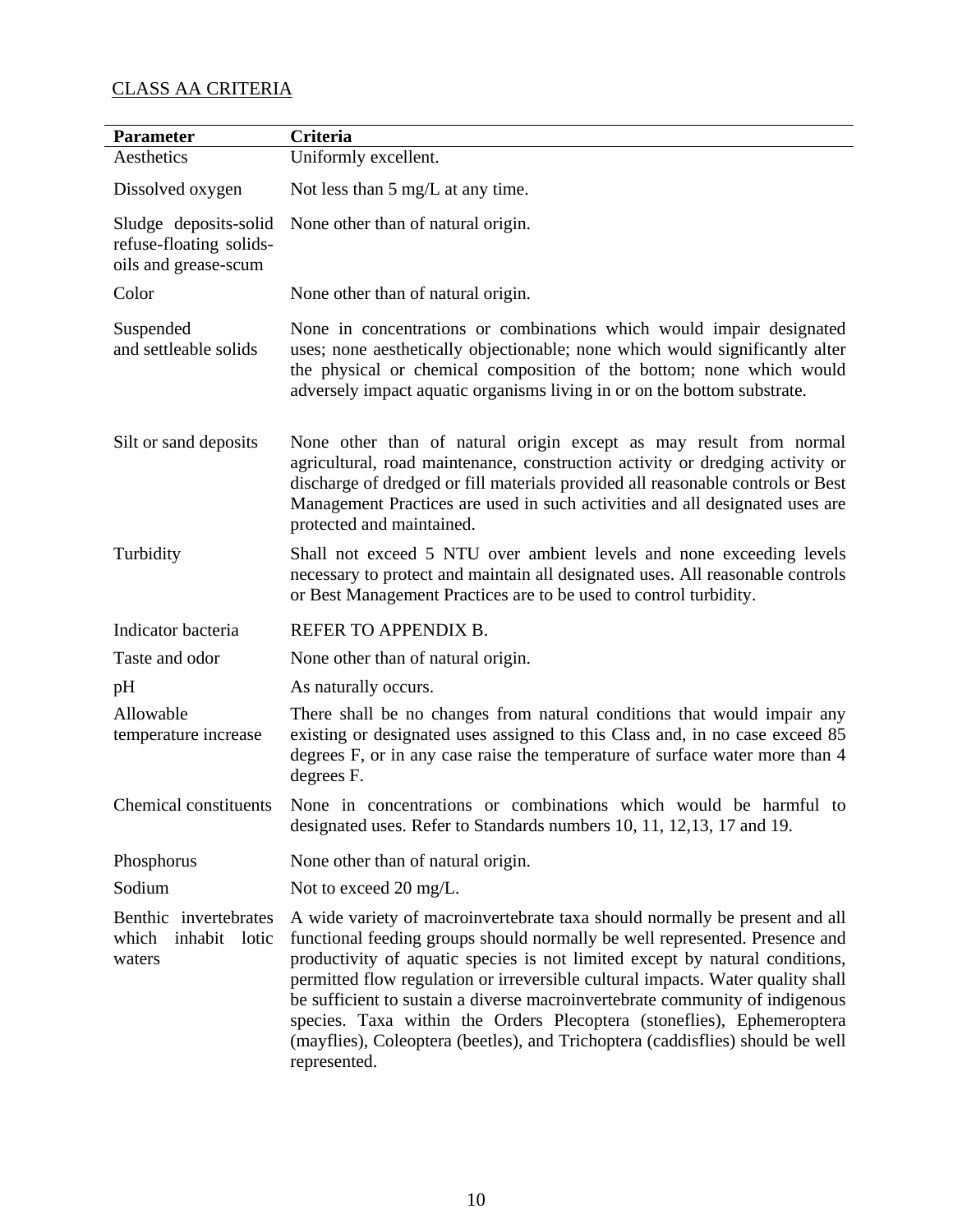## CLASS A CRITERIA

| Parameter                                                                | <b>Criteria</b>                                                                                                                                                                                                                                                                                                                                                                                                                                                                                                                                                                           |
|--------------------------------------------------------------------------|-------------------------------------------------------------------------------------------------------------------------------------------------------------------------------------------------------------------------------------------------------------------------------------------------------------------------------------------------------------------------------------------------------------------------------------------------------------------------------------------------------------------------------------------------------------------------------------------|
| Aesthetics                                                               | Uniformly excellent.                                                                                                                                                                                                                                                                                                                                                                                                                                                                                                                                                                      |
| Dissolved oxygen                                                         | Not less than $5 \text{ mg/L}$ at any time.                                                                                                                                                                                                                                                                                                                                                                                                                                                                                                                                               |
| Sludge deposits-solid<br>refuse-floating solids-<br>oils and grease-scum | None other than of natural origin.                                                                                                                                                                                                                                                                                                                                                                                                                                                                                                                                                        |
| Color                                                                    | None other than of natural origin.                                                                                                                                                                                                                                                                                                                                                                                                                                                                                                                                                        |
| Suspended<br>and settleable solids                                       | None in concentrations or combinations which would impair designated<br>uses; none aesthetically objectionable; none which would significantly alter<br>the physical or chemical composition of the bottom; none which would<br>adversely impact aquatic organisms living in or on the bottom substrate.                                                                                                                                                                                                                                                                                  |
| Silt or sand deposits                                                    | None other than of natural origin except as may result from normal<br>agricultural, road maintenance, construction activity, dredging activity or the<br>discharge of dredged or fill materials provided all reasonable controls or Best<br>Management Practices are used in such activities and all designated uses are<br>protected and maintained.                                                                                                                                                                                                                                     |
| Turbidity                                                                | Shall not exceed 5 NTU over ambient levels and none exceeding levels<br>necessary to protect and maintain all designated uses. All reasonable controls<br>or Best Management Practices are to be used to control turbidity.                                                                                                                                                                                                                                                                                                                                                               |
| Indicator bacteria                                                       | REFER TO APPENDIX B.                                                                                                                                                                                                                                                                                                                                                                                                                                                                                                                                                                      |
| Taste and odor                                                           | None other than of natural origin.                                                                                                                                                                                                                                                                                                                                                                                                                                                                                                                                                        |
| pH                                                                       | As naturally occurs.                                                                                                                                                                                                                                                                                                                                                                                                                                                                                                                                                                      |
| Allowable<br>temperature increase                                        | There shall be no changes from natural conditions that would impair any<br>existing or designated uses assigned to this Class and, in no case exceed 85<br>degrees F, or in any case raise the temperature of surface water more than 4<br>degrees F.                                                                                                                                                                                                                                                                                                                                     |
| Chemical constituents                                                    | None in concentrations or combinations which would be harmful to<br>designated uses. Refer to Standards numbers 10, 11, 12, 13, 17, and 19.                                                                                                                                                                                                                                                                                                                                                                                                                                               |
| Phosphorus                                                               | None other than of natural origin.                                                                                                                                                                                                                                                                                                                                                                                                                                                                                                                                                        |
| Sodium                                                                   | None other than of natural origin.                                                                                                                                                                                                                                                                                                                                                                                                                                                                                                                                                        |
| Benthic invertebrates<br>which<br>inhabit<br>lotic<br>waters             | A wide variety of macroinvertebrate taxa should normally be present and all<br>functional feeding groups should normally be well represented. Presence and<br>productivity of aquatic species is not limited except by natural conditions,<br>permitted flow regulation or irreversible cultural impacts. Water quality shall<br>be sufficient to sustain a diverse macroinvertebrate community of indigenous<br>species. Taxa within the Orders Plecoptera (stoneflies), Ephemeroptera<br>(mayflies), Coleoptera (beetles), and Trichoptera (caddisflies) should be well<br>represented. |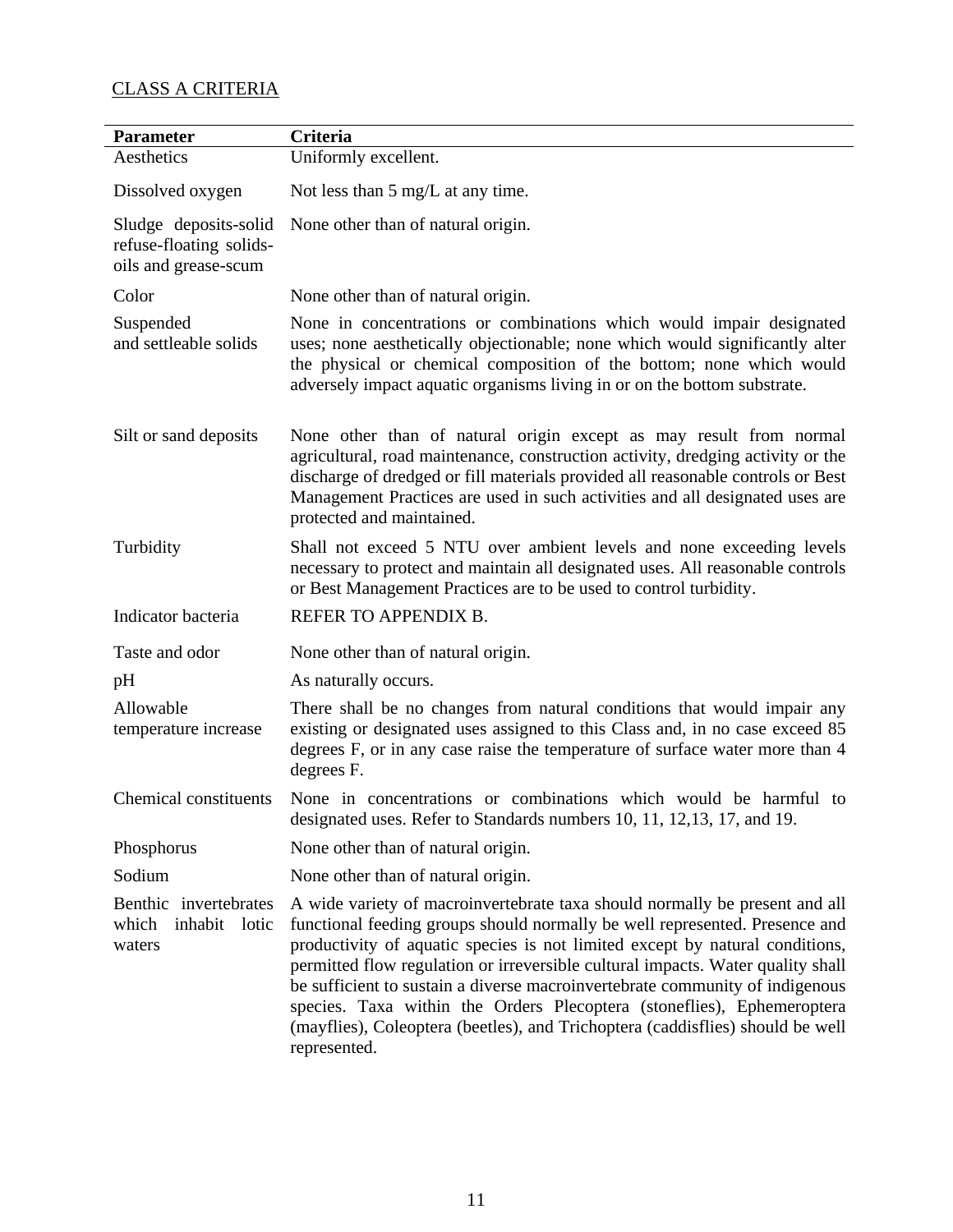## CLASS B CRITERIA

| <b>Parameter</b>                                                              | <b>Criteria</b>                                                                                                                                                                                                                                                                                                                                                                                                                                                                                                                                                                                                                                                                                                                                                                                                                                                                                                                               |
|-------------------------------------------------------------------------------|-----------------------------------------------------------------------------------------------------------------------------------------------------------------------------------------------------------------------------------------------------------------------------------------------------------------------------------------------------------------------------------------------------------------------------------------------------------------------------------------------------------------------------------------------------------------------------------------------------------------------------------------------------------------------------------------------------------------------------------------------------------------------------------------------------------------------------------------------------------------------------------------------------------------------------------------------|
| Aesthetics                                                                    | Good to excellent.                                                                                                                                                                                                                                                                                                                                                                                                                                                                                                                                                                                                                                                                                                                                                                                                                                                                                                                            |
| Dissolved<br>oxygen                                                           | Not less than $5 \text{ mg/L}$ at any time.                                                                                                                                                                                                                                                                                                                                                                                                                                                                                                                                                                                                                                                                                                                                                                                                                                                                                                   |
| Sludge<br>deposits-solid<br>refuse floating<br>solids-oils and<br>grease-scum | None except for small amounts that may result from the discharge from a permitted waste<br>treatment facility and none exceeding levels necessary to protect and maintain all<br>designated uses.                                                                                                                                                                                                                                                                                                                                                                                                                                                                                                                                                                                                                                                                                                                                             |
| Color                                                                         | None which causes visible discoloration of the surface water outside of any designated<br>zone of influence.                                                                                                                                                                                                                                                                                                                                                                                                                                                                                                                                                                                                                                                                                                                                                                                                                                  |
| Suspended<br>and settleable<br>solids                                         | None in concentrations or combinations which would impair the most sensitive designated<br>use; none aesthetically objectionable; none which would significantly alter the physical or<br>chemical composition of the bottom; and none which would adversely impact aquatic<br>organisms living in or on the bottom sediments; shall not exceed 10 mg/L over ambient<br>concentrations.                                                                                                                                                                                                                                                                                                                                                                                                                                                                                                                                                       |
| Silt or sand<br>deposits                                                      | None other than of natural origin except as may result from normal agricultural, road<br>maintenance, construction activity, dredging activity or discharge of dredged or fill<br>materials provided all reasonable controls or Best Management Practices are used in such<br>activities and all designated uses are protected and maintained.                                                                                                                                                                                                                                                                                                                                                                                                                                                                                                                                                                                                |
| Turbidity                                                                     | Shall not exceed 5 NTU over ambient levels and none exceeding levels necessary to<br>protect and maintain all designated uses. All reasonable controls or Best Management<br>Practices are to be used to control turbidity.                                                                                                                                                                                                                                                                                                                                                                                                                                                                                                                                                                                                                                                                                                                   |
| Indicator<br>bacteria                                                         | REFER TO APPENDIX B.                                                                                                                                                                                                                                                                                                                                                                                                                                                                                                                                                                                                                                                                                                                                                                                                                                                                                                                          |
| Taste and odor                                                                | None that would impair any uses specifically assigned to this Class.                                                                                                                                                                                                                                                                                                                                                                                                                                                                                                                                                                                                                                                                                                                                                                                                                                                                          |
| pH                                                                            | $6.5 - 8.0$                                                                                                                                                                                                                                                                                                                                                                                                                                                                                                                                                                                                                                                                                                                                                                                                                                                                                                                                   |
| Allowable<br>temperature<br>increase                                          | There shall be no changes from natural conditions that would impair any existing or<br>designated uses assigned to this Class and, in no case exceed 85 degrees F, or in any case<br>raise the temperature of surface water more than 4 degrees F.                                                                                                                                                                                                                                                                                                                                                                                                                                                                                                                                                                                                                                                                                            |
| Chemical<br>constituents                                                      | None in concentrations or combinations which would be harmful to designated uses. Refer<br>to Standards numbers 10, 11, 12, 13, 17, and 19.                                                                                                                                                                                                                                                                                                                                                                                                                                                                                                                                                                                                                                                                                                                                                                                                   |
| Benthic<br>invertebrates<br>which inhabit<br>lotic waters                     | Water quality shall be sufficient to sustain a diverse macroinvertebrate community of<br>indigenous species. All functional feeding groups and a wide variety of macroinvertebrate<br>taxa shall be present, however one or more may be disproportionate in abundance. Waters<br>which currently support a high quality aquatic community shall be maintained at that high<br>quality. Presence and productivity of taxa within the Orders Plecoptera (stoneflies),<br>Ephemeroptera (mayflies); and pollution intolerant Coleoptera (beetles) and Trichoptera<br>(caddis- flies) may be limited due to cultural activities. Macroinvertebrate communities in<br>waters impaired by cultural activities shall be restored to the extent practical through<br>implementation of the department's procedures for control of pollutant discharges to<br>surface waters and through Best Management Practices for non-point sources of pollution. |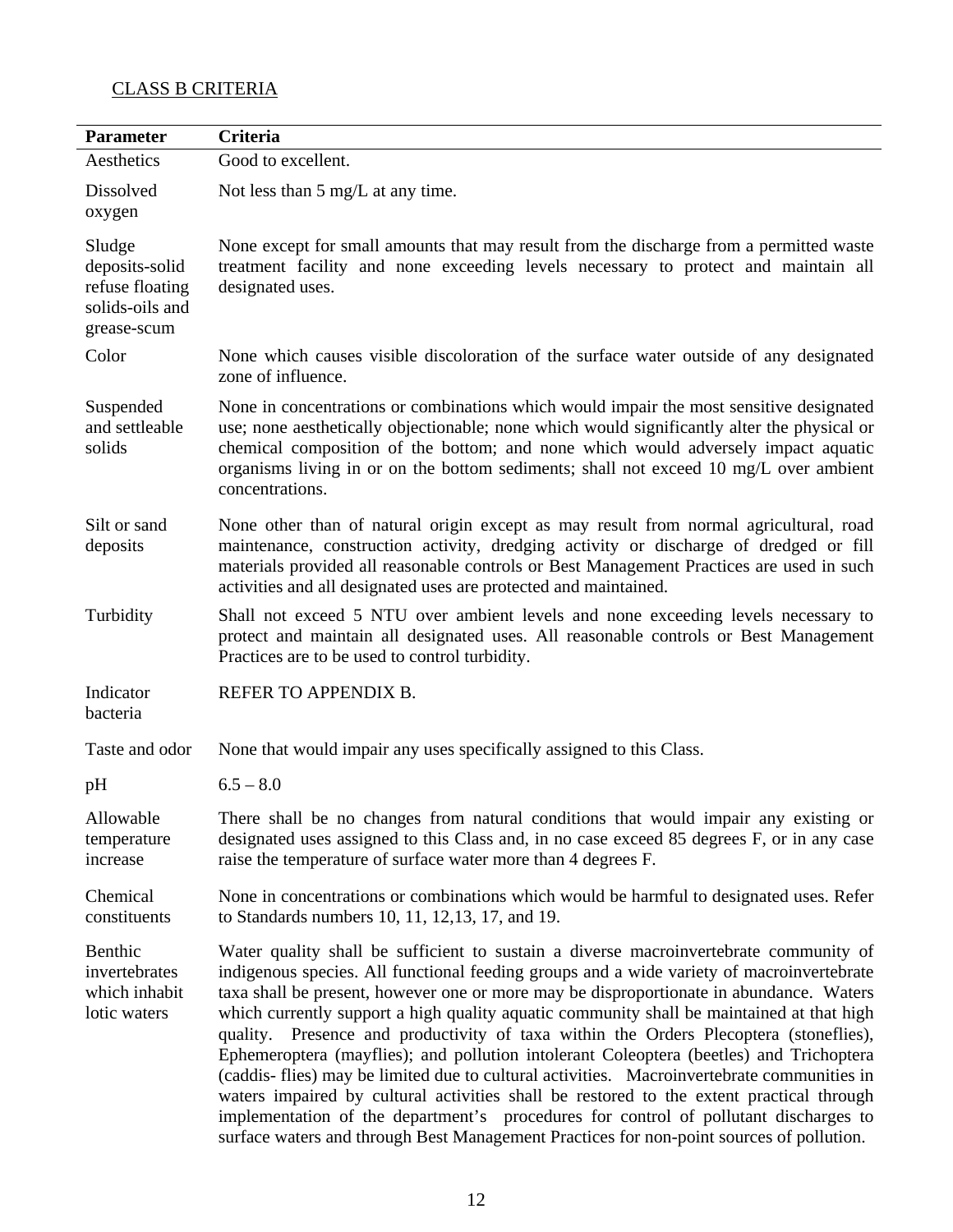## **LAKE TROPHIC CATEGORIES**

 Criteria for Total Phosphorus, Total Nitrogen, Chlorophyll-a, and Secci Disk Transparency appearing in the table below represent acceptable ranges for these parameters within which recreational uses will be fully supported and maintained for lakes in each trophic category. For the purpose of determining consistency with the water quality standards for lakes classified AA, A or B, an assessment of the natural trophic category of the lake, absent significant cultural impacts, must be performed to determine which criteria apply.

## **OLIGOTROPHIC**

May be Class AA, Class A, or Class B water. Low in plant nutrients. Low biological productivity characterized by the absence of macrophyte beds. High potential for water contact recreation.

## Parameters Criteria

- 
- 
- 3. Chlorophyll-a 0-2 ug/l mid-summer
- 4. Secchi Disk Transparency 6 + meters mid-summer

1. Total Phosphorus 0-10 ug/l spring and summer 2. Total Nitrogen 0-200 ug/l spring and summer

## MESOTROPHIC

May be Class AA, Class A, or Class B water. Moderately enriched with plant nutrients. Moderate biological productivity characterized by intermittent blooms of algae and/or small areas of macrophyte beds. Good potential for water contact recreation.

| Parameters |                          | Criteria                       |
|------------|--------------------------|--------------------------------|
|            | <b>Total Phosphorus</b>  | 10-30 ug/l spring and summer   |
| 2.         | <b>Total Nitrogen</b>    | 200-600 ug/l spring and summer |
| 3.         | Chlorophyll-a            | $2-15$ ug/l mid-summer         |
|            | Secchi Disk Transparency | 2-6 meters mid-summer          |

## EUTROPHIC

May be Class AA, Class A, or Class B water. Highly enriched with plant nutrients. High biological productivity characterized by frequent blooms of algae and/or extensive areas of dense macrophyte beds. Water contact recreation opportunities may be limited.

| Parameters |                                                                   | Criteria                                                                                         |
|------------|-------------------------------------------------------------------|--------------------------------------------------------------------------------------------------|
| 2.<br>3.   | <b>Total Phosphorus</b><br><b>Total Nitrogen</b><br>Chlorophyll-a | $30-50$ ug/l spring and summer<br>$600-1000$ ug/l spring and summer<br>$15-30$ - ug/l mid-summer |
|            | Secchi Disk Transparency                                          | 1-2 meters mid-summer                                                                            |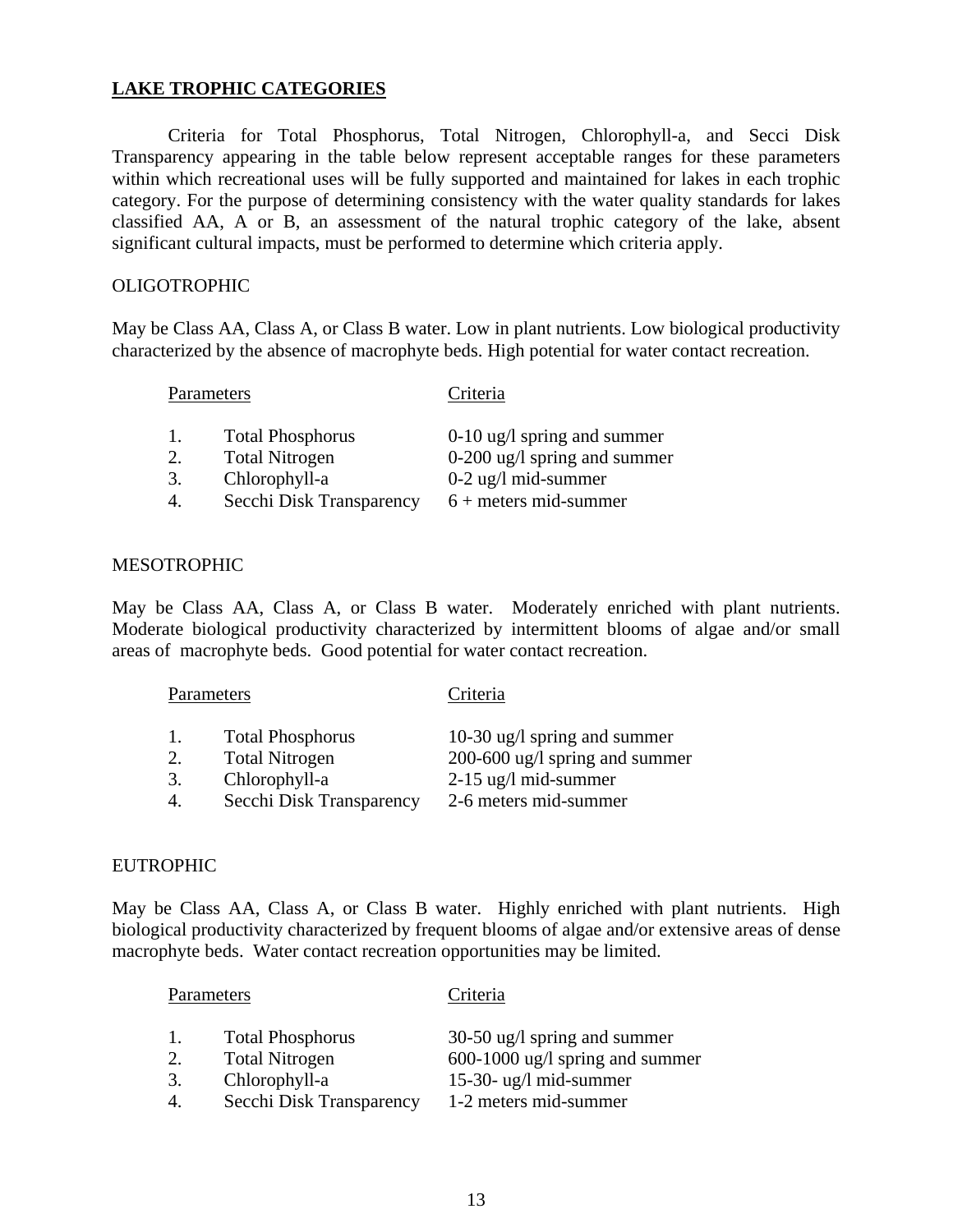## HIGHLY EUTROPHIC

May be Class AA, Class A, or Class B water. Excessive enrichment with plant nutrients. High biological productivity, characterized by severe blooms of algae and/or extensive areas of dense macrophyte beds. Water contact recreation may be extremely limited.

## Parameters Criteria

- 
- 
- 
- 1. Total Phosphorus  $50 + ug/l$  spring and summer<br>2. Total Nitrogen  $1000 + ug/l$  spring and summ 2. Total Nitrogen  $1000 + ug/l$  spring and summer<br>3. Chlorophyll-a  $30 + ug/L$  mid-summer
- 3. Chlorophyll-a  $30 + ug/L$  mid-summer<br>4. Secchi Disk Transparency 0-1 meters mid-summer
- 4. Secchi Disk Transparency

14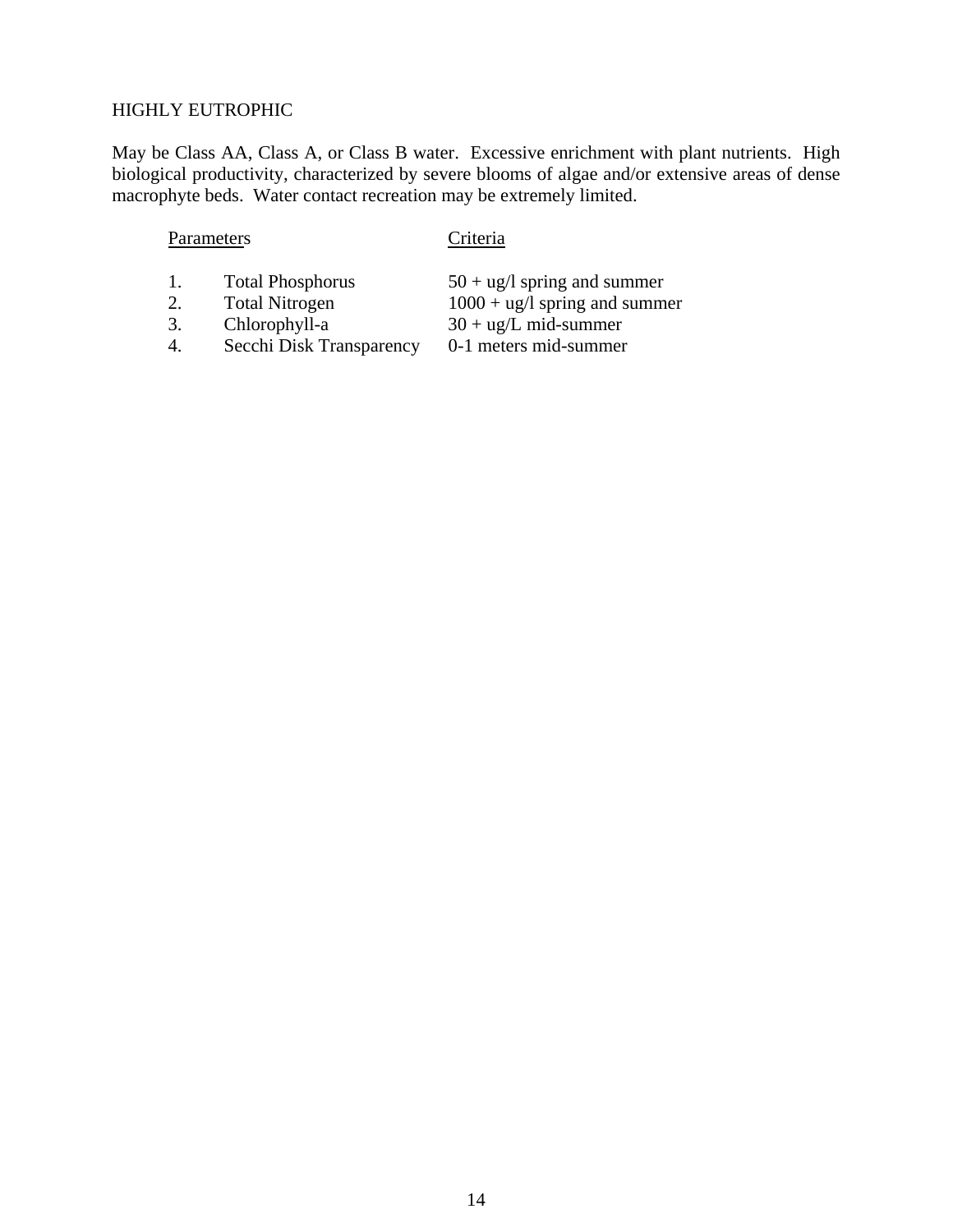## **COASTAL WATERS CLASSIFICATIONS AND CRITERIA**

## CLASS SA DESIGNATED USES

These surface waters are designated for: habitat for marine fish, other aquatic life and wildlife; shellfish harvesting for direct human consumption; recreation; industrial water supply; and navigation.

Classifications Shown on Maps

- SA Know or presumed to meet Criteria which support designated uses.
- SB/SA or SC/SA Presently may not be meeting Criteria or one or more designated uses. The water quality goal is achievement of Class SA Criteria and attainment of Class SA designated uses.

## CLASS SB DESIGNATED USES

These waters are designated for: habitat for marine fish, other aquatic life and wildlife; commercial shellfish harvesting; recreation; industrial water supply; and navigation.

Classifications Shown on Maps

- SB Known or presumed to meet Criteria which support designated uses.
- SC/SB or SD/SB Due to point or non-point sources of pollution, certain Criteria or one or more designated uses assigned to Class SB surface waters may not be currently met. The water quality goal is achievement of Class SB criteria and attainment of Class SB designated uses.

## CLASS SC

Class SC water quality results from conditions that are usually correctable through implementation of established water quality management programs to control point and nonpoint sources. Present surface water quality conditions frequently preclude the attainment of one of more designated uses for Class SB waters or one or more Criteria for Class SB waters are not being consistently achieved. Class SC waters may be suitable for certain fish and wildlife habitat, certain recreational activities, certain aquaculture operations, industrial use and navigation. Class SC waters may have good aesthetic value. Examples of conditions that warrant a Class SC designation include combined sewer overflows, urban runoff, inadequate municipal or industrial wastewater treatment, and community-wide septic system failures. The minimum acceptable goal is Class SB unless a DEP and EPA approved Use Attainability Analysis demonstrates that one or more Class SB uses are not attainable. In those situations, site-specific Quality Criteria will be employed to insure that all existing uses are maintained. Refer to Standard 6.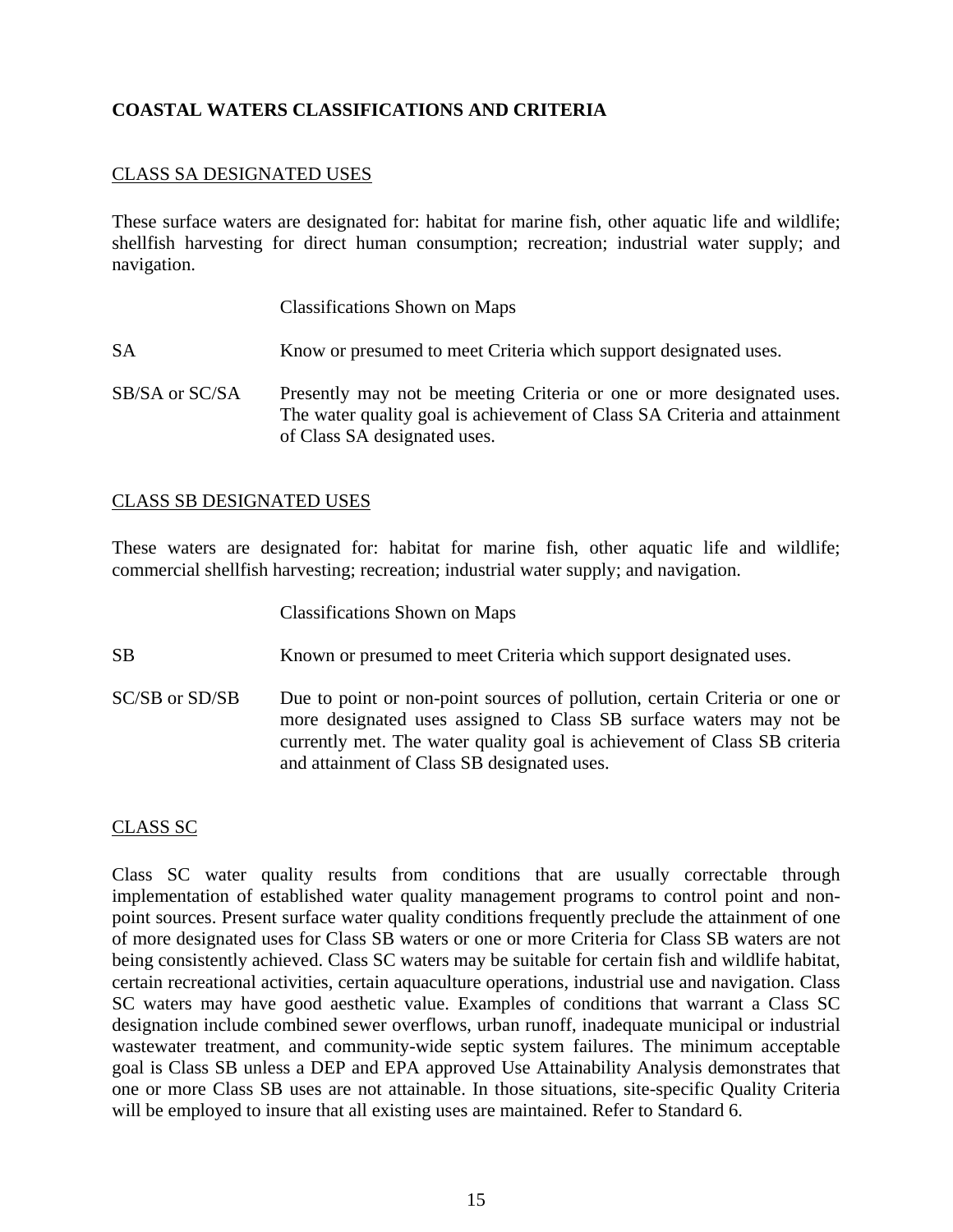Classifications Shown on Maps

SC/SB or SC/SA Presently not meeting Criteria or not supporting one or more designated uses due to pollution. The goal for such waters may be Class SB, or Class SA.

## CLASS SD

Class SD water quality results from conditions that are not readily correctable through implementation of established water quality management programs to control point and nonpoint sources. Present water quality conditions persistently preclude the attainment of one or more designated uses of one or more Criteria for Class SB waters are not being achieved for prolonged periods. Class SD waters may be suitable for certain fish and wildlife habitat, certain recreational activities, certain aquaculture operations, industrial use and navigation. Examples of conditions that warrant a Class SD designation include chemical contamination of bottom sediments, contamination of fish or shellfish with toxic compounds, and pollution caused by out of state sources. The minimum acceptable goal is Class SB unless a DEP and EPA approved Use Attainability Analysis demonstrates that one or more uses are not attainable. In those situations, site-specific Quality Criteria will be employed to insure that all existing uses are maintained. Refer to Standard 6.

Classifications Shown on Maps

SD/SB, SD/SA Presently not meeting Criteria or not supporting one or more assigned designated uses due to severe pollution. The goal for such surface waters may be Class SA or Class SB.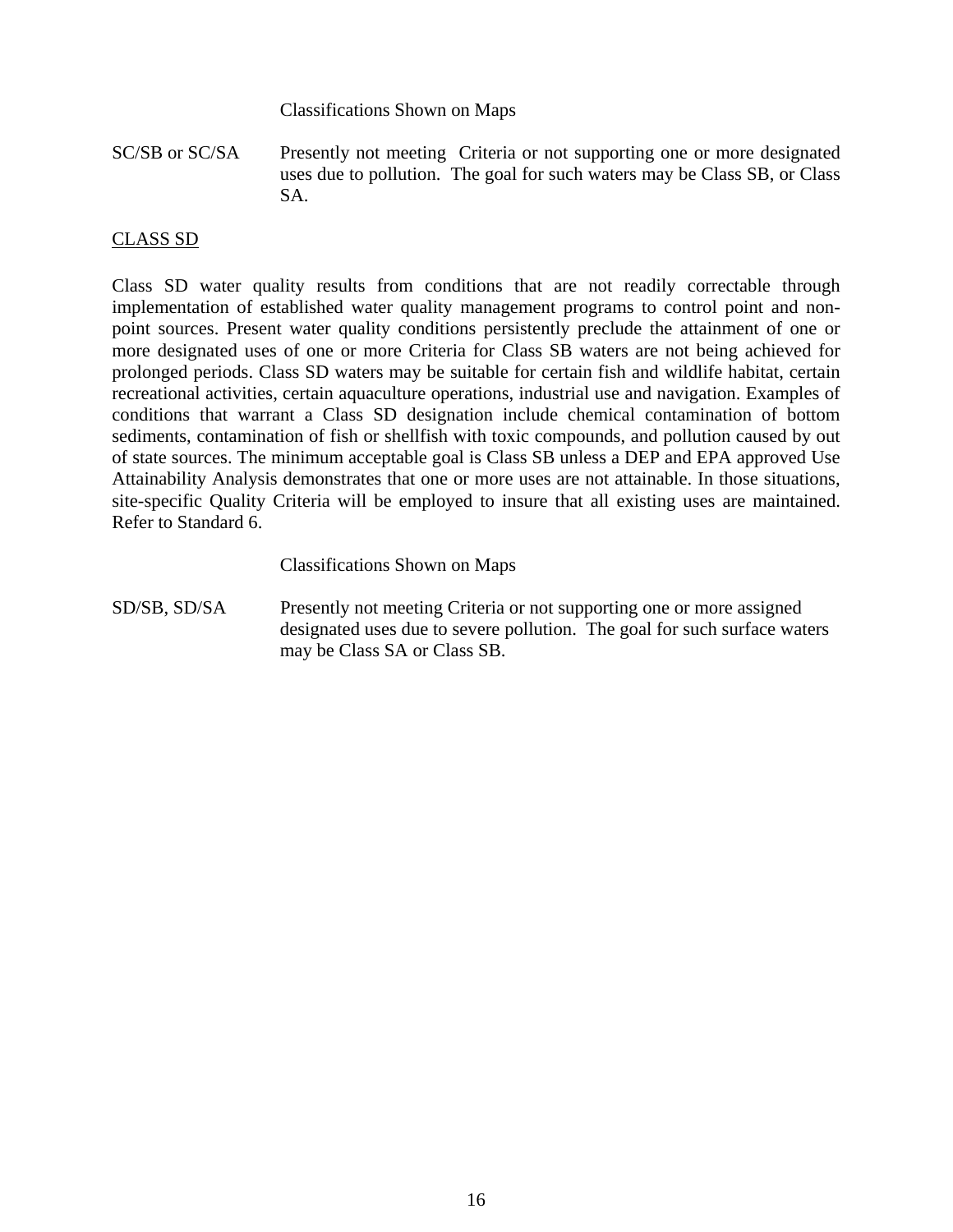## CLASS SA CRITERIA

| <b>Parameter</b>                                                                  | Criteria                                                                                                                                                                                                                                                                                                                                                                                                                                                                                                                        |
|-----------------------------------------------------------------------------------|---------------------------------------------------------------------------------------------------------------------------------------------------------------------------------------------------------------------------------------------------------------------------------------------------------------------------------------------------------------------------------------------------------------------------------------------------------------------------------------------------------------------------------|
| Aesthetics                                                                        | Uniformly excellent.                                                                                                                                                                                                                                                                                                                                                                                                                                                                                                            |
| Dissolved oxygen                                                                  | Not less than $6.0 \text{ mg/L}$ at any time in the nearshore water of Long<br>Island Sound, including harbors, embayments and estuarine tributaries.                                                                                                                                                                                                                                                                                                                                                                           |
|                                                                                   | Not less than 6.0 mg/L at any time in the offshore waters of Long<br>Island Sound, above the seasonal pycnocline and throughout the Sound<br>when no pycnocline is established.                                                                                                                                                                                                                                                                                                                                                 |
|                                                                                   | Not less than 3.5 mg/L for offshore waters within and below the<br>seasonal pycnocline. Cumulative periods of dissolved oxygen in the 3.5<br>- 4.8 mg/L range shall not exceed exposure parameters detailed in<br>Appendix C.                                                                                                                                                                                                                                                                                                   |
| Sludge<br>deposits-<br>solid refuse-floating<br>solids-oils<br>and<br>grease-scum | None other than of natural origin.                                                                                                                                                                                                                                                                                                                                                                                                                                                                                              |
| Color                                                                             | None other than of natural origin.                                                                                                                                                                                                                                                                                                                                                                                                                                                                                              |
| Suspended<br>and settleable solids                                                | None other than of natural origin.                                                                                                                                                                                                                                                                                                                                                                                                                                                                                              |
| Silt or sand deposits                                                             | None other than of natural origin except as may result from normal<br>agricultural, road maintenance, construction activity, dredging activity<br>or the discharge of dredged or fill materials provided all reasonable<br>controls or Best Management Practices are used in such activities and<br>all designated uses are protected and maintained.                                                                                                                                                                           |
| Turbidity                                                                         | None other than of natural origin except as may result from normal<br>agricultural, road maintenance, or construction activity, dredging<br>discharge of dredged or fill materials provided all<br>activity or<br>reasonable controls and Best Management Practices are used to control<br>turbidity and none exceeding levels necessary to protect and maintain<br>all designated uses.                                                                                                                                        |
| Indicator bacteria                                                                | REFER TO APPENDIX B.                                                                                                                                                                                                                                                                                                                                                                                                                                                                                                            |
| Taste and odor                                                                    | As naturally occurs.                                                                                                                                                                                                                                                                                                                                                                                                                                                                                                            |
| pH                                                                                | $6.8 - 8.5$                                                                                                                                                                                                                                                                                                                                                                                                                                                                                                                     |
| Allowable<br>temperature increase                                                 | There shall be no changes from natural conditions that would impair<br>any existing or designated uses assigned to this Class and, in no case<br>exceed 83 degrees F, or in any case raise the temperature of the<br>receiving water more than 4 degrees F. During the period including<br>July, August, and September, the temperature of the receiving water<br>shall not be raised more that 1.5 degrees F unless it can be shown that<br>spawning and growth of indigenous organisms will not be significantly<br>affected. |
| Chemical<br>constituents                                                          | None in concentrations or combinations which would be harmful to<br>designated uses. Refer to Standards numbers 10, 11, 12, 13, 17, and 19.                                                                                                                                                                                                                                                                                                                                                                                     |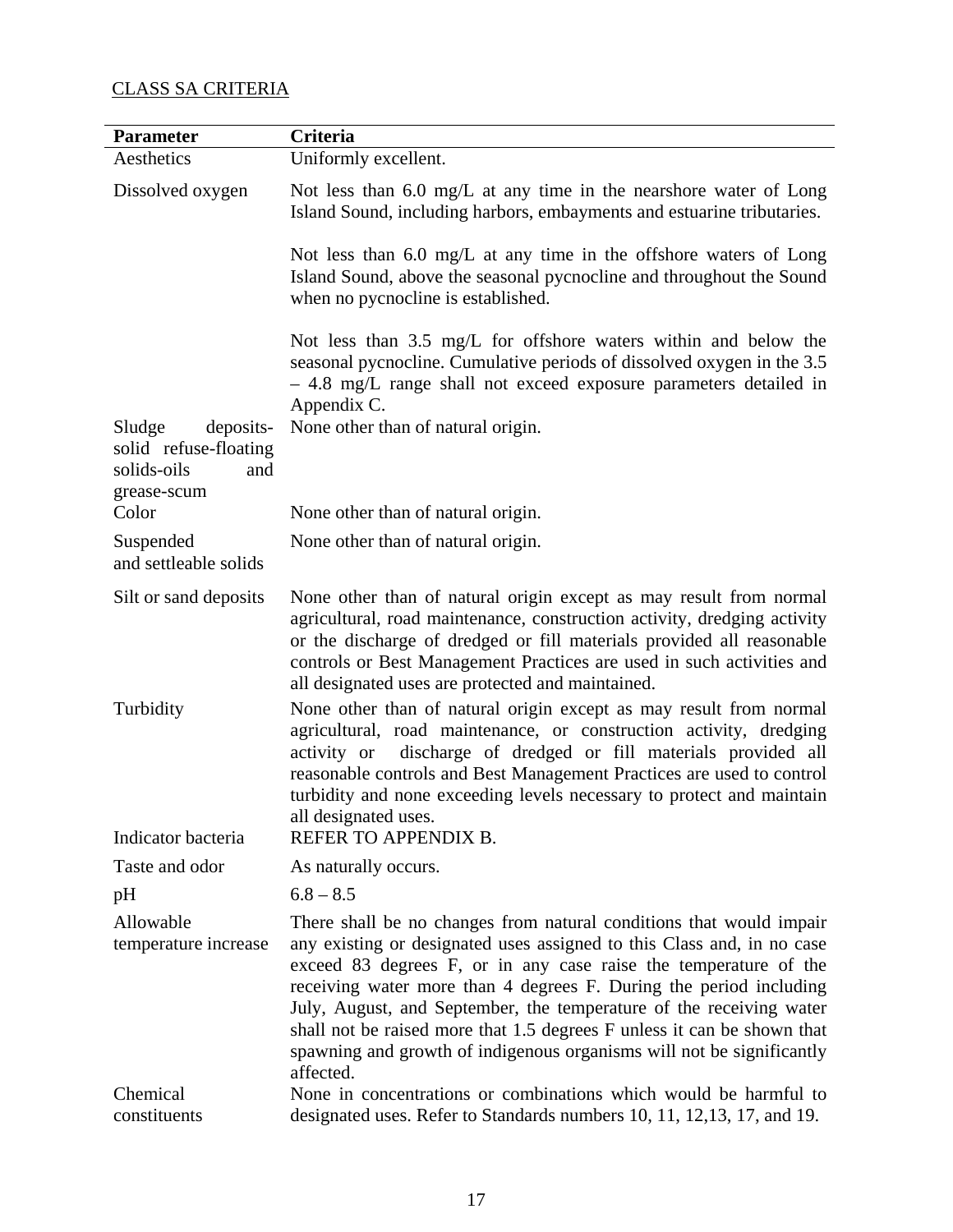## CLASS SB CRITERIA

| <b>Parameter</b>                                 | Criteria                                                                                                                                                                                                                                                                                                                                                                                                                                                                                                                     |
|--------------------------------------------------|------------------------------------------------------------------------------------------------------------------------------------------------------------------------------------------------------------------------------------------------------------------------------------------------------------------------------------------------------------------------------------------------------------------------------------------------------------------------------------------------------------------------------|
| Aesthetics                                       | Good to excellent.                                                                                                                                                                                                                                                                                                                                                                                                                                                                                                           |
| Dissolved oxygen                                 | Not less than 5.0 mg/L at any time in the nearshore water of Long Island<br>Sound, including harbors, embayments and estuarine tributaries.                                                                                                                                                                                                                                                                                                                                                                                  |
|                                                  | Not less than 5.0 mg/L at any time in the offshore waters of Long Island<br>Sound, above the seasonal pycnocline and throughout the Sound when no<br>pycnocline is established.                                                                                                                                                                                                                                                                                                                                              |
| Sludge deposits-solid<br>refuse-floating solids- | Not less than 3.5 mg/L for offshore waters within and below the seasonal<br>pycnocline. Cumulative periods of dissolved oxygen in the $3.5 - 4.8$ mg/L<br>range shall not exceed exposure parameters detailed in Appendix C.<br>None except for small amounts that may result from the discharge from a<br>grease waste treatment facility providing appropriate treatment and none                                                                                                                                          |
| oils and grease-scum                             | exceeding levels necessary to protect and maintain all designated uses.                                                                                                                                                                                                                                                                                                                                                                                                                                                      |
| Color                                            | None resulting in obvious discoloration of the surface water outside of any<br>designated zone of influence.                                                                                                                                                                                                                                                                                                                                                                                                                 |
| Suspended<br>and settleable solids               | None in concentrations or combinations which would impair the designated<br>uses; none aesthetically objectionable; none which would significantly alter<br>the physical or chemical composition of bottom sediments; none which<br>would adversely impact organisms living in or on the bottom sediment.                                                                                                                                                                                                                    |
| Silt or sand deposits                            | None other than of natural origin except as may result from normal<br>agricultural, road maintenance, construction activity, dredging activity or<br>discharge of dredged or fill materials provided all reasonable controls or<br>Best Management Practices are used in such activities and all designated<br>uses are protected and maintained.                                                                                                                                                                            |
| Turbidity                                        | None other than of natural origin except as may result from normal<br>agricultural, road maintenance, or construction activity, or discharge from a<br>waste treatment facility providing appropriate treatment, dredging activity<br>or discharge of dredged or fill materials provided all reasonable controls<br>and Best Management Practices are used to control turbidity and none<br>exceeding levels necessary to protect and maintain all designated uses.                                                          |
| Indicator bacteria                               | REFER TO APPENDIX B.                                                                                                                                                                                                                                                                                                                                                                                                                                                                                                         |
| Taste and odor                                   | As naturally occurs. None that would impair any uses specifically assigned<br>to this Class.                                                                                                                                                                                                                                                                                                                                                                                                                                 |
| pH                                               | $6.8 - 8.5$                                                                                                                                                                                                                                                                                                                                                                                                                                                                                                                  |
| Allowable<br>temperature increase                | There shall be no changes from natural conditions that would impair any<br>existing or designated uses assigned to this Class and, in no case exceed 83<br>degrees F, or in any case raise the temperature of the receiving water more<br>than 4 degrees F. During the period including July, August, and September,<br>the temperature of the receiving water shall not be raised more that 1.5<br>degrees F unless it can be shown that spawning and growth of indigenous<br>organisms will not be significantly affected. |
| Chemical<br>constituents                         | None in concentrations or combinations which would be harmful to<br>designated uses. Refer to Standards numbers 10, 11, 12, 13, 17, and 19.                                                                                                                                                                                                                                                                                                                                                                                  |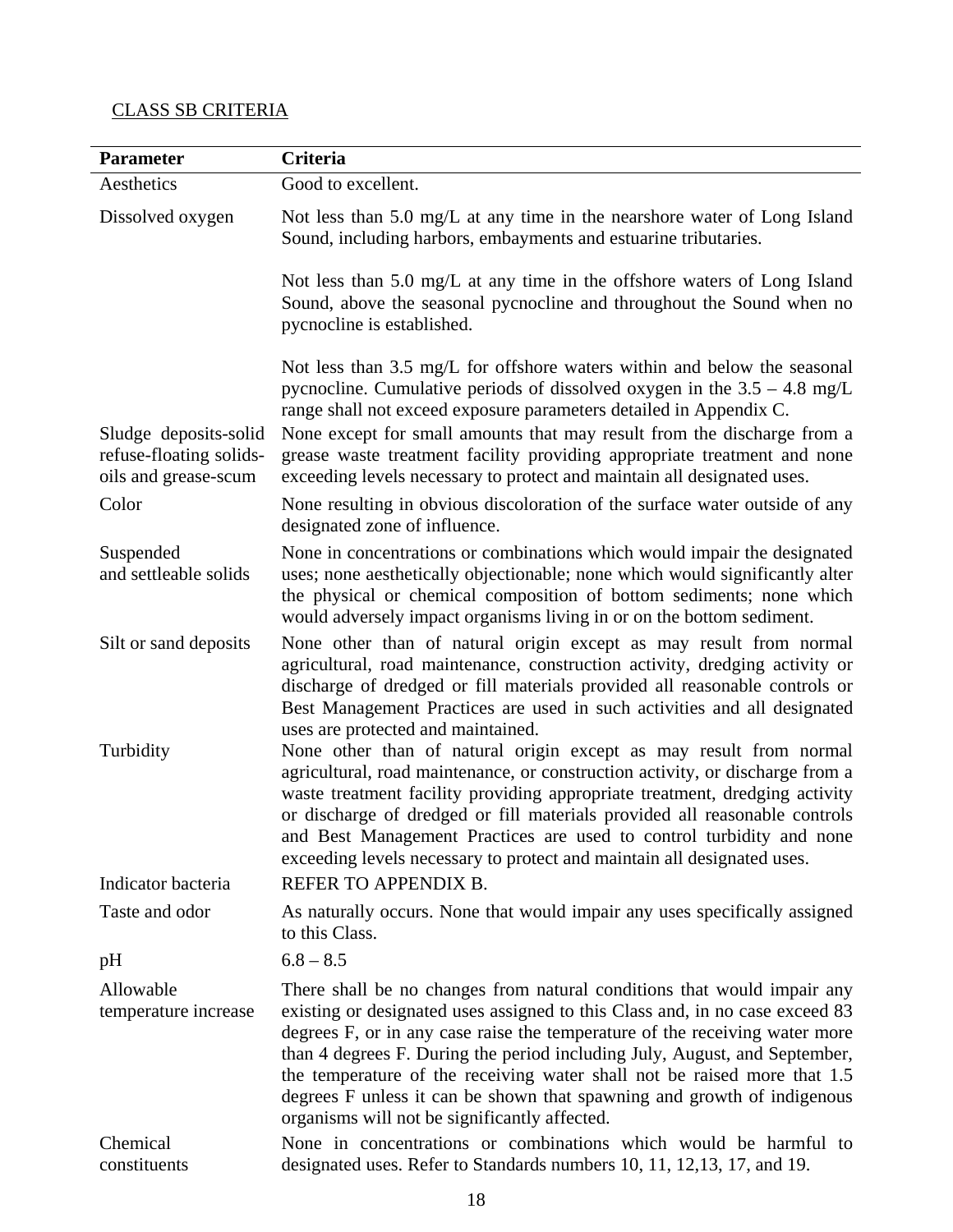## **GROUND WATER QUALITY STANDARDS**

- GW1. The policy of the Department in areas that are classified as GAA, GAA, or GA is to maintain or restore all ground water in such areas to its natural quality.
- GW2. If the Commissioner determines that, with respect to a particular pollutant, restoring or maintaining natural quality at a GAA, GAAs, or GA level is not technically practicable, the Department's policy is to:
	- (A) maintain or restore quality such that the ground water is suitable for drinking and other domestic uses without treatment, and
	- (B) maintain or restore quality such that the ground water will not adversely affect surface water quality or prevent the maintenance or attainment of any designated uses of surface waters to which that ground water discharges, and
	- (C) eliminate sources of pollution to such ground water to the extent that the Commissioner determines to be technically practicable, and regulate discharges to such groundwater so as to prevent pollution.
- GW3. Ground water is deemed suitable for drinking and other domestic uses without treatment when no pollutant in such groundwater
	- (A) exceeds a level which the Commissioner of Public Health has determined, pursuant to Section 22a-47 1 of the General Statues, creates or reasonably can be expected to create an unacceptable risk of injury to the health or safety of persons using such ground water for drinking or other personal or domestic use,
	- (B) is a carcinogen present at a concentration associated with a  $1-x-10^{-6}$  excess cancer risk,
	- (C) is a non-carcinogen present at a level exceeding that to which the human population, including sensitive subgroups, can be exposed on a daily basis without appreciable risk of adverse health effects during a lifetime, or
	- (D) exceeds a level which the Commissioner determines, in consultation with the Commissioner of Public Health, renders the ground water so aesthetically impaired that a person cannot reasonably be expected to consume or otherwise use it.
- GW4. The policy of the Department in areas classified as GB is:
	- (A) to eliminate or reduce in the ground water any pollutant which presents a hazard of fire, explosion, or toxic or hazardous emission to the environment or otherwise poses a threat to public safety or an unacceptable risk to public health, and
	- (B) to maintain the ground water at a quality that will not adversely affect the quality of surface waters to which such ground water discharges or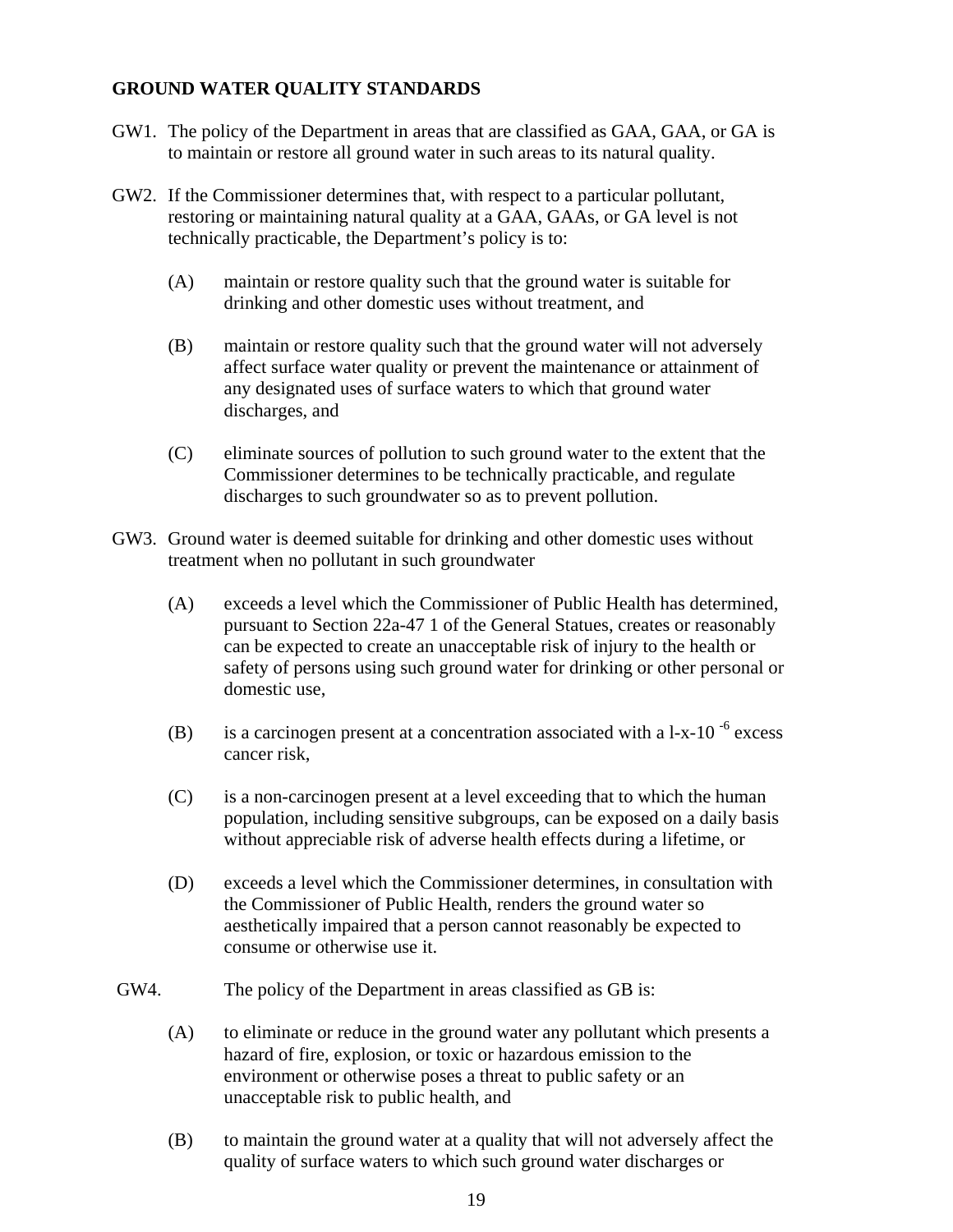prevent the maintenance or attainment of any designated or existing uses in such surface waters, and

- (C) to maintain a quality consistent with all designated and existing uses of the ground water, including its use for drinking without treatment if such ground water has, prior to the adoption of these Water Quality Standards, been utilized for, and continues to be utilized, for drinking water, and
- (D) to regulate discharges to the ground water in order to prevent further degradation of ground water quality.
- GW5. The policy of the Department in areas classified as GC is:
	- (A) to eliminate or reduce in the ground water any pollutant which presents a hazard of fire, explosion, or toxic or hazardous emission to the air or otherwise poses a threat to public safety or an unacceptable threat to public health, and
	- (B) to maintain the ground water at a quality that will not adversely affect the quality of surface waters to which such ground water discharges or prevent the maintenance or attainment of any designated or existing uses in such surface waters, and
	- (C) to limit the impacts of waste discharges on ground water quality to those which, despite the use of treatment technology, cannot be avoided and which result from a discharge which is authorized by a permit under Section 22a-430 of the General Statutes.
- GW6. With respect to ground water whose quality is actually higher than that reflected by the assigned classification, the Department's policy is that such ground water should be maintained at its existing high quality. To maintain such quality, the Commissioner may require that:
	- (A) a new, increased, or otherwise modified discharge to such ground water shall be given treatment such that, notwithstanding such classification, the actual higher quality is maintained.
	- (B) if after the adoption of these Water Quality Standards there is an unpermitted release of pollutants to ground water which is classified GB but whose quality is actually GA or GAA, such groundwater shall be remediated to the standards for Class GA or GAA.
- GW7. The Commissioner may raise the ground water classification of any area if he finds that such ground water meets the standards for the higher classification.
- GW8 (A) The Commissioner may consider an application to lower a ground water Classification to GB. Such application shall be subject to the public participation requirements of Section 22a-426 of the General Statutes and shall: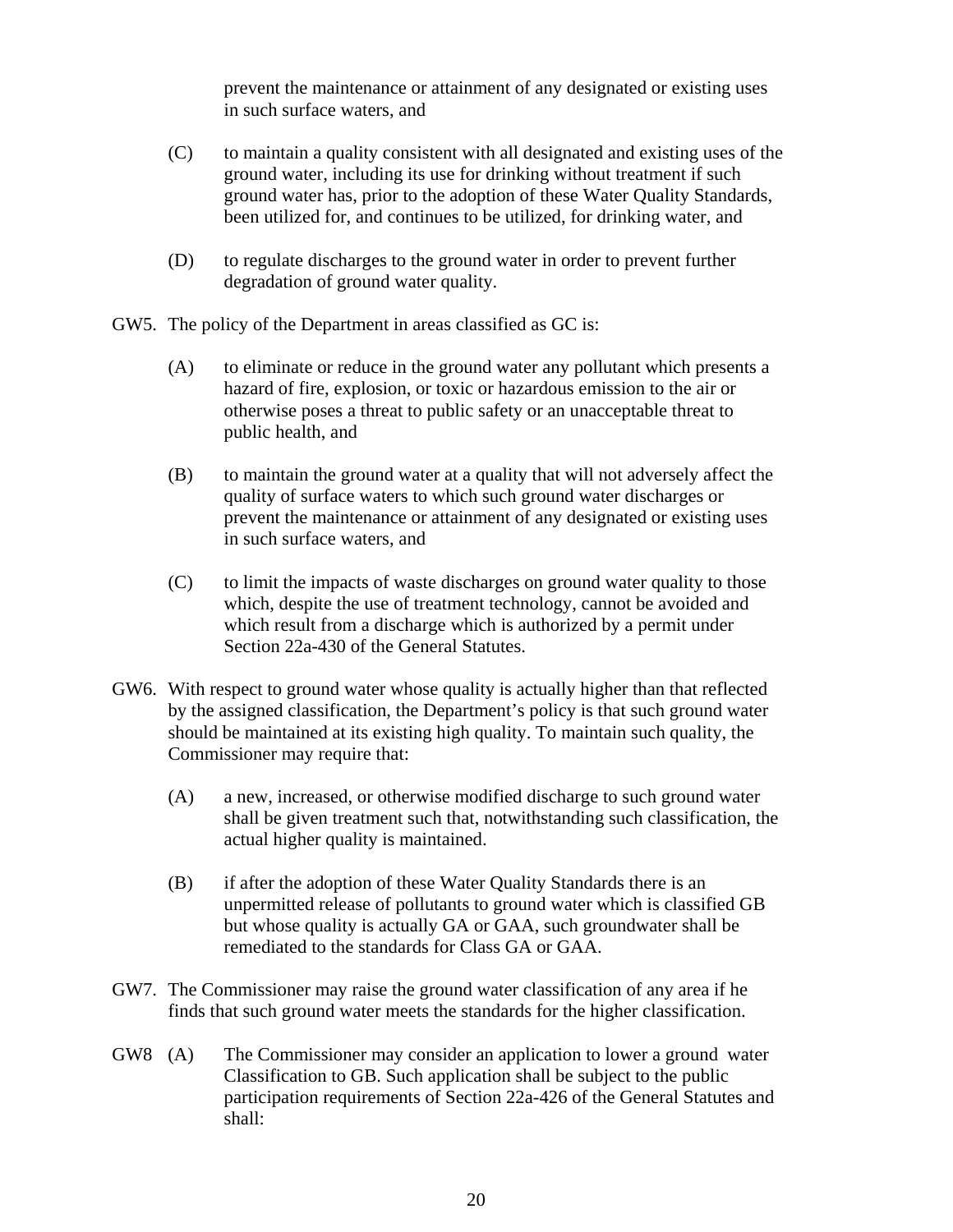- (i) describe the nature and extent and date of commencement of pollution of the ground water proposed to be reclassified,
- (ii) identify all sources of drinking water in the area whose ground water is proposed to be reclassified and identify all existing uses of ground water within and down gradient of such area,
- (iii) assess the potential of the subject area to produce ground water in an amount suitable for a public water supply,
- (iv) describe all past and present land uses in the subject area with dates, and
- (v) provide such other information the Commissioner may reasonably require to determine the most appropriate ground water classification.
- (B) A ground water classification shall not be lowered to GB unless the applicant has satisfactorily demonstrated that; any person within or down gradient of the area to be reclassified and extending to an area previously classified as GB or to a surface water body to which the groundwater discharges will be provided with an adequate public water supply, and that lowering of a ground water classification will not prevent attainment of adjacent surface water quality goals or present unacceptable health risks, and
	- (i) that the ground water to be reclassified is polluted as a result of intense urban, commercial, or industrial development which occurred prior to 1981, and the hydrologic conditions of the subject area are not suitable for the development of a significant public water supply, or
	- (ii) the ground water proposed to be reclassified is polluted and remediation of such ground water to a quality suitable for drinking without treatment is not technically practicable, or
	- (iii) there is an overriding social or economic justification for reclassifying the ground water to GB and the proposed reclassification is supported by the affected municipality or municipalities, as affirmed, in writing, by the chief executive officer(s) of the municipality or municipalities. For the purpose of this Standard an "affected municipality" is one in which ground water classifications are to be altered, "social justification" means a specific social need of the affected municipality or the state and "economic justification" means avoidance of an economic impact that would substantially impair or otherwise detrimentally affect the economy of the community or the state. The applicant must also demonstrate that the purposes for the reclassification will not result in development that is inconsistent with the State Policies Plan for Conservation and Development as adopted pursuant to Section 16a-30 of the General Statutes.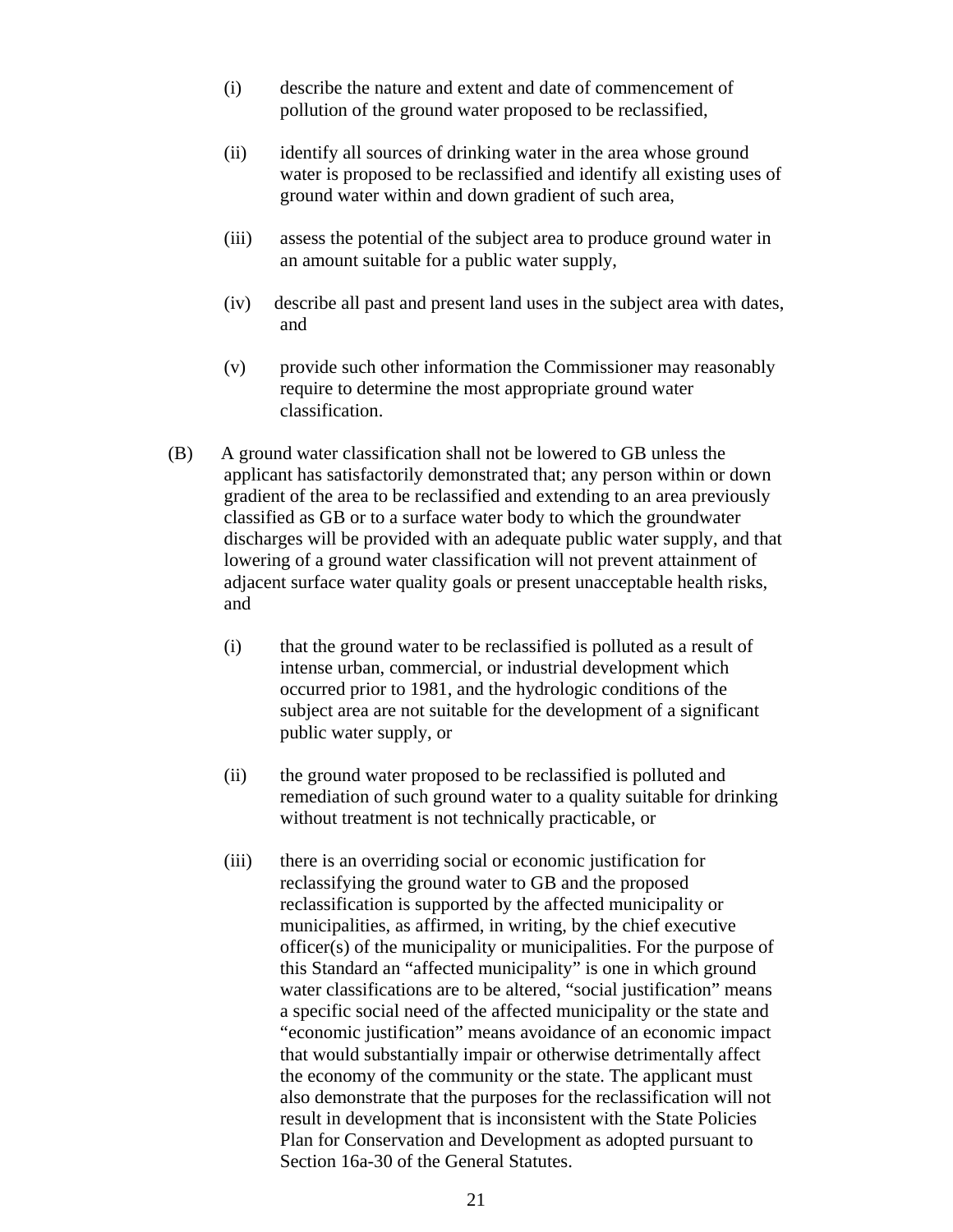GW9. The Commissioner may consider an application to lower a ground water classification to GC. Any such application shall be subject to the public participation requirements of Section 22a-426 of the General Statutes and:

.

- (A) Such application shall be accompanied by a completed application under Section 22a-430 of the General Statutes for a permit to discharge leachate from a solid waste land disposal facility to the subject ground water.
- (B) A ground water classification shall not be lowered to GC unless the applicant has satisfactorily demonstrated that:
	- (i) there is an overriding social or economic justification for reclassifying the ground water to GC and the affected municipality or municipalities have been notified of the proposed reclassification; and
	- (ii) the ground water proposed to be reclassified is not suitable for development of a significant public water supply and is suitable for waste treatment; and
	- (iii) the subject area is adjacent to and hydraulically connected with a surface water body classified B or SB; and
	- $(iv)$  in a Section 22a-430 permit application the applicant has delineated the zone of influence (see standard GW10) of the ground water proposed to be reclassified as extending from the proposed solid waste land disposal facility to the receiving surface water body, and the applicant owns the land overlying such zone of influence, or has an easement with respect to such land which easement is properly recorded and provides protections, as described in subsection D(l) and D(2) of Standard GWI0, or otherwise controls the zone of influence to the satisfaction of the Commissioner.
- GW10. Zones of influence. The Commissioner may establish zones of influence when, in the course of permitting discharges to the ground water under Section 22a-430 of the General Statutes, he allocates ground water and soil resources for the treatment of pollutants. Within that zone of influence the Section 22a-430 permittee will be allowed to degrade the ground water such that it may not meet the standards for the assigned classification or be suitable for uses designated by these Water Quality Standards for such classification.
	- (A) For a subsurface sewage disposal system permitted under authority delegated pursuant to Section 22a 430- 1 of the Regulations of Connecticut State Agencies to the Commissioner of Health and Addiction Services, the zone of influence shall be that area required by the minimum separating distances established in Section 19- 13-B 103d of the Regulations of Connecticut State Agencies.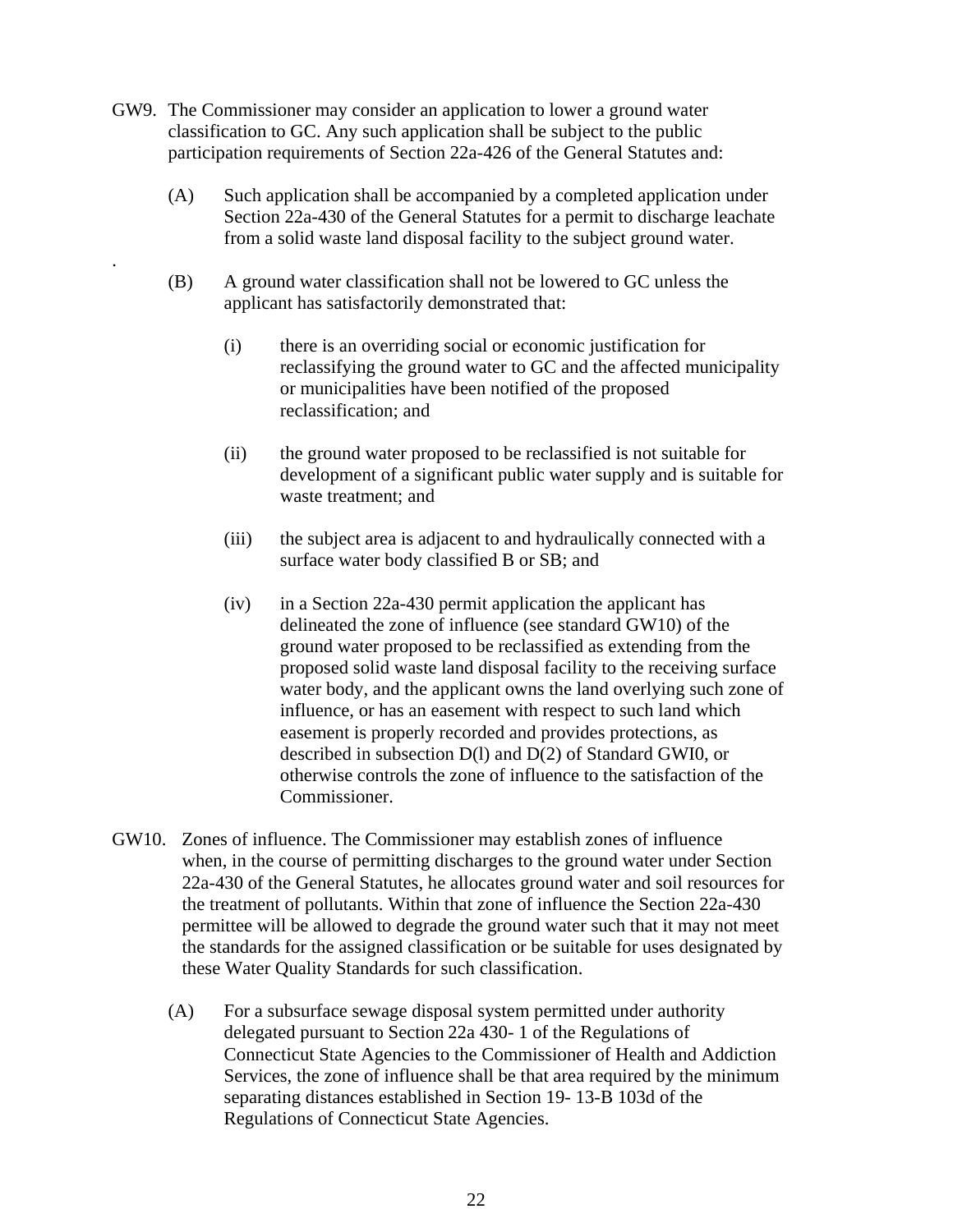- (B) For discharges to ground water of treated domestic sewage other than discharges of domestic sewage identified in subparagraph GW1O(A), agricultural wastes, and storm water, the zone of influence shall be the area in which such discharge causes the ground water to be 1) altered in quality from its natural condition, or 2) lowered in quality from that which is suitable for drinking and other domestic uses without treatment. The Commissioner may require the applicant for a permit under Section 22a-430 of the General Statutes to submit for the Commissioner's approval an engineering plan showing the areal extent of any such zone of influence.
- (C) The applicant for a permit under Section 22a-430 of the General Statutes authorizing a discharge other than a discharge of treated domestic sewage, agricultural waste, or storm water shall delineate the zone of influence associated with the proposed discharge. Such zone of influence shall include all areas beneath which the ground water which is or may be affected in quality by such discharge. The Commissioner may require that such zone of influence extend to a receiving water body with a classification of B or SB.
- (D) The Commissioner may require the applicant for a permit under Section 22a-430 of the General Statutes to demonstrate that he has acquired rights to the zone of influence of the proposed discharge. Acquisition of such rights means that the applicant owns the land overlying such zone, has obtained an easement with respect to such land and has recorded such easement in the applicable Town Clerk's office, or otherwise controls such zone to the Commissioner's satisfaction. Any such easement or G other control mechanism shall: 1) provide the applicant with the exclusive right to use the ground water in such zone and such right to enter the land overlying such zone as the Commissioner deems necessary to accommodate monitoring or remediation, and 2) assure that the ground water within such zone will not be used for potable water supply.
- (E) The delineation by a Section 22a-430 permit applicant of the zone of influence of a proposed waste discharge indicates that the underlying ground water may not be suitable for human consumption or other uses. Installation of a withdrawal well in or near such a zone of influence may result in an induced flow of polluted ground water to such well. When reviewing an application to withdraw groundwater pursuant to Connecticut's Water Diversion Policy Act, General Statutes Sections 22a-365 et seq., the Commissioner considers the potential impacts on water quality attributable to induced flow of polluted water from a zone of influence associated with a waste discharge.
- GW11. The Department's classification of ground water, whether as GB, GC, or otherwise, conveys no right to degrade that ground water or to utilize less effective treatment measures than those utilized for discharges to groundwater designated for use as potable water. Domestic sewage shall be given the same treatment regardless of the classification of the groundwater to which such sewage is discharged.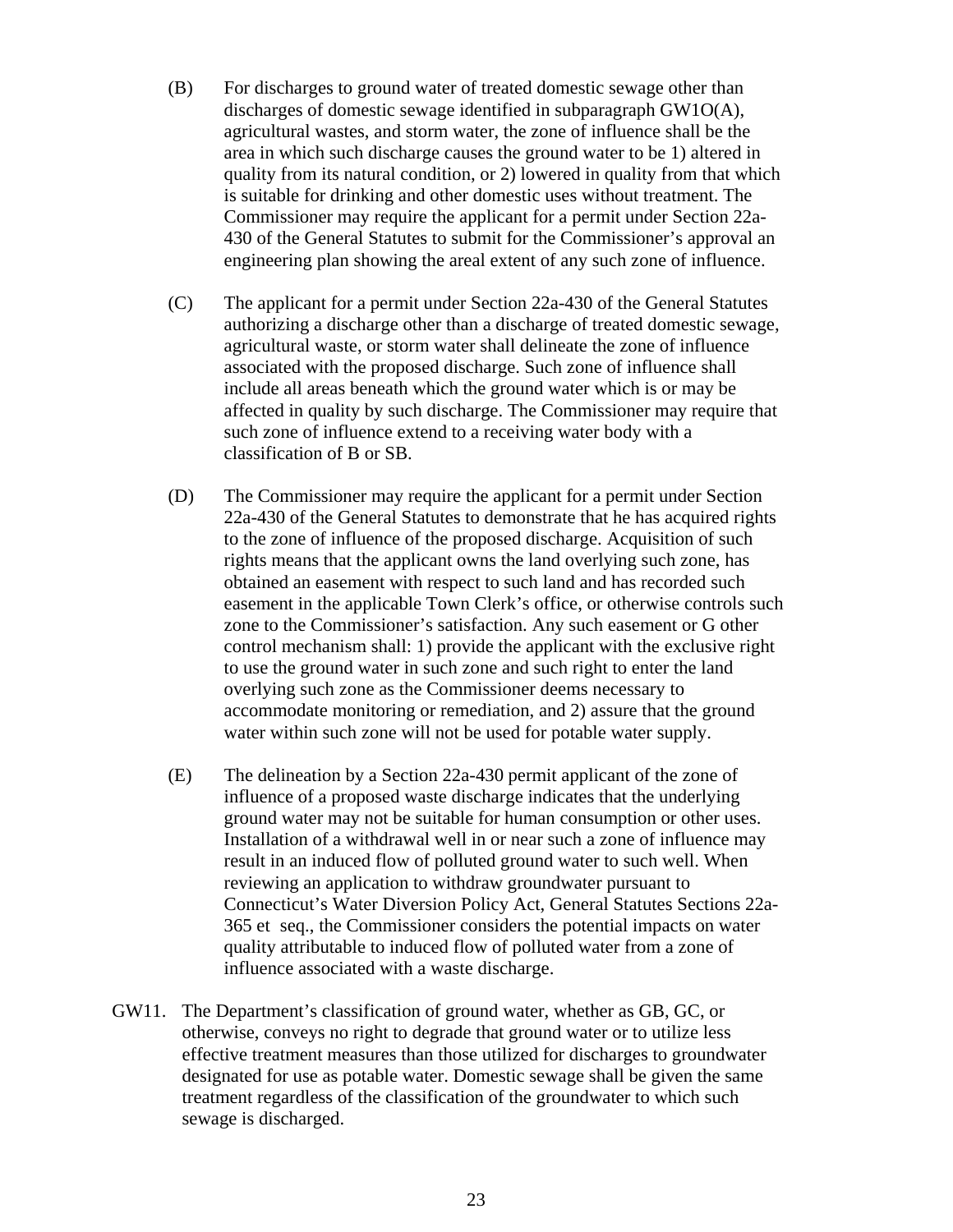- GW12. The Commissioner applies the following policies in reviewing applications under Section 22a-430 of the General Statutes to discharge waste to ground water:
	- (A) Class GAA Ground Waters: The Commissioner does not issue permits authorizing a discharge to class GAA ground water unless such discharge is of treated domestic sewage as defined in Section 22a-430-1 of the Regulations of Connecticut State Agencies, waste generated by certain agricultural practices, certain water treatment waste waters from public water supply treatment systems, or certain minor cooling waters or clean waters. If a GAA area is within an Aquifer Protection Area designated in accordance with Section 22a-354 of the General Statutes, the Commissioner does not issue permits authorizing a groundwater discharge that conflicts with any regulation adopted pursuant to Section 22a-354(i) of the General Statutes
	- (B) Class GAAs Ground Waters: The Commissioner does not issue permits authorizing a discharge to class GAA ground water unless such discharge is of treated domestic sewage as defined in Section 22a-430-1 of the Regulations of Connecticut State Agencies, waste generated by certain agricultural practices, certain water treatment waste waters from public water supply treatment systems, or certain minor cooling waters or clean waters. If a GAAs area is within an Aquifer Protection Area designated in accordance with Section 22a-354 of the General Statutes, the Commissioner does not issue permits authorizing a groundwater discharge that conflicts with any regulation adopted pursuant to Section 22a 354(i) of the General Statutes.
	- (C) Class GA Ground Waters: The Commissioner does not issue permits authorizing a discharge to class GA ground water unless such discharge is allowed under subparagraph (A) of this standard or is a Discharge from a septage treatment system or of other wastes that are predominantly human, plant, or animal in origin so long as any such wastes are of natural origin, easily biodegradable and, if properly managed, pose no threat of pollution to the ground water. The ground water plume generated by a discharge of septage treatment system must terminate in a stream with classification of B or SB unless the permittee treats the discharge in a manner which the Commissioner determines is adequate to maintain class A water in the receiving stream.
	- (D) Class GB Ground Waters: The Commissioner may issue permits authorizing a waste discharge to class GB ground water if such discharge would be allowable in a GA area under subparagraph (C) of this standard or if such discharge meets all of the following criteria:
		- (i) the Commissioner has determined that such waste is generated by a source which is unlikely to produce persistent pollutants or pollutants that do not biodegrade in soil.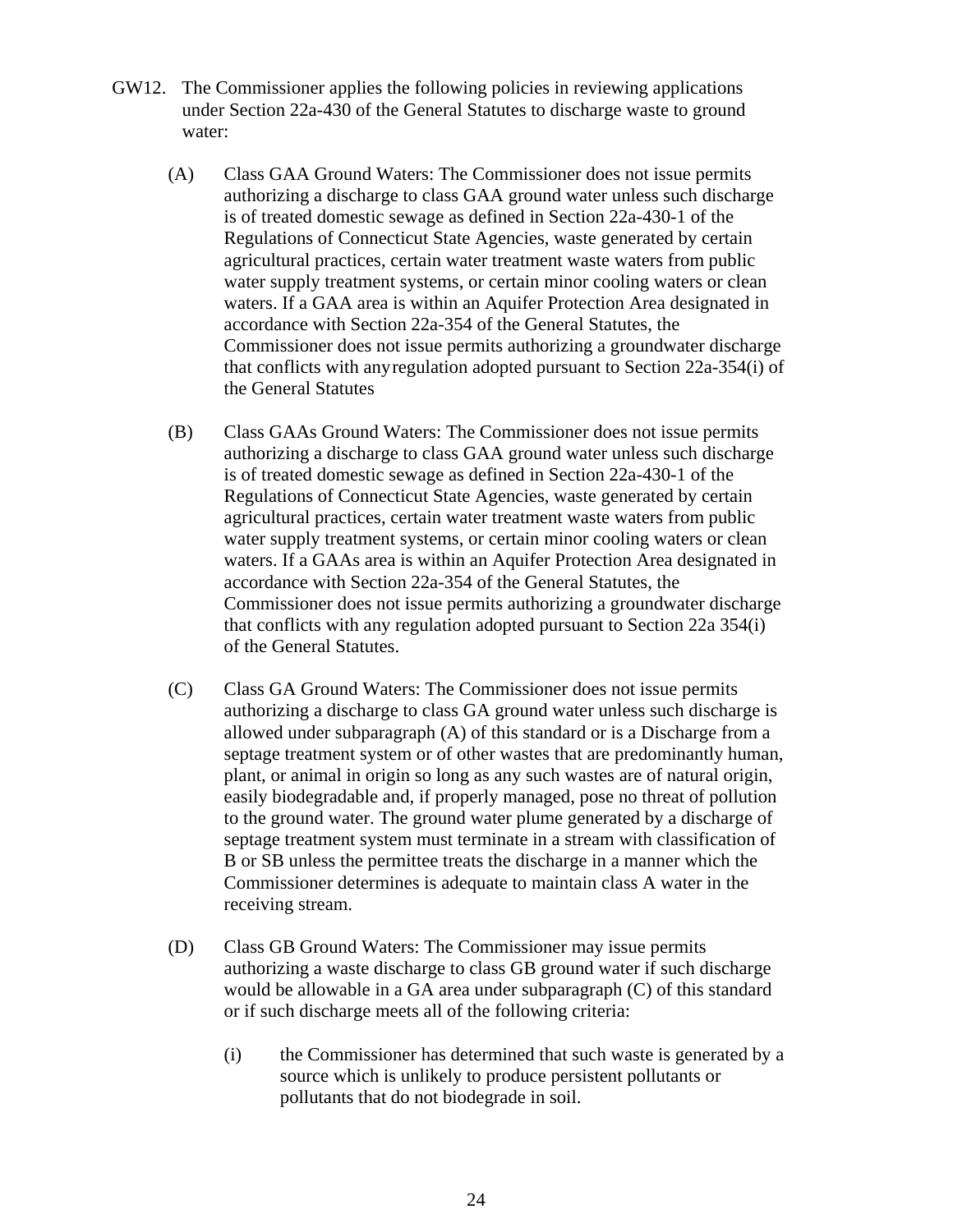- (ii) the waste will be treated as necessary to render it amenable to attenuation by the receiving soil so that the groundwater will not be impaired.
- (iii) such discharge otherwise conforms with all applicable legal requirements and standards.
- (E) Class GC Ground Waters: The Commissioner may issue permits authorizing a discharge to class GC ground water of any material, provided such discharge otherwise conforms with all applicable legal requirements and standards.
- GW13. The Commissioner may issue a permit authorizing a discharge of material to ground water, even if such discharge would be inconsistent with subparagraph (A), (B), (C), or (D) of Standard GW12, provided such discharge otherwise conforms with all applicable legal requirements and standards, is necessary to remediate groundwater pollution, and is treated or managed such that, to the maximum extent practicable, the discharge does not impair public health or the environment.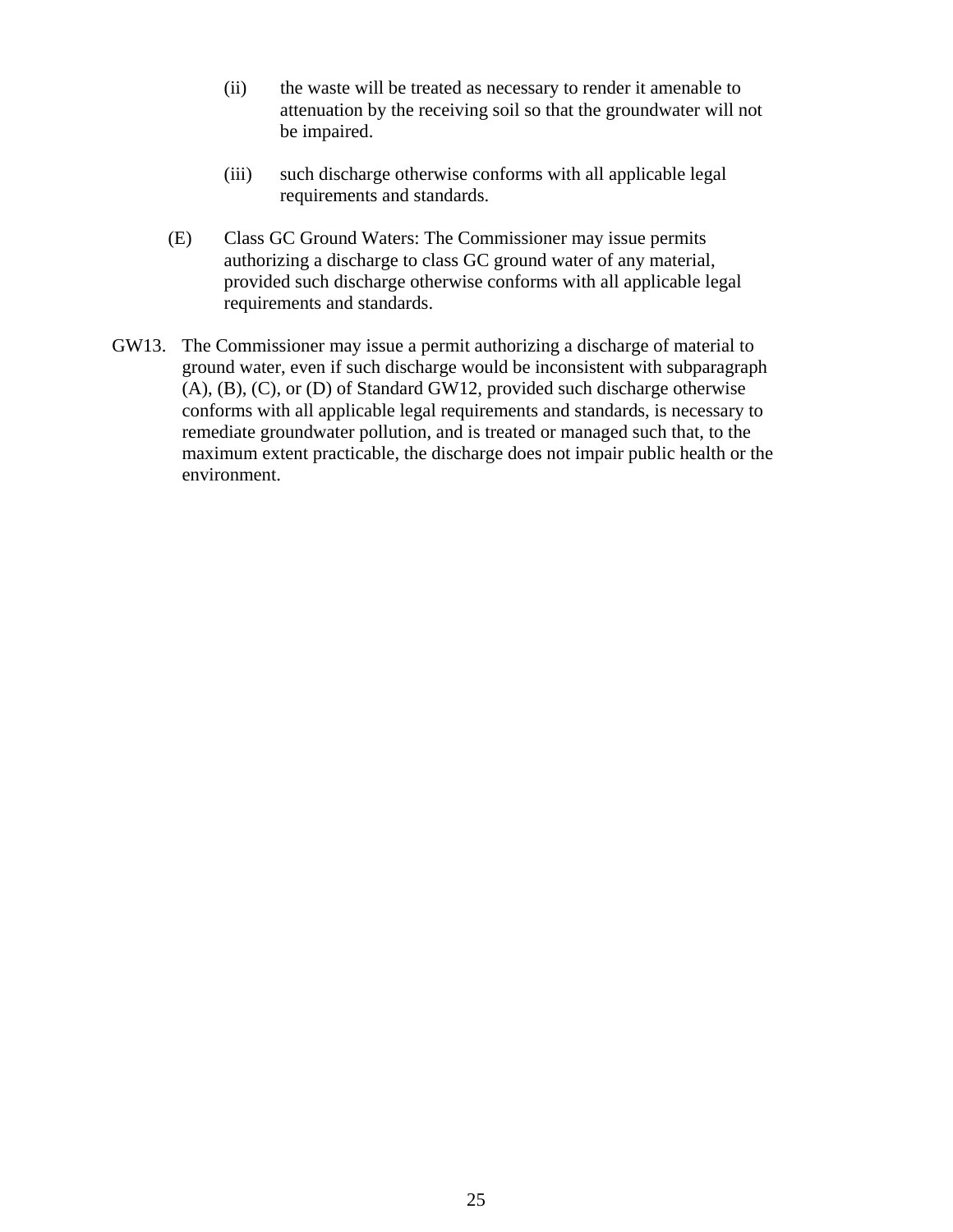## **GROUND WATER CLASSIFICATIONS AND CRITERIA**

## CLASS GAA

Designated Uses: Existing or potential public supply of water suitable for drinking without treatment; baseflow for hydraulically-connected surface water bodies.

## GAA CRITERIA

## Parameter Criterion

| 1. | Dissolved Oxygen         | As naturally occurs.               |
|----|--------------------------|------------------------------------|
| 2. | Oils and grease          | None other than of natural origin. |
| 3. | Color and turbidity      | None other than of natural origin. |
| 4. | Coliform bacteria        | None other than of natural origin. |
| 5. | Taste and odor           | None other than of natural origin. |
| 6. | pH                       | As naturally occurs.               |
|    | 7. Chemical constituents | As naturally occurs.               |
|    |                          |                                    |

## Sub-Classifications of Class GAA

| GAA              | Ground water used or which may be used for public supplies of<br>water suitable for drinking without treatment; ground water in the<br>area that contributes to a public drinking water supply well; and<br>ground water in areas that have been designated as a future water<br>supply in an individual water utility supply plan or in the Area<br>wide Supplement prepared by a Water Utility Coordinating<br>Committee pursuant to Title 25 of the General Statutes. |
|------------------|--------------------------------------------------------------------------------------------------------------------------------------------------------------------------------------------------------------------------------------------------------------------------------------------------------------------------------------------------------------------------------------------------------------------------------------------------------------------------|
| GAA <sub>s</sub> | Ground water that is tributary to a public water supply reservoir.                                                                                                                                                                                                                                                                                                                                                                                                       |
| CLASS GA         |                                                                                                                                                                                                                                                                                                                                                                                                                                                                          |
| Designated Uses: | Existing private and potential public or private supplies of water                                                                                                                                                                                                                                                                                                                                                                                                       |

connected surface water bodies.

suitable for drinking without treatment; baseflow for hydraulically-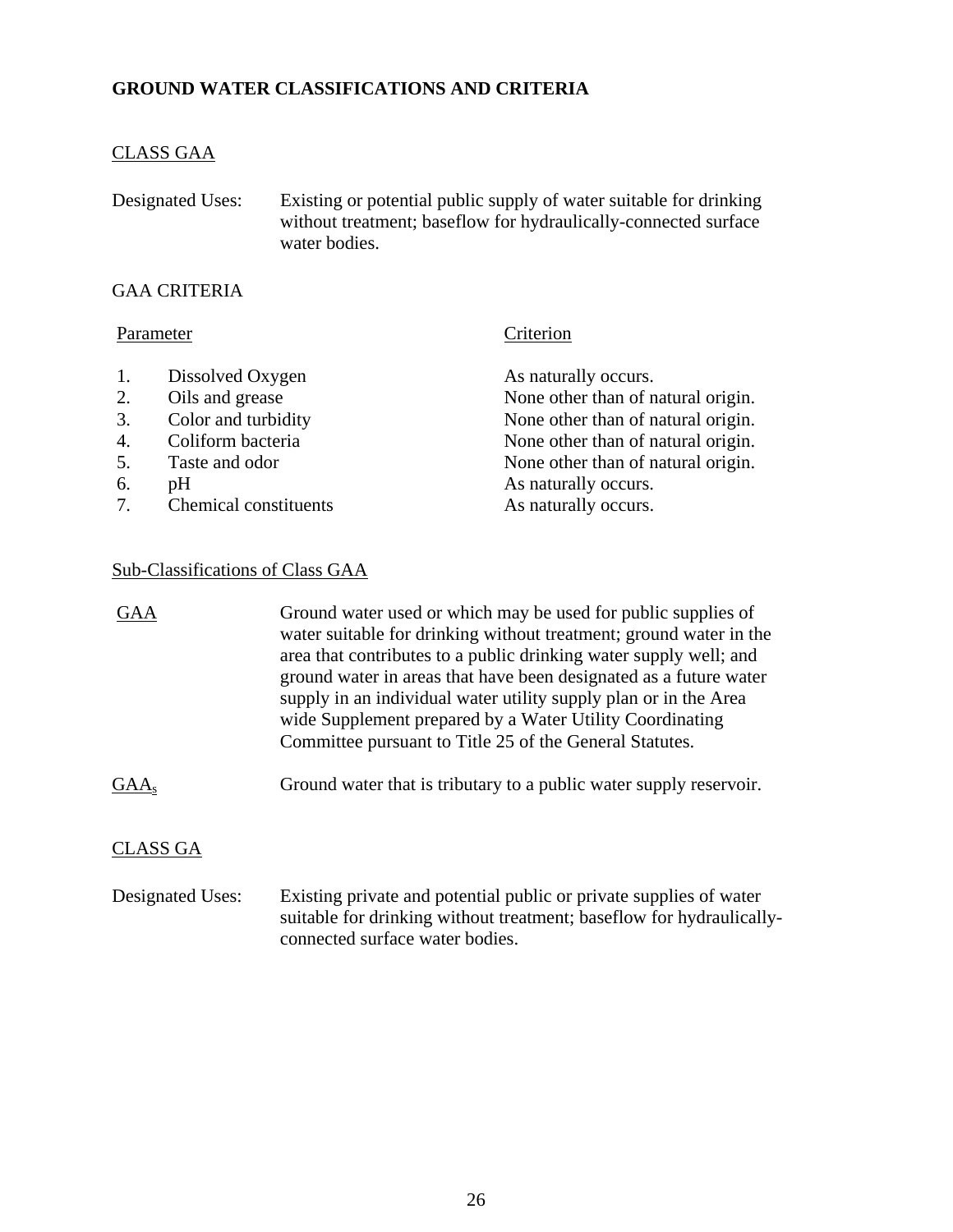## GA CRITERIA

## Parameter Criterion

## 1. Dissolved oxygen As naturally occurs.

- 
- 
- 
- 
- 
- 7. Chemical constituents As naturally occurs.

## **Classifications**

2. Oils and grease None other than of natural origin. 3. Color and turbidity None other than of natural origin. 4 Coliform bacteria None other than of natural origin.<br>5. Taste and odor None other than of natural origin. 5. Taste and odor None other than of natural origin. 6. pH As naturally occurs

GA Ground water within the area of existing private water supply wells or an area with the potential to provide water to public or private water supply wells. The Department presumes that ground water in such an area is, at a minimum, suitable for drinking or other domestic uses without treatment.

## CLASS GB

Designated Uses: Industrial process water and cooling waters; baseflow for hydraulically-connected surface water bodies; presumed not suitable for human consumption without treatment.

## GB CRITERIA

Ground waters of this class are assumed by the Department to be degraded due to a variety of pollution sources. No specific groundwater quality criteria apply except those that may be promulgated as part of the Site Remediation Regulations required by Section 22a-133k of the General Statutes

## **Classifications**

GB Ground water within a historically highly urbanized area or an area of intense industrial activity and where public water supply service is available. Such ground water may not be suitable for human consumption without treatment due to waste discharges, spills or leaks of chemicals or land use impacts.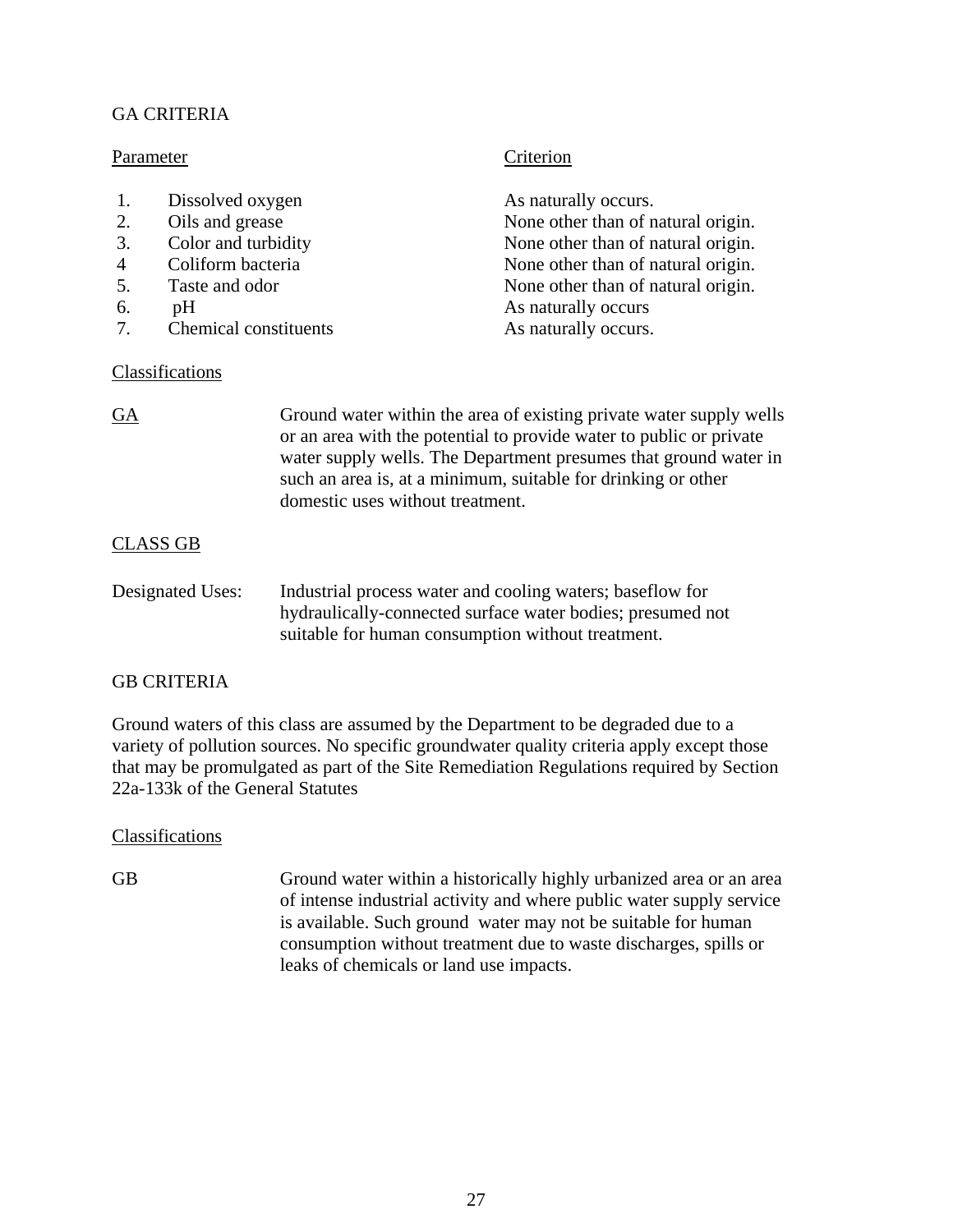## CLASS GC

| Designated Uses: | Assimilation of discharges authorized by the Commissioner |
|------------------|-----------------------------------------------------------|
|                  | pursuant to Section 22a-430 of the General Statutes.      |

## GC CRITERIA

No quantitative criteria are specifically determined until such time as a person applies to the Department under Section 22a-430 of the General Statutes to discharge leachate to ground water. The most important consideration in making a determination to classify ground water as GC is the impact of any authorized ground water discharges on adjacent surface waters.

## Classifications

GC Ground water to which the Commissioner has authorized a discharge under Section ∋22a-430 of the General Statutes. In the course of applying for Section 22a-430 authorization, the permittee performed all necessary hydrogeologic studies, secured legal rights to all affected ground waters, and complied with all other requirements of Connecticut's Water Quality Standards and any other applicable law. Ground waters classified as GC are not suitable for development of public supplies of potable water.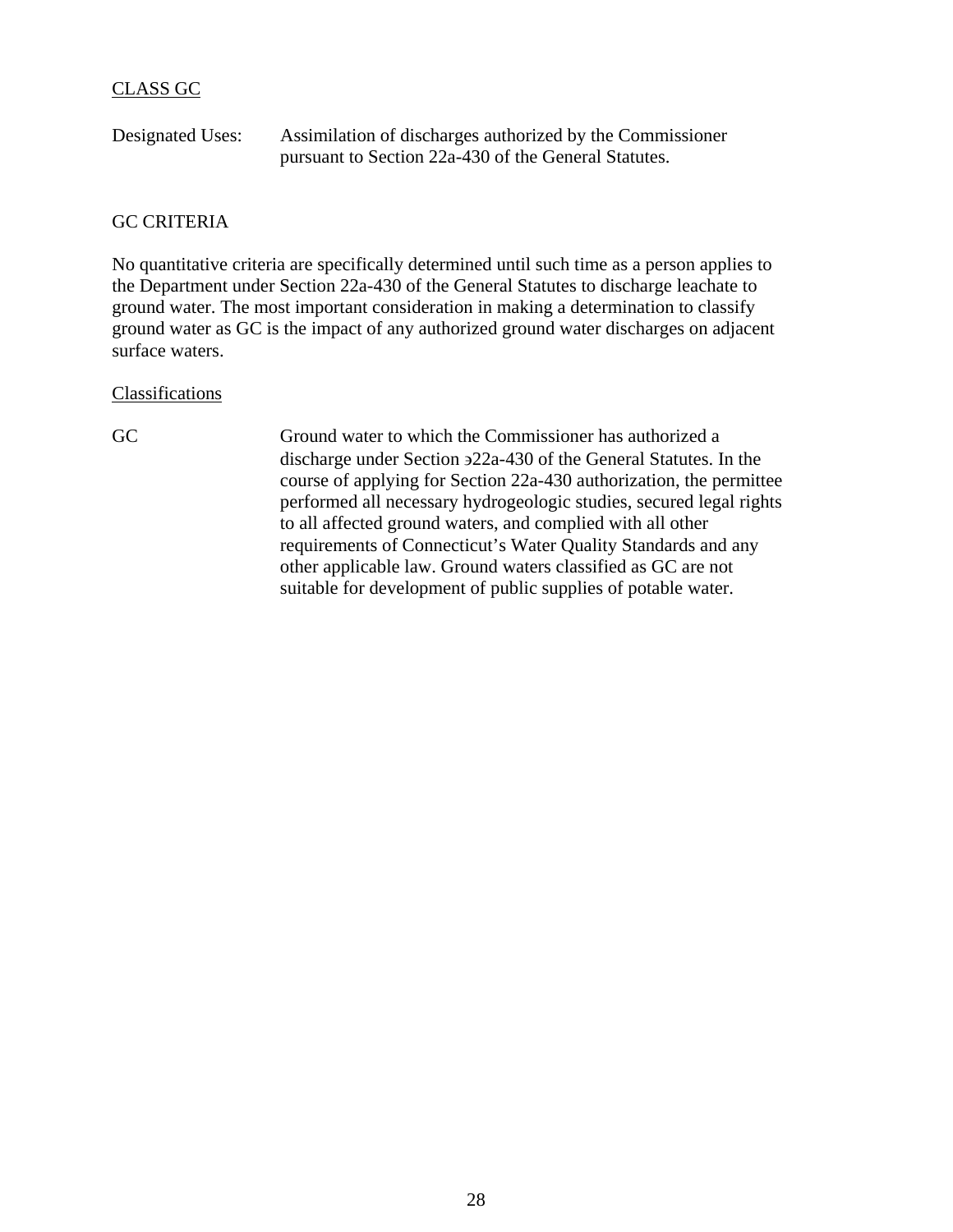## **APPENDIX A DEFINITIONS**

## Acute Toxicity

 means adverse effect such as mortality or debilitation caused by a brief exposure to a toxic substance.

## **Aesthetics**

 means the appearance, odor or other characteristics of a surface water which impact human senses and enjoyment of such surface water.

## Anti-degradation Policy

means a statement of practice required by federal law which protects existing uses and prohibits a state from lowering high quality surface water quality in order to accommodate activities which impact a particular surface water unless a lowering of surface water quality is determined, following intergovernmental coordination and public participation, to be necessary to accommodate important economic or social development in the area where the water is located.

## Arithmetic Mean

means the number, calculated by dividing the sum of all values by the number of values to be averaged.

## Atmospheric Deposition

means the delivery of airborne substances of both natural and human origin to land and water surfaces which can be deposited with or without rainfall.

## Benthic

means associated with the bottom of a surface water body.

## Benthic Macro Invertebrates

means animals which are large enough to be seen by the unaided eye and which can be retained by a U. S. standard No. 30 sieve (28 meshes per inch, 0.595 mm openings), and which live at least part of their life cycle within or upon submerged substrates in a body of water. These animals usually consist of the aquatic life stages of various insects and arthropods, mollusks, leeches and worms.

## Best Management Practices

means those practices which reduce pollution and which have been determined by the Commissioner to be acceptable based on, but not limited to, technical, economic and institutional feasibility.

## Bioaccumulation

means the uptake and retention of substances by an organism from its surrounding medium and/or from food.

## Bioconcentration

means the uptake and retention of substances by an organism from its surrounding medium.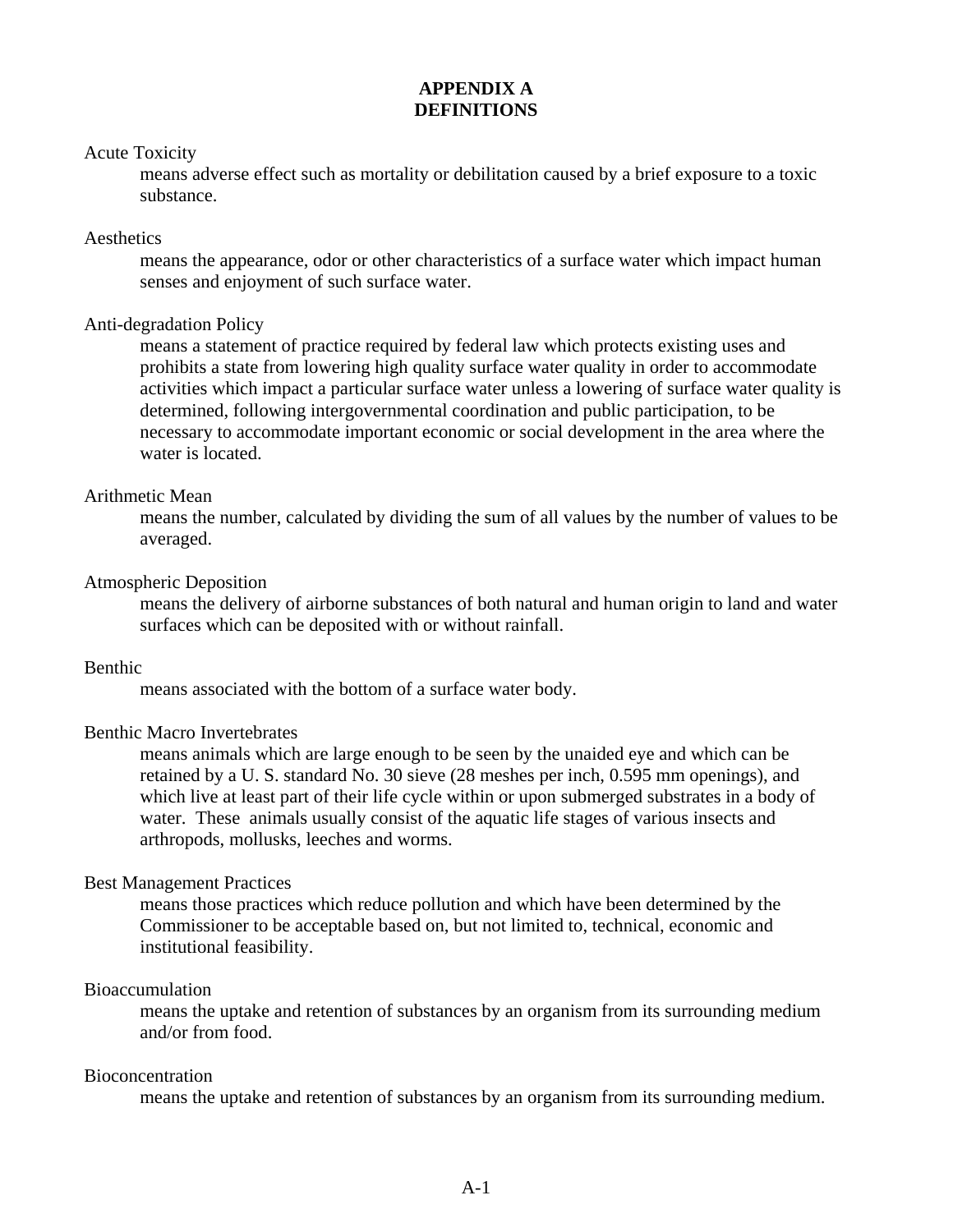## Biological Integrity

means the ability of an aquatic ecosystem to support and maintain a balanced, integrated, adaptive community of organisms having a species composition, diversity, and functional organization comparable to that of the natural habitats of a region.

## Chronic Toxicity

means an adverse effect, such as reduced reproductive success or growth or poor survival of sensitive life stages occurring as a result of exposure to a substance for a period of time related to the life span of an organism and usually longer than that which causes acute toxicity.

## Classification

means the designation of the proposed uses of surface and ground waters with alphabetic characters. Where classifications appear as alphabetic characters separated by a diagonal line, the first classification indicates known or presumed existing water quality and the second classification indicates the goal for the subject water.

## Clean Water

means water which in the judgment of the Commissioner is of a quality substantially similar to that occurring naturally in the receiving stream under consideration. Clean water may include minor cooling waters, residential swimming pool water, and stormwater.

## Coastal Waters

means as defined by Section 22a-93 of the Connecticut General Statutes and means those waters of Long Island Sound and its harbors, embayments, tidal rivers, streams and creeks, which contain a salinity concentration of at least five hundred parts per million under the low flow stream conditions as established by the Commissioner.

## Commissioner

means the Commissioner of Environmental Protection or his designated agent as set forth in Section 22a-423 of the Connecticut General Statutes.

## Criteria

means components of these Water Quality Standards, expressed in chemical, physical, or biological parameters and their concentrations, or levels, or by narrative statements, representing a quality of water that supports a particular use.

## Department

means the Connecticut Department of Environmental Protection.

## Designated Use

means those uses specified in these Water Quality Standards for each surface water (or ground water) classification, whether or not they are being attained.

## Discharge

means as set forth in Sec. 22a-423 of the Connecticut General Statutes.

## Discharge Toxicity Evaluation

 means a structured scientific analysis of the toxicity and discharge rate of effluent relative to available dilution in the receiving surface water which is prepared as described in the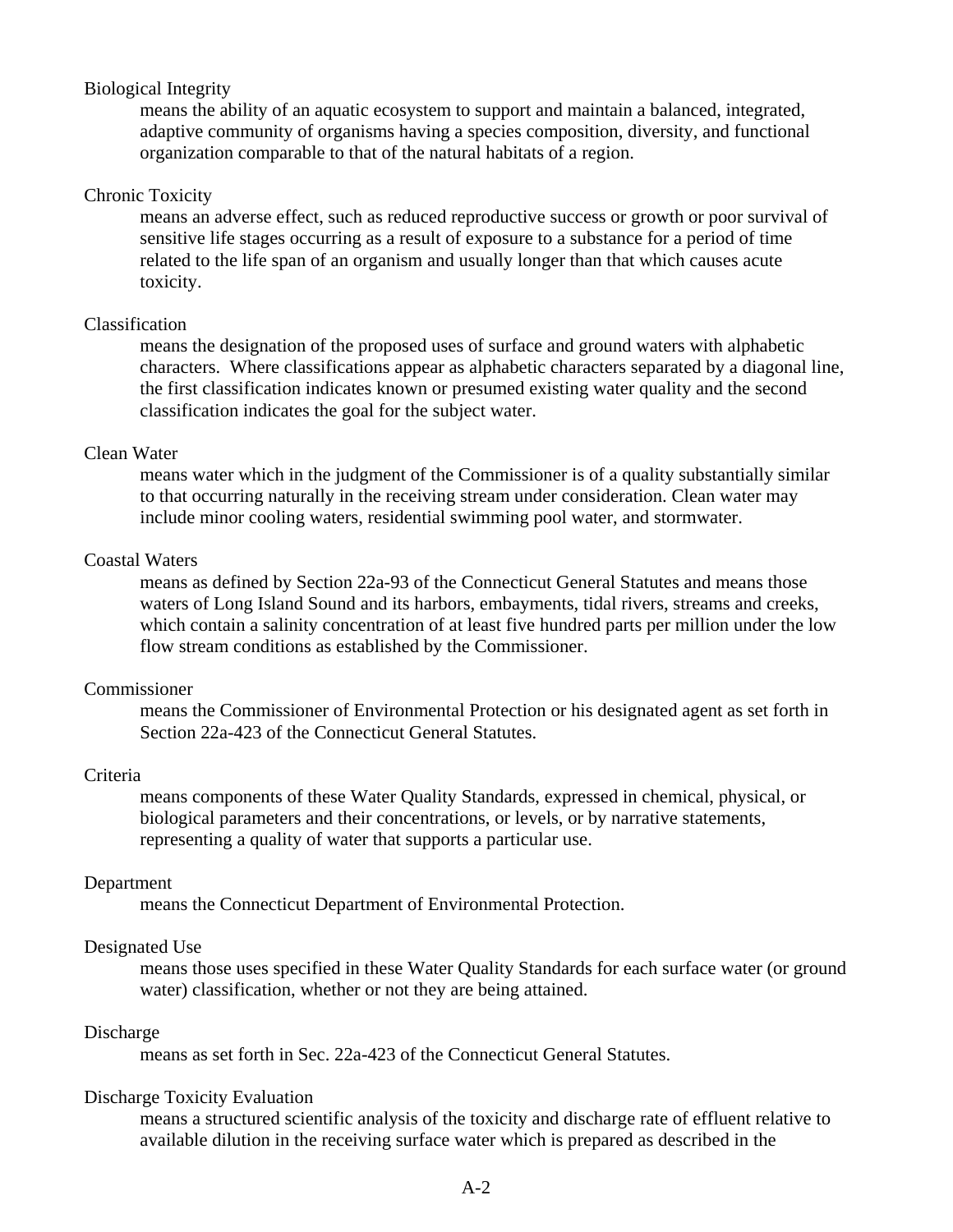## Department's guidance document, Guidelines for Preparation of Discharge Toxicity Evaluations.

## Domestic Sewage

means waste water which consists of water and human excretions or other waterborne wastes incidental to the occupancy of a residential building or a non-residential building but not including manufacturing process water, cooling water, wastewater from water softening equipment, commercial laundry wastewater, blowdown from heating or cooling equipment, water from cellar or floor drains or surface water from roofs, paved surfaces, or yard drains.

## Dredging Activity

means the excavation, removal or redistribution of sediment from surface waters.

## Dredged Material

means sediment that is excavated or dredged from surface waters.

## Dredged Material Disposal Area

means an area which has been approved by the Commissioner for disposal of dredged material, including but not limited to federally designated dredged material disposal areas in Long Island Sound.

## Effluent

means treated waste process waters or cooling waters discharged from a waste treatment or manufacturing facility.

## Eutrophication

means the process of enrichment of surface waters with plant nutrients which may cause nuisance algae blooms and excessive growth of aquatic weeds.

## Existing uses

means those uses actually attained in a water body on or after November 28, 1975, whether or not they are included in water quality standards as defined in Federal Water Quality Standards Regulation (40 CFR Part 131.3).

## Fill material

means any material deposited or placed which has the effect of raising the level of the ground surface, whether such surface is above, at, or below the water table, or to replace surface waters with dry land. This term includes, but is not limited to consolidated material such as concrete and brick and unconsolidated material such as sand, gravel and stone.

### Functional Feeding Group

means a category of benthic macroinvertebrates based on similarities in feeding mechanisms.

## Geometric Mean

means a measure of central tendency calculated by determining the anti-log of the mean of the logarithms of the values to be averaged.

## Ground Waters

means waters flowing through earth materials beneath the ground surface.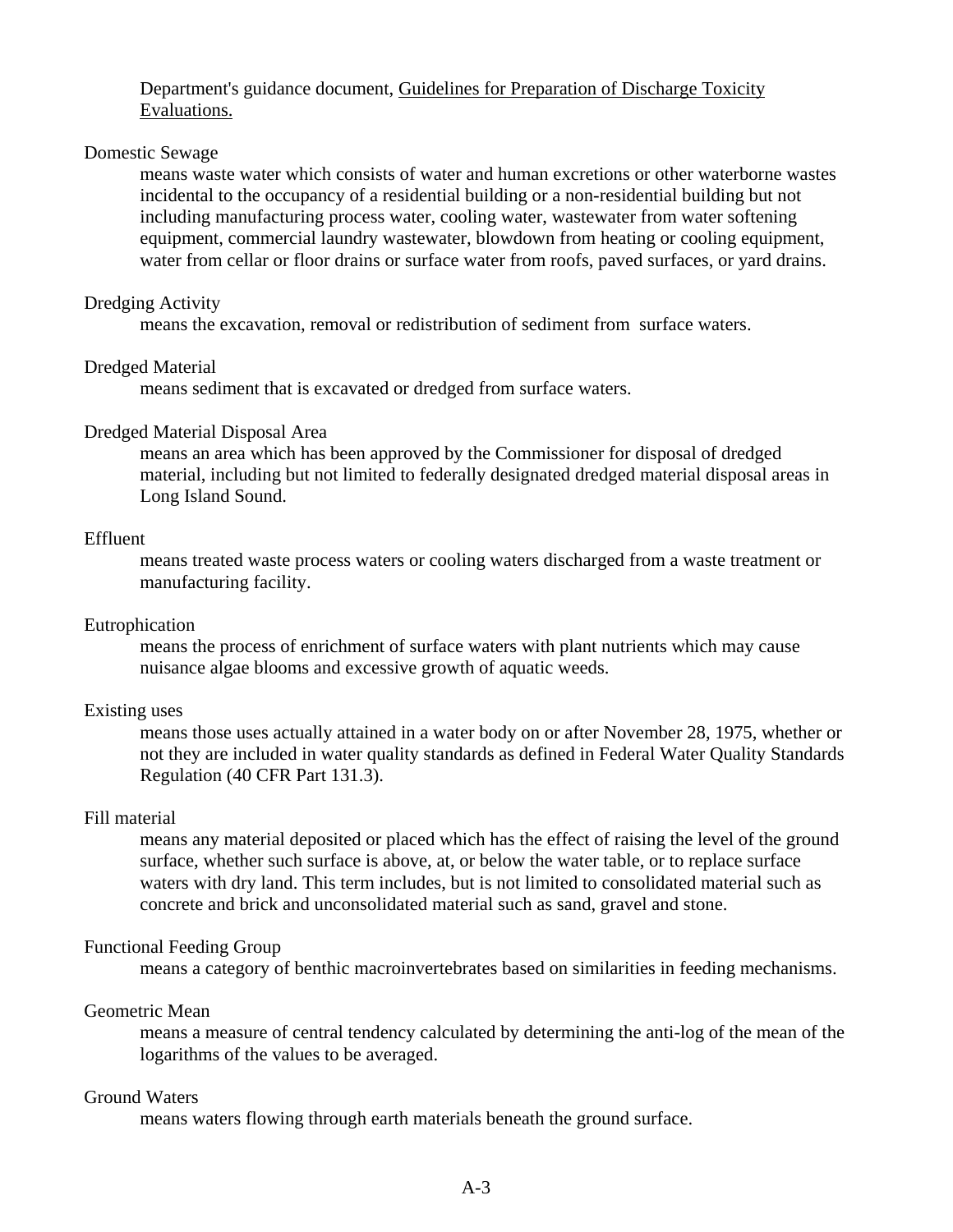## Ground Water of Natural Quality

means ground water which is free from pollution by solid waste, wastewater discharges, chemical spills or leaks, pesticides or other anthropogenic sources of water pollution other than acid rain.

## High Quality Waters

means surface waters where the water quality is better than necessary to meet the criteria established in these Water Quality Standards for the applicable classification or which may sustain a sensitive use designated for a higher classification.

## Indicator

means a parameter or value derived from a parameter, which provides information about the environment with significance extending beyond that which was measured. It is intended as a surrogate to evaluate other unmeasured conditions.

## Indicator bacteria

means a species or group of microbes which are used to conduct microbiological examinations of water in order to determine its sanitary quality. The primary function of these indicators is to provide evidence of recent fecal contamination from warm blooded animals. They serve as surrogates for pathogens which may be present in sewage.

## Indigenous

means animal or plant life which naturally occurs in a particular geographic region.

## **Invertebrates**

means animals lacking a backbone.

## Lentic

means non flowing surface water such as lakes and ponds.

## Lotic

means flowing surface water such as streams or rivers.

## Marine Sanitation Device or MSD

means a device installed or used on watercraft for the collection, treatment or disposal of human wastes.

## Most Sensitive Use

means the designated use (drinking, swimming, boating, fish and aquatic life propagation, irrigation etc.) which is most susceptible to degradation by a specific pollutant.

## Moving Average

means the mean of consecutive values in a time series of a specified duration. For example, a 12 month moving average is calculated by averaging the monthly values for a parameter for the most recent 12 consecutive months; thus as time progresses and more new values are available, old values are dropped resulting in an average value which is always based on the 12 most recent consecutive monthly values.

## Nearshore

means coastal waters of Long Island Sound that are generally less than 5 meters in depth at mean low water and include embayments and harbors.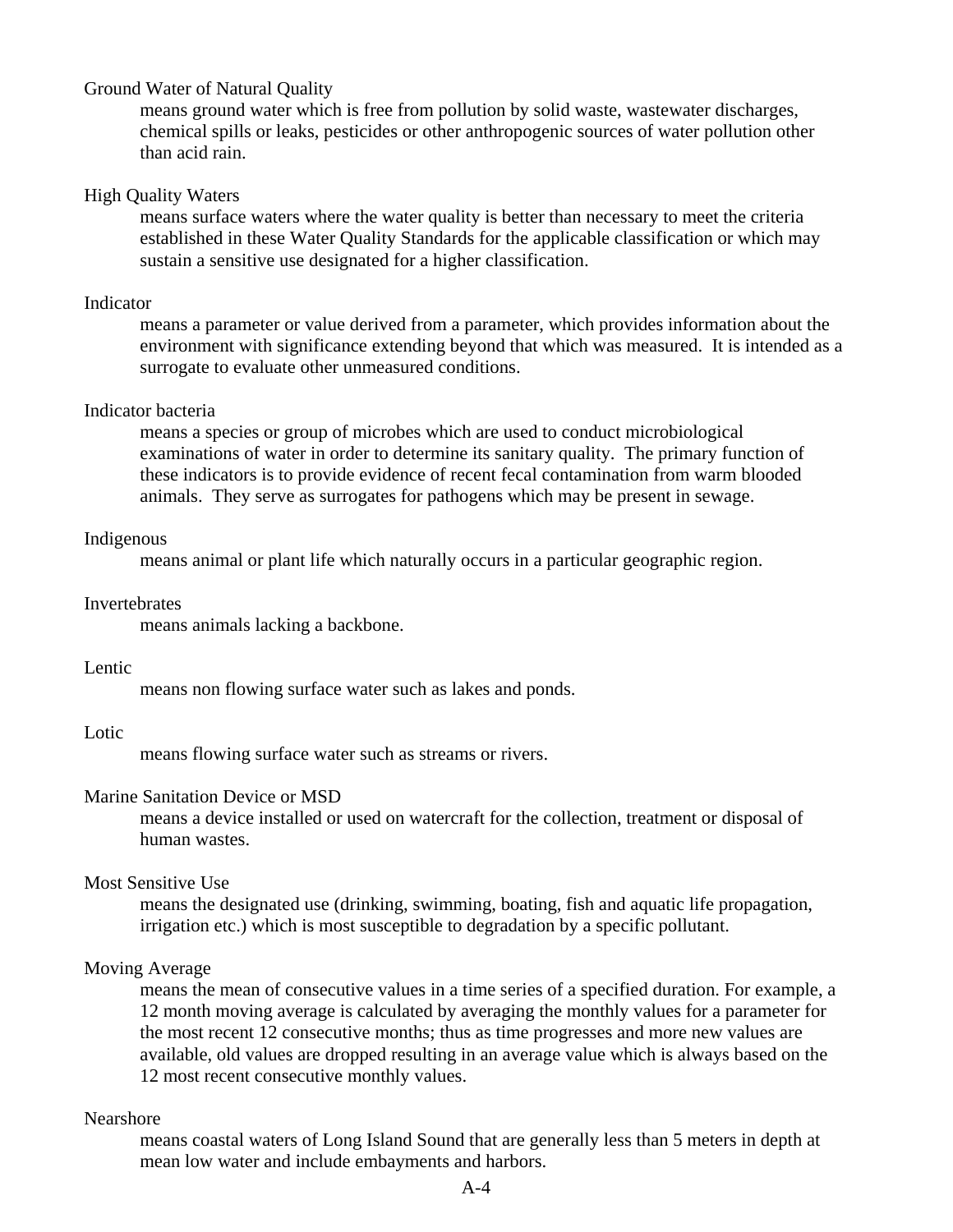## Non-point source

means any unconfined and diffuse source of pollution such as stormwater or snowmelt runoff, atmospheric deposition, or groundwater not conveyed to a surface water discharge point within a discrete conveyance.

## **Offshore**

means coastal waters of Long Island Sound that are greater than 5 meters in depth at mean low water.

## Point source

means any discernible, confined and discrete conveyance, including but not limited to any pipe, ditch, channel, tunnel, conduit, well, discrete fissure, container, rolling stock, concentrated animal feeding operation, landfill leachate collection system, or vessel or other floating craft, from which pollutants are or may be discharged. This term does not include agricultural stormwater discharges and return flows from irrigated agriculture.

## Pycnocline

means a steep density gradient in an estuary caused by differences in temperature or salinity between the bottom and surface layers of water that limits mixing of the two layers.

## Recreational use

means active or passive water-related leisure activities such as fishing, swimming, boating, and aesthetic appreciation.

## Sanitary Survey

means an investigation of a particular geographic area to determine if unlawful or inadequately treated discharges of sewage or other sources of indicator bacteria are present.

## **Sediments**

means any natural or artificial materials which constitute all or part of the banks, bed or bottom of an intermittent or perennial surface water.

## Sewage

means as defined in Sec. 22a-423 of the General Statutes and means "human and animal excretions and all domestic and such manufacturing wastes as may tend to be detrimental to the public health.≅

## Streamflow Regulation

means control of the rate of stream flow by means of dams withdrawals, or diversions of water.

## Surface Water

 means the waters of Long Island Sound, its harbors, embayments, tidal wetlands and creeks; rivers and streams, brooks, waterways, lakes, ponds, marshes, swamps, bogs, federal jurisdictional wetlands, and other natural or artificial, public or private, vernal or intermittent bodies of water, excluding groundwater.

## Taxon (pl. Taxa)

means a biological classification category, usually the most specific division attainable in taxonomy.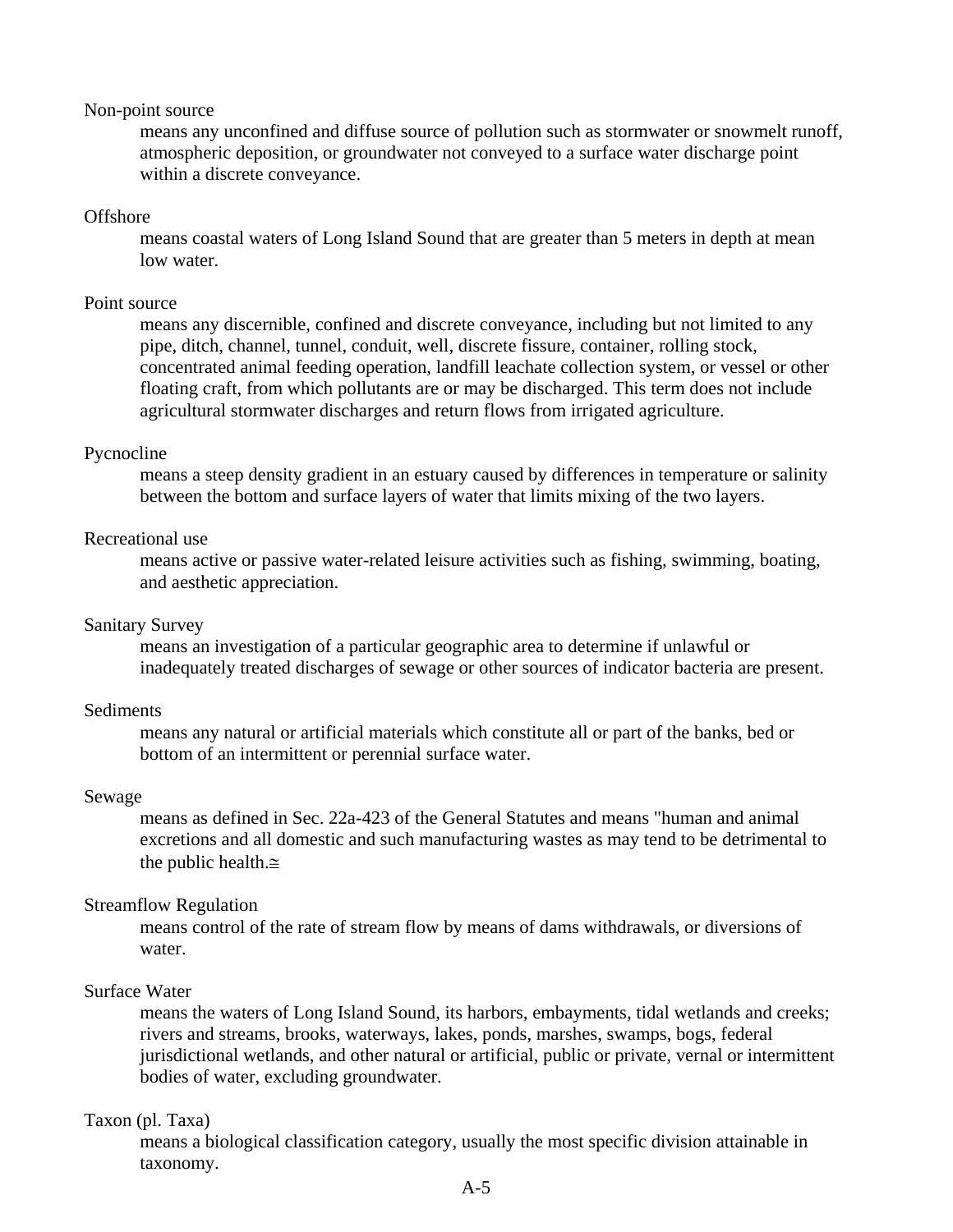## Technically Practicable

means with respect to ground water remediation, the greatest degree of remediation that can be achieved using sound engineering and hydrogeologic practices.

## Technology **-** Based Treatment

means a level and type of treatment required by Section 301(b) and 304(b) of the Federal Clean Water Act, which is based on the particular manufacturing process used and type of waste generated.

## Toxic Substance

means any substance which can adversely affect the survival, growth or reproduction of fish, other forms of aquatic life, other wildlife or humans exposed thereto either by direct contact or through consumption.

## Trophic Condition

means the state of enrichment of surface waters with plant nutrients.

## Use Attainability Analysis

means a structured scientific assessment of the physical, chemical, biological, and economic factors affecting the ability of a surface water to achieve and support uses as described in federal regulation at 40 CFR 131.10.

## Water Quality

means the physical, chemical and biological characteristics of surface or ground waters.

## Zone of Influence

means an area or volume of surface water or ground water within which some degradation of water quality or inconsistency with water quality criteria is anticipated as a result of a pollutant discharge. The term zone of influence may be used to describe an area impacted by thermal, conventional, or toxic pollutants.

## Zone of Passage

means an area or volume of flow in surface water within which pollutants, including temperature will not impede or prohibit the passage of free swimming or drifting aquatic organisms.

## 7Q10 or Seven-Day, Ten Year Low Flow

means the lowest seven consecutive**-**day mean stream flow with a recurrence interval of ten years.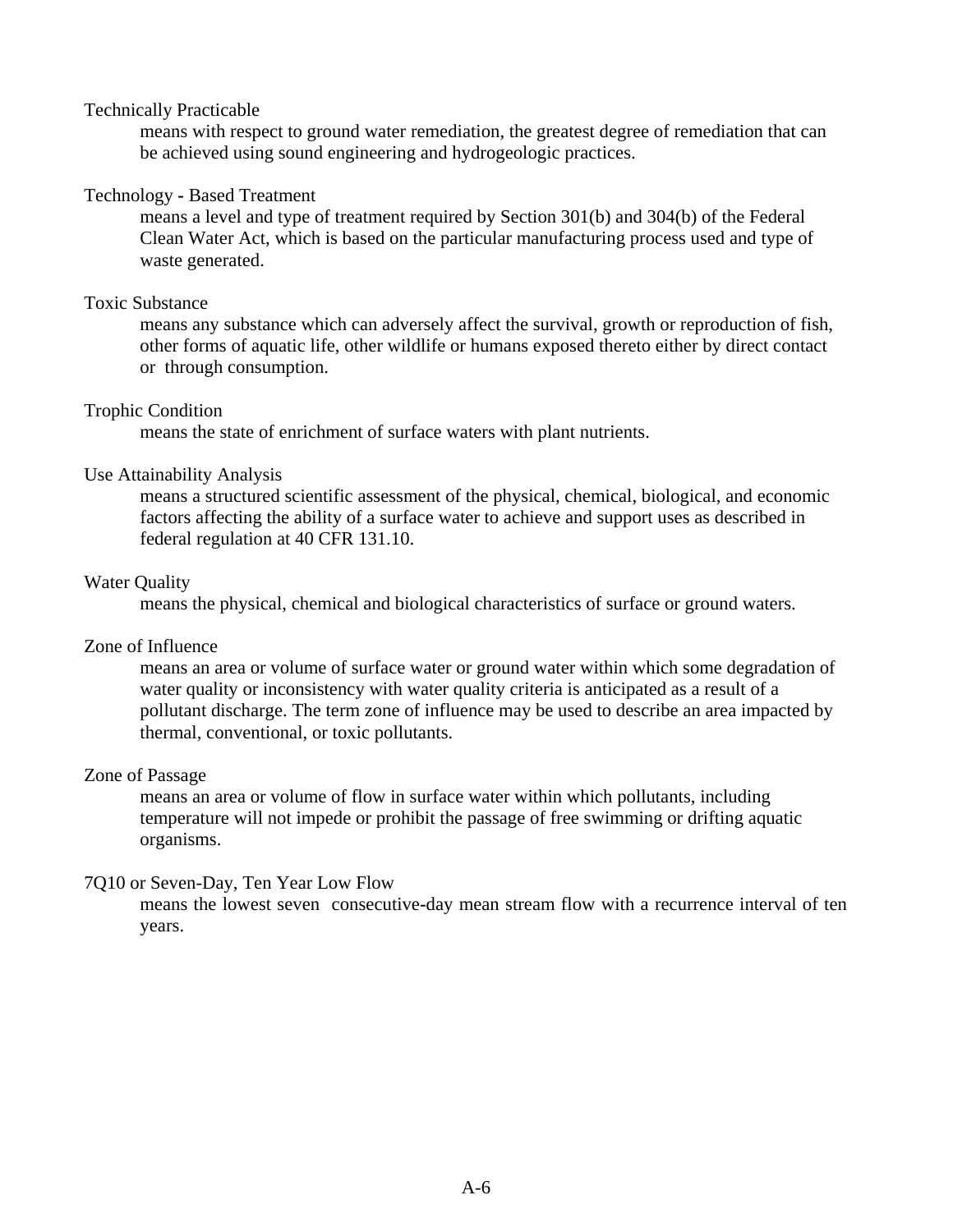## **APPENDIX B WATER QUALITY CRITERIA FOR BACTERIAL INDICATORS OF SANITARY QUALITY SEE ALSO STANDARDS # 23 AND 25**

| <b>DESIGNATED USE</b>                          | <b>CLASS</b> | <b>INDICATOR</b> | <b>CRITERIA</b>                                                               |
|------------------------------------------------|--------------|------------------|-------------------------------------------------------------------------------|
| Freshwater<br><b>Drinking Water Supply (1)</b> |              |                  |                                                                               |
| Existing / Proposed                            | AA           | Total coliform   | Monthly Moving Average less than 100/100ml<br>Single Sample Maximum 500/100ml |
| Potential                                      | A            |                  |                                                                               |
| Recreation $(2)(3)$                            |              |                  |                                                                               |
| Designated Swimming (4)                        | AA, A, B     | Escherichia coli | Geometric Mean less than 126/100ml<br>Single Sample Maximum 235/100ml         |
| Non-designated Swimming (5)                    | AA, A, B     | Escherichia coli | Geometric Mean less than 126/100ml<br>Single Sample Maximum 410/100ml         |
| All Other Recreational Uses                    | AA, A, B     | Escherichia coli | Geometric Mean less than 126/100ml<br>Single Sample Maximum 576/100ml         |
| <b>Saltwater</b>                               |              |                  |                                                                               |
| <b>Shellfishing</b>                            |              |                  |                                                                               |
| Direct Consumption                             | <b>SA</b>    | Fecal coliform   | Geometric Mean less than 14/100ml<br>90% of Samples less than 43/100ml        |
| <b>Commercial Harvesting</b>                   | <b>SB</b>    | Fecal coliform   | Geometric Mean less than 88/100ml<br>90% of Samples less than 260/100ml       |
| <b>Recreation</b>                              |              |                  |                                                                               |
| Designated Swimming (4)                        | SA, SB       | Enterococci      | Geometric Mean less than 35/100ml<br>Single Sample Maximum 104/100ml          |
| All Other Recreational Uses                    | SA, SB       | Enterococci      | Geometric Mean less than 35/100ml<br>Single Sample Maximum 500/100ml          |

**Table Notes:** (1) Criteria applies only at the drinking water supply intake structure.

- (2) Criteria for the protection of recreational uses in Class B waters do not apply when disinfection of sewage treatment plant effluents is not required consistent with Standard 23.
- (3) See Standard # 25.
- (4) Procedures for monitoring and closure of bathing areas by State and Local Health Authorities are specified in: Guidelines for Monitoring Bathing Waters and Closure Protocol, adopted jointly by the Department of Environmental Protection and the Department of Public Health, May 1989, revised June 1992.
- (5) Includes areas otherwise suitable for swimming but which have not been designated by State or Local authorities as bathing areas, waters which support tubing, water skiing, or other recreational activities where full body contact is likely.

### **Guidelines for Use of Indicator Bacteria Criteria**

Water Quality Classifications are reviewed approximately every three years at which time all available water quality monitoring data is considered along with other relevant information. Relevant information includes but is not limited to federal guidance concerning the scientific basis for deriving the criteria and the potential health risks associated with excursions above the criteria, recommended implementation procedures, and the results of sanitary surveys or other investigations into sources of indicator bacteria in the watershed. Public input is also solicited and considered in determining the existing water quality conditions and water quality goals. Nevertheless, the Water Quality Classification may not be an accurate representation of current water quality conditions at any particular site. For this reason, the Water Quality Classification should not be considered as a certification of quality by the State or an approval to engage in certain activities such as swimming or shellfish harvest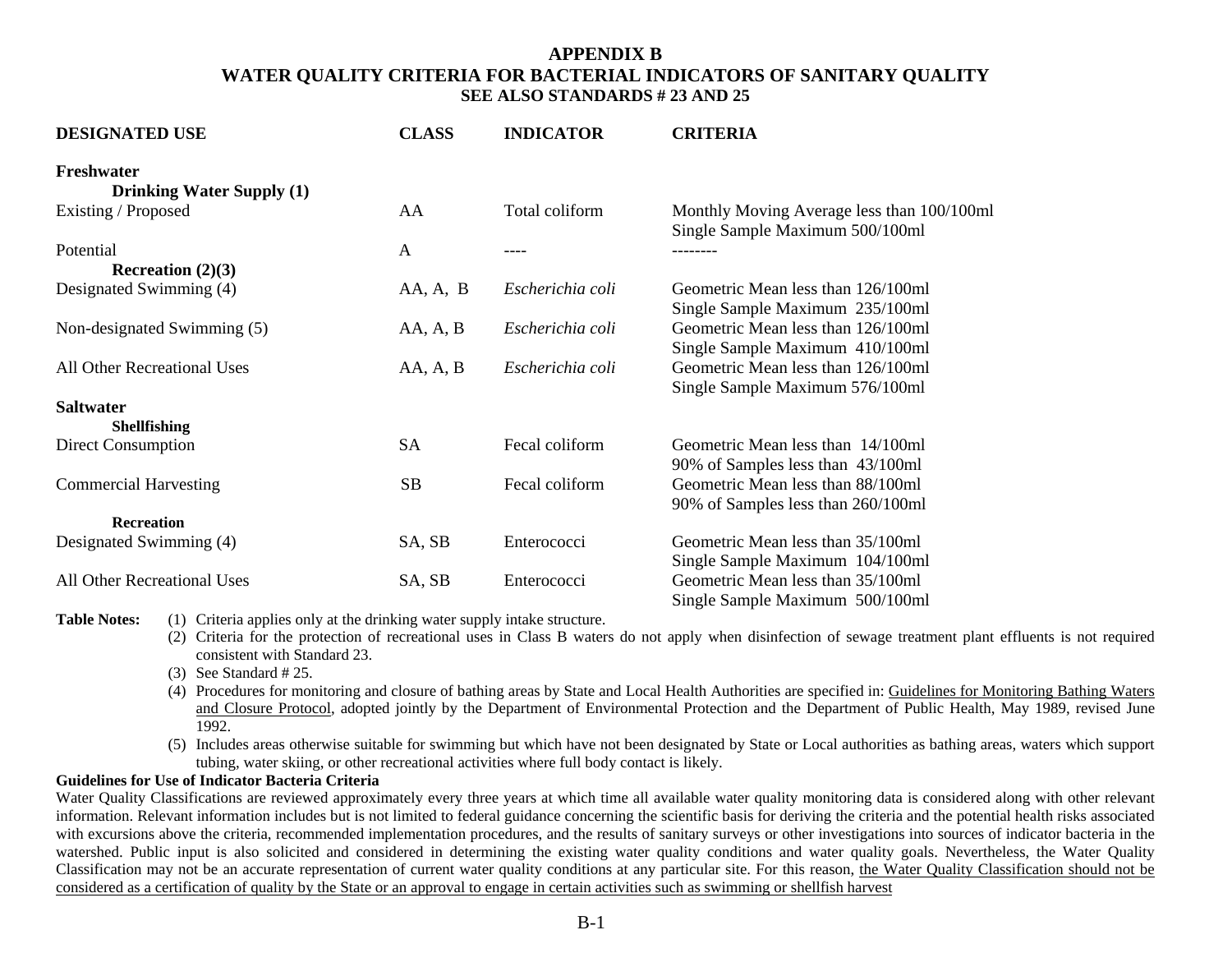## **APPENDIX C DISSOLVED OXYGEN (DO) CRITERIA FOR OFFSHORE COASTAL WATERS**

*Background:* Offshore Coastal DO criteria are based on the Environmental Protection Agency's *Ambient Water Quality Criteria for Dissolved Oxygen (Saltwater): Cape Cod to Cape Hatteras*, noticed November 30, 2000 in the Federal Register (65(231):71317-71321).

*Area Affected:* DO criteria different from the 6.0 mg/l and 5.0 mg/l minimums for Class SA and SB offshore waters apply only in and below the pycnocline of Long Island Sound (LIS) where stratification occurs during warm, summer conditions. Offshore waters are defined as areas of LIS greater than 5m in depth at mean low water. Offshore waters above the pycnocline generally have ample DO from photosynthesis and wave-driven diffusion.

*Cumulative DO exposure parameters:* DO conditions in the area affected do not readily lend themselves to a single numeric criterion as is often done with toxic contaminants. Aquatic organisms are harmed based on a combination of minimum oxygen concentration and duration of the low DO excursion. A DO concentration of 4.8 mg/l would meet the chronic criteria for growth and protect estuarine organisms resident in LIS regardless of duration. If oxygen fell within a 0.5 mg/l incremental range below 4.8 mg/l (*i.e.,* between 4.3 and 4.8 mg/l), a duration of 21 days or less would meet resource protection goals. Based upon the EPA research and data, similar exposure allowances were used by the Connecticut DEP for each 0.5 mg/l increment (see Table 1). The minimum DO level that can be associated with the draft EPA DO criteria document (i.e. the level below which there would be no exposure period consistent with resource protection) is 2.3 mg/l. Given the environmental variability, DEP has used more protective minimum DO criteria of 3.5-3.8 mg/l with no more than 5 days exposure.

Because estuarine systems are variable, DO levels are unlikely to remain within one of the three incremental ranges presented in Table 1. Typically, DO conditions would fall through a range to a minimum and then begin to rebound depending on weather and stratification conditions. To account for this, the number of days within each incremental DO range is pro-rated, as follows. A decimal fraction is calculated for each range, *e.g.*, 10.5 days in the 4.3-4.8 mg/l range would produce a decimal fraction of 0.50 (10.5 days/21 days). As long as the sum of those fractions calculated for each range is less than 1.0, resource protection goals are maintained for larval recruitment.

| Table 1. DO incremental ranges and duration (exposure) data to be |                                                                    |         |  |  |  |  |
|-------------------------------------------------------------------|--------------------------------------------------------------------|---------|--|--|--|--|
|                                                                   | applied to LIS in the area affected to ensure protection of larval |         |  |  |  |  |
| recruitment.                                                      |                                                                    |         |  |  |  |  |
| DO Range $(mg/l)$                                                 | No. of Days                                                        |         |  |  |  |  |
| Maximum                                                           | Minimum                                                            | Allowed |  |  |  |  |
| 4.8                                                               | 4.3                                                                | 21      |  |  |  |  |
| 4.3                                                               | 3.8                                                                |         |  |  |  |  |
| 38                                                                | 35                                                                 |         |  |  |  |  |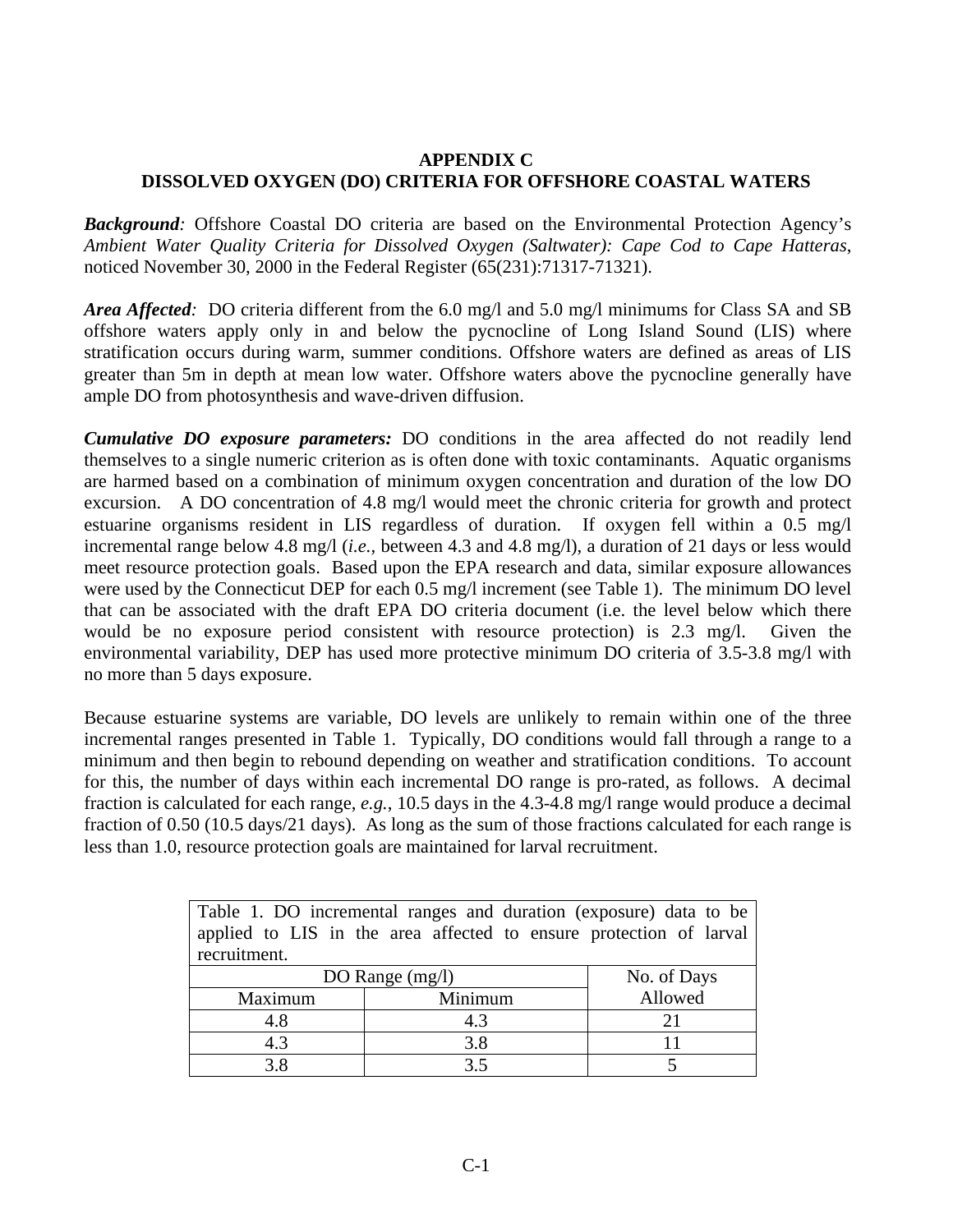|                                        |                                                                                                                                                                                                                                                                                                                                                                                              |                                                                                                                                                                                                                                                                                                                                                                                              |                                   | <b>APPENDIX D</b><br>NUMERICAL WATER QUALITY CRITERIA FOR CHEMICAL CONSTITUENTS <sup>(1)</sup> |                                          |                            |                                                    |  |  |
|----------------------------------------|----------------------------------------------------------------------------------------------------------------------------------------------------------------------------------------------------------------------------------------------------------------------------------------------------------------------------------------------------------------------------------------------|----------------------------------------------------------------------------------------------------------------------------------------------------------------------------------------------------------------------------------------------------------------------------------------------------------------------------------------------------------------------------------------------|-----------------------------------|------------------------------------------------------------------------------------------------|------------------------------------------|----------------------------|----------------------------------------------------|--|--|
|                                        |                                                                                                                                                                                                                                                                                                                                                                                              | Aquatic Life Criteria                                                                                                                                                                                                                                                                                                                                                                        |                                   | Concentrations in ug/L                                                                         | Human Health Criteria                    |                            |                                                    |  |  |
| Compound                               | Freshwater<br>Acute <sup>(2)</sup>                                                                                                                                                                                                                                                                                                                                                           | Chronic $(3)$                                                                                                                                                                                                                                                                                                                                                                                | Saltwater<br>Acute <sup>(2)</sup> | Chronic $(3)$                                                                                  | Consumption of:<br><b>Organisms Only</b> | <b>Water and Organisms</b> | <b>Health</b><br>Designation <sup>(4)</sup>        |  |  |
| Toxic Metals <sup>(5)</sup> , Cyanides |                                                                                                                                                                                                                                                                                                                                                                                              |                                                                                                                                                                                                                                                                                                                                                                                              |                                   |                                                                                                |                                          |                            |                                                    |  |  |
| Antimony                               | $\omega \equiv \omega$                                                                                                                                                                                                                                                                                                                                                                       | $\sim$ $\sim$ $\sim$                                                                                                                                                                                                                                                                                                                                                                         | $\sim$ $\sim$ $\sim$              | $\sim$ $\sim$ $\sim$                                                                           | 4300                                     | 6                          | <b>TT</b>                                          |  |  |
| Arsenic (Tri)                          | 340                                                                                                                                                                                                                                                                                                                                                                                          | 150                                                                                                                                                                                                                                                                                                                                                                                          | 69                                | 36                                                                                             | 0.021                                    | 0.011                      | A                                                  |  |  |
| Beryllium                              | $\frac{1}{2} \frac{1}{2} \frac{1}{2} \frac{1}{2} \frac{1}{2} \frac{1}{2} \frac{1}{2} \frac{1}{2} \frac{1}{2} \frac{1}{2} \frac{1}{2} \frac{1}{2} \frac{1}{2} \frac{1}{2} \frac{1}{2} \frac{1}{2} \frac{1}{2} \frac{1}{2} \frac{1}{2} \frac{1}{2} \frac{1}{2} \frac{1}{2} \frac{1}{2} \frac{1}{2} \frac{1}{2} \frac{1}{2} \frac{1}{2} \frac{1}{2} \frac{1}{2} \frac{1}{2} \frac{1}{2} \frac{$ | $- - -$                                                                                                                                                                                                                                                                                                                                                                                      | $- - -$                           | $- - -$                                                                                        | .13                                      | .0077                      | <b>TT</b>                                          |  |  |
| Cadmium                                | 2.02                                                                                                                                                                                                                                                                                                                                                                                         | 1.35                                                                                                                                                                                                                                                                                                                                                                                         | $42\,$                            | 9.3                                                                                            | 10,769                                   | $5\overline{)}$            | <b>TT</b>                                          |  |  |
| Chromium (hex)                         | 16                                                                                                                                                                                                                                                                                                                                                                                           | 11                                                                                                                                                                                                                                                                                                                                                                                           | 1100                              | 50                                                                                             | 2,019                                    | 100                        | $\ensuremath{\mathcal{T}}\ensuremath{\mathcal{T}}$ |  |  |
| Chromium (tri)                         | 323                                                                                                                                                                                                                                                                                                                                                                                          | $42\,$                                                                                                                                                                                                                                                                                                                                                                                       | $- - -$                           | $- - -$                                                                                        | 1,009,615                                | 100                        | <b>TT</b>                                          |  |  |
| Copper                                 | $14.3^{(6)}$                                                                                                                                                                                                                                                                                                                                                                                 | 4.8 $(7)$                                                                                                                                                                                                                                                                                                                                                                                    | 4.8                               | 3.1                                                                                            | $- - -$                                  | 1300                       | <b>TT</b>                                          |  |  |
| Copper (site-specific) <sup>(8)</sup>  | 25.7                                                                                                                                                                                                                                                                                                                                                                                         | 18.1                                                                                                                                                                                                                                                                                                                                                                                         | $\sim$ $\sim$ $\sim$              | $\sim$ $\sim$ $\sim$                                                                           | $- - -$                                  | 1300                       | <b>TT</b>                                          |  |  |
| Cyanide $(HCN + CN^{-})$               | $22\,$                                                                                                                                                                                                                                                                                                                                                                                       | 5.20                                                                                                                                                                                                                                                                                                                                                                                         | 1                                 | $\mathbf{1}$                                                                                   | 220,000                                  | 200                        | <b>TT</b>                                          |  |  |
| Lead                                   | $30\,$                                                                                                                                                                                                                                                                                                                                                                                       | 1.2                                                                                                                                                                                                                                                                                                                                                                                          | 210                               | 8.1                                                                                            | $- - -$                                  | 15                         | <b>TT</b>                                          |  |  |
| Mercury                                | 1.4                                                                                                                                                                                                                                                                                                                                                                                          | 0.77                                                                                                                                                                                                                                                                                                                                                                                         | 1.8                               | 0.94                                                                                           | 0.051                                    | 0.050                      | TT-HB                                              |  |  |
| Nickel                                 | 260.5                                                                                                                                                                                                                                                                                                                                                                                        | 28.9                                                                                                                                                                                                                                                                                                                                                                                         | 74                                | 8.2                                                                                            | 4,600                                    | 610                        | <b>TT</b>                                          |  |  |
| Selenium                               | $20$ (total)                                                                                                                                                                                                                                                                                                                                                                                 | $5$ (total)                                                                                                                                                                                                                                                                                                                                                                                  | 290                               | 71                                                                                             | 11,000                                   | 50                         | <b>TT</b>                                          |  |  |
| Silver                                 | 1.02                                                                                                                                                                                                                                                                                                                                                                                         | $\frac{1}{2} \frac{1}{2} \frac{1}{2} \frac{1}{2} \frac{1}{2} \frac{1}{2} \frac{1}{2} \frac{1}{2} \frac{1}{2} \frac{1}{2} \frac{1}{2} \frac{1}{2} \frac{1}{2} \frac{1}{2} \frac{1}{2} \frac{1}{2} \frac{1}{2} \frac{1}{2} \frac{1}{2} \frac{1}{2} \frac{1}{2} \frac{1}{2} \frac{1}{2} \frac{1}{2} \frac{1}{2} \frac{1}{2} \frac{1}{2} \frac{1}{2} \frac{1}{2} \frac{1}{2} \frac{1}{2} \frac{$ | 1.96                              | $- - -$                                                                                        | 107,692                                  | 175                        | <b>TT</b>                                          |  |  |
| Thallium                               | $\frac{1}{2} \frac{1}{2} \frac{1}{2} \frac{1}{2} \frac{1}{2} \frac{1}{2} \frac{1}{2} \frac{1}{2} \frac{1}{2} \frac{1}{2} \frac{1}{2} \frac{1}{2} \frac{1}{2} \frac{1}{2} \frac{1}{2} \frac{1}{2} \frac{1}{2} \frac{1}{2} \frac{1}{2} \frac{1}{2} \frac{1}{2} \frac{1}{2} \frac{1}{2} \frac{1}{2} \frac{1}{2} \frac{1}{2} \frac{1}{2} \frac{1}{2} \frac{1}{2} \frac{1}{2} \frac{1}{2} \frac{$ | $\frac{1}{2} \frac{1}{2} \frac{1}{2} \frac{1}{2} \frac{1}{2} \frac{1}{2} \frac{1}{2} \frac{1}{2} \frac{1}{2} \frac{1}{2} \frac{1}{2} \frac{1}{2} \frac{1}{2} \frac{1}{2} \frac{1}{2} \frac{1}{2} \frac{1}{2} \frac{1}{2} \frac{1}{2} \frac{1}{2} \frac{1}{2} \frac{1}{2} \frac{1}{2} \frac{1}{2} \frac{1}{2} \frac{1}{2} \frac{1}{2} \frac{1}{2} \frac{1}{2} \frac{1}{2} \frac{1}{2} \frac{$ | $- - -$                           | $- - -$                                                                                        | 6.3                                      | 1.7                        | <b>TT</b>                                          |  |  |
| Zinc                                   | 65                                                                                                                                                                                                                                                                                                                                                                                           | 65                                                                                                                                                                                                                                                                                                                                                                                           | 90                                | 81                                                                                             | 68,740                                   | 9,100                      | <b>TT</b>                                          |  |  |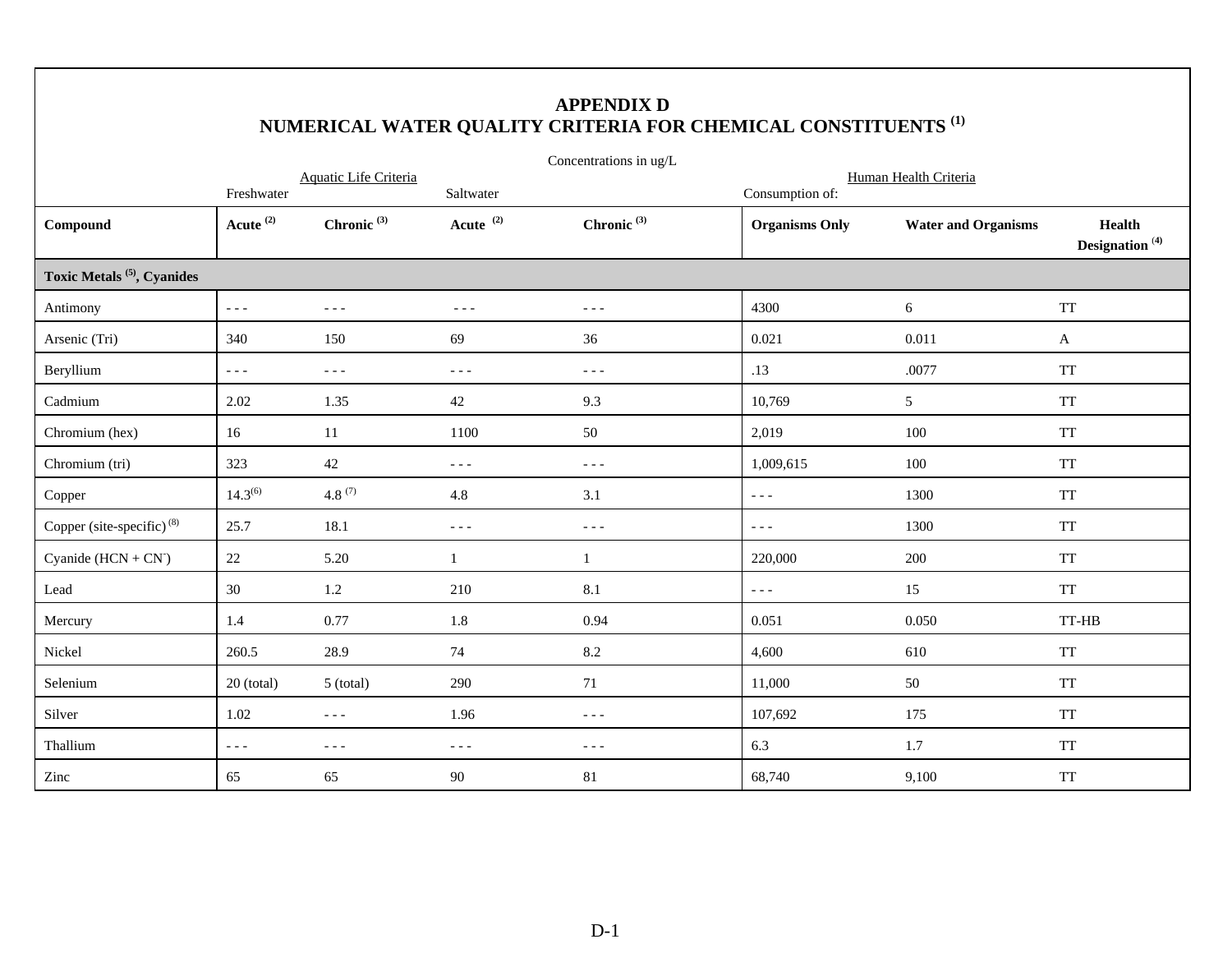|                           | Freshwater              | Aquatic Life Criteria                                                                                                                                                                                                                                                                                                                                                                        | Saltwater                                                                                                                                                                                                                                                                                                                                                                                    |                                                                                                                                                                                                                                                                                                                                                                                              | Consumption of:         | Human Health Criteria      |                                             |
|---------------------------|-------------------------|----------------------------------------------------------------------------------------------------------------------------------------------------------------------------------------------------------------------------------------------------------------------------------------------------------------------------------------------------------------------------------------------|----------------------------------------------------------------------------------------------------------------------------------------------------------------------------------------------------------------------------------------------------------------------------------------------------------------------------------------------------------------------------------------------|----------------------------------------------------------------------------------------------------------------------------------------------------------------------------------------------------------------------------------------------------------------------------------------------------------------------------------------------------------------------------------------------|-------------------------|----------------------------|---------------------------------------------|
| Compound                  | $Acute^{(2)}$           | $Chronic^{(3)}$                                                                                                                                                                                                                                                                                                                                                                              | $Acute^{(2)}$                                                                                                                                                                                                                                                                                                                                                                                | $Chronic^{(3)}$                                                                                                                                                                                                                                                                                                                                                                              | <b>Organisms Only</b>   | <b>Water and Organisms</b> | <b>Health</b><br>Designation <sup>(4)</sup> |
| <b>Volatiles</b>          |                         |                                                                                                                                                                                                                                                                                                                                                                                              |                                                                                                                                                                                                                                                                                                                                                                                              |                                                                                                                                                                                                                                                                                                                                                                                              |                         |                            |                                             |
| Acrolein                  | $- - -$                 | $\frac{1}{2} \frac{1}{2} \frac{1}{2} \frac{1}{2} \frac{1}{2} \frac{1}{2} \frac{1}{2} \frac{1}{2} \frac{1}{2} \frac{1}{2} \frac{1}{2} \frac{1}{2} \frac{1}{2} \frac{1}{2} \frac{1}{2} \frac{1}{2} \frac{1}{2} \frac{1}{2} \frac{1}{2} \frac{1}{2} \frac{1}{2} \frac{1}{2} \frac{1}{2} \frac{1}{2} \frac{1}{2} \frac{1}{2} \frac{1}{2} \frac{1}{2} \frac{1}{2} \frac{1}{2} \frac{1}{2} \frac{$ | $\sim$ $\sim$ $\sim$                                                                                                                                                                                                                                                                                                                                                                         | $- - -$                                                                                                                                                                                                                                                                                                                                                                                      | 780                     | 320                        | <b>TT</b>                                   |
| Acrylonitrile             | $\omega \equiv \omega$  | $- - -$                                                                                                                                                                                                                                                                                                                                                                                      | $\sim$ $\sim$ $\sim$                                                                                                                                                                                                                                                                                                                                                                         | $- - -$                                                                                                                                                                                                                                                                                                                                                                                      | .66                     | .059                       | $\mathsf C$                                 |
| Benzene                   | $- - -$                 | $- - -$                                                                                                                                                                                                                                                                                                                                                                                      | $- - -$                                                                                                                                                                                                                                                                                                                                                                                      | $- - -$                                                                                                                                                                                                                                                                                                                                                                                      | $71\,$                  | 1.2                        | $\mathbf{A}$                                |
| Bromoform                 | $- - -$                 | $- - -$                                                                                                                                                                                                                                                                                                                                                                                      | $\frac{1}{2} \frac{1}{2} \frac{1}{2} \frac{1}{2} \frac{1}{2} \frac{1}{2} \frac{1}{2} \frac{1}{2} \frac{1}{2} \frac{1}{2} \frac{1}{2} \frac{1}{2} \frac{1}{2} \frac{1}{2} \frac{1}{2} \frac{1}{2} \frac{1}{2} \frac{1}{2} \frac{1}{2} \frac{1}{2} \frac{1}{2} \frac{1}{2} \frac{1}{2} \frac{1}{2} \frac{1}{2} \frac{1}{2} \frac{1}{2} \frac{1}{2} \frac{1}{2} \frac{1}{2} \frac{1}{2} \frac{$ | $- - -$                                                                                                                                                                                                                                                                                                                                                                                      | 360                     | 4.3                        | $\mathsf C$                                 |
| Carbon Tetrachloride      | $- - -$                 | $- - -$                                                                                                                                                                                                                                                                                                                                                                                      | $  -$                                                                                                                                                                                                                                                                                                                                                                                        | $- - -$                                                                                                                                                                                                                                                                                                                                                                                      | 4.4                     | .25                        | $\mathbf C$                                 |
| Chlorobenzene             | $- - -$                 | $- - -$                                                                                                                                                                                                                                                                                                                                                                                      | $\frac{1}{2} \frac{1}{2} \frac{1}{2} \frac{1}{2} \frac{1}{2} \frac{1}{2} \frac{1}{2} \frac{1}{2} \frac{1}{2} \frac{1}{2} \frac{1}{2} \frac{1}{2} \frac{1}{2} \frac{1}{2} \frac{1}{2} \frac{1}{2} \frac{1}{2} \frac{1}{2} \frac{1}{2} \frac{1}{2} \frac{1}{2} \frac{1}{2} \frac{1}{2} \frac{1}{2} \frac{1}{2} \frac{1}{2} \frac{1}{2} \frac{1}{2} \frac{1}{2} \frac{1}{2} \frac{1}{2} \frac{$ | $- - -$                                                                                                                                                                                                                                                                                                                                                                                      | 21,000                  | 100                        | <b>TT</b>                                   |
| Chlorodibromomethane      | $\perp$ $\perp$ $\perp$ | $\frac{1}{2} \frac{1}{2} \frac{1}{2} \frac{1}{2} \frac{1}{2} \frac{1}{2} \frac{1}{2} \frac{1}{2} \frac{1}{2} \frac{1}{2} \frac{1}{2} \frac{1}{2} \frac{1}{2} \frac{1}{2} \frac{1}{2} \frac{1}{2} \frac{1}{2} \frac{1}{2} \frac{1}{2} \frac{1}{2} \frac{1}{2} \frac{1}{2} \frac{1}{2} \frac{1}{2} \frac{1}{2} \frac{1}{2} \frac{1}{2} \frac{1}{2} \frac{1}{2} \frac{1}{2} \frac{1}{2} \frac{$ | $\sim$ $\sim$ $\sim$                                                                                                                                                                                                                                                                                                                                                                         | $- - -$                                                                                                                                                                                                                                                                                                                                                                                      | 34                      | .41                        | $\mathbf C$                                 |
| Chloroethane              | $- - -$                 | $\sim$ $\sim$ $\sim$                                                                                                                                                                                                                                                                                                                                                                         | $\sim$ $\sim$ $\sim$                                                                                                                                                                                                                                                                                                                                                                         | $- - -$                                                                                                                                                                                                                                                                                                                                                                                      | $- - -$                 | $\omega \equiv \omega$     | $\omega \equiv \omega$                      |
| Chloroform                | $\omega \equiv \omega$  | $\frac{1}{2} \frac{1}{2} \frac{1}{2} \frac{1}{2} \frac{1}{2} \frac{1}{2} \frac{1}{2} \frac{1}{2} \frac{1}{2} \frac{1}{2} \frac{1}{2} \frac{1}{2} \frac{1}{2} \frac{1}{2} \frac{1}{2} \frac{1}{2} \frac{1}{2} \frac{1}{2} \frac{1}{2} \frac{1}{2} \frac{1}{2} \frac{1}{2} \frac{1}{2} \frac{1}{2} \frac{1}{2} \frac{1}{2} \frac{1}{2} \frac{1}{2} \frac{1}{2} \frac{1}{2} \frac{1}{2} \frac{$ | $\frac{1}{2} \frac{1}{2} \frac{1}{2} \frac{1}{2} \frac{1}{2} \frac{1}{2} \frac{1}{2} \frac{1}{2} \frac{1}{2} \frac{1}{2} \frac{1}{2} \frac{1}{2} \frac{1}{2} \frac{1}{2} \frac{1}{2} \frac{1}{2} \frac{1}{2} \frac{1}{2} \frac{1}{2} \frac{1}{2} \frac{1}{2} \frac{1}{2} \frac{1}{2} \frac{1}{2} \frac{1}{2} \frac{1}{2} \frac{1}{2} \frac{1}{2} \frac{1}{2} \frac{1}{2} \frac{1}{2} \frac{$ | $- - -$                                                                                                                                                                                                                                                                                                                                                                                      | 470                     | 5.7                        | ${\bf C}$                                   |
| Dichlorobromomethane      | $\omega \equiv \omega$  | $- - -$                                                                                                                                                                                                                                                                                                                                                                                      | $- - -$                                                                                                                                                                                                                                                                                                                                                                                      | $- - -$                                                                                                                                                                                                                                                                                                                                                                                      | 46                      | 0.56                       | $\mathsf C$                                 |
| 1,1 Dichloroethane        | $\perp$ $\perp$ $\perp$ | $- - -$                                                                                                                                                                                                                                                                                                                                                                                      | $\sim$ $\sim$ $\sim$                                                                                                                                                                                                                                                                                                                                                                         | $- - -$                                                                                                                                                                                                                                                                                                                                                                                      | $\perp$ $\perp$ $\perp$ | $\sim$ $\sim$ $\sim$       | $\sim$ $\sim$ $\sim$                        |
| 1-2-Dichloroethane        | $- - -$                 | $- - -$                                                                                                                                                                                                                                                                                                                                                                                      | $\frac{1}{2} \frac{1}{2} \frac{1}{2} \frac{1}{2} \frac{1}{2} \frac{1}{2} \frac{1}{2} \frac{1}{2} \frac{1}{2} \frac{1}{2} \frac{1}{2} \frac{1}{2} \frac{1}{2} \frac{1}{2} \frac{1}{2} \frac{1}{2} \frac{1}{2} \frac{1}{2} \frac{1}{2} \frac{1}{2} \frac{1}{2} \frac{1}{2} \frac{1}{2} \frac{1}{2} \frac{1}{2} \frac{1}{2} \frac{1}{2} \frac{1}{2} \frac{1}{2} \frac{1}{2} \frac{1}{2} \frac{$ | $\frac{1}{2} \frac{1}{2} \frac{1}{2} \frac{1}{2} \frac{1}{2} \frac{1}{2} \frac{1}{2} \frac{1}{2} \frac{1}{2} \frac{1}{2} \frac{1}{2} \frac{1}{2} \frac{1}{2} \frac{1}{2} \frac{1}{2} \frac{1}{2} \frac{1}{2} \frac{1}{2} \frac{1}{2} \frac{1}{2} \frac{1}{2} \frac{1}{2} \frac{1}{2} \frac{1}{2} \frac{1}{2} \frac{1}{2} \frac{1}{2} \frac{1}{2} \frac{1}{2} \frac{1}{2} \frac{1}{2} \frac{$ | 99                      | .38                        | ${\bf C}$                                   |
| 1,1-Dichloroethylene      | $- - -$                 | $- - -$                                                                                                                                                                                                                                                                                                                                                                                      | $\sim$ $\sim$ $\sim$                                                                                                                                                                                                                                                                                                                                                                         | $- - -$                                                                                                                                                                                                                                                                                                                                                                                      | 3.2                     | 0.057                      | ${\bf C}$                                   |
| 1,2,T-Dichloroethylene    | $\omega \equiv \omega$  | $  -$                                                                                                                                                                                                                                                                                                                                                                                        | $  -$                                                                                                                                                                                                                                                                                                                                                                                        | $  -$                                                                                                                                                                                                                                                                                                                                                                                        | 140,000                 | 100                        | <b>TT</b>                                   |
| 1,2-Dichloropropane       | $- - -$                 | $- - -$                                                                                                                                                                                                                                                                                                                                                                                      | $\sim$ $\sim$ $\sim$                                                                                                                                                                                                                                                                                                                                                                         | $- - -$                                                                                                                                                                                                                                                                                                                                                                                      | 39                      | 0.52                       | <b>TT</b>                                   |
| 1,3-Dichloropropylene     | $\perp$ $\perp$ $\perp$ | $\sim$ $\sim$ $\sim$                                                                                                                                                                                                                                                                                                                                                                         | $\sim$ $ \sim$                                                                                                                                                                                                                                                                                                                                                                               | $- - -$                                                                                                                                                                                                                                                                                                                                                                                      | 1,700                   | 10                         | <b>TT</b>                                   |
| Ethylbenzene              | $- - -$                 | $\sim$ $\sim$ $\sim$                                                                                                                                                                                                                                                                                                                                                                         | $\sim$ $\sim$ $\sim$                                                                                                                                                                                                                                                                                                                                                                         | $\frac{1}{2} \frac{1}{2} \frac{1}{2} \frac{1}{2} \frac{1}{2} \frac{1}{2} \frac{1}{2} \frac{1}{2} \frac{1}{2} \frac{1}{2} \frac{1}{2} \frac{1}{2} \frac{1}{2} \frac{1}{2} \frac{1}{2} \frac{1}{2} \frac{1}{2} \frac{1}{2} \frac{1}{2} \frac{1}{2} \frac{1}{2} \frac{1}{2} \frac{1}{2} \frac{1}{2} \frac{1}{2} \frac{1}{2} \frac{1}{2} \frac{1}{2} \frac{1}{2} \frac{1}{2} \frac{1}{2} \frac{$ | 29,000                  | 700                        | <b>TT</b>                                   |
| Methyl Bromide            | $\omega \equiv \omega$  | $- - -$                                                                                                                                                                                                                                                                                                                                                                                      | $\sim$ $\sim$ $\sim$                                                                                                                                                                                                                                                                                                                                                                         | $- - -$                                                                                                                                                                                                                                                                                                                                                                                      | 4,000                   | 48                         | <b>TT</b>                                   |
| Methyl Chloride           | $\omega \equiv \omega$  | $\frac{1}{2} \frac{1}{2} \frac{1}{2} \frac{1}{2} \frac{1}{2} \frac{1}{2}$                                                                                                                                                                                                                                                                                                                    | $- - -$                                                                                                                                                                                                                                                                                                                                                                                      | $- - -$                                                                                                                                                                                                                                                                                                                                                                                      | 470                     | 5.7                        | <b>TT</b>                                   |
| Methylene Chloride        | $- - -$                 | $\sim$ $\sim$ $\sim$                                                                                                                                                                                                                                                                                                                                                                         | $\sim$ $\sim$ $\sim$                                                                                                                                                                                                                                                                                                                                                                         | $\frac{1}{2} \frac{1}{2} \frac{1}{2} \frac{1}{2} \frac{1}{2} \frac{1}{2} \frac{1}{2} \frac{1}{2} \frac{1}{2} \frac{1}{2} \frac{1}{2} \frac{1}{2} \frac{1}{2} \frac{1}{2} \frac{1}{2} \frac{1}{2} \frac{1}{2} \frac{1}{2} \frac{1}{2} \frac{1}{2} \frac{1}{2} \frac{1}{2} \frac{1}{2} \frac{1}{2} \frac{1}{2} \frac{1}{2} \frac{1}{2} \frac{1}{2} \frac{1}{2} \frac{1}{2} \frac{1}{2} \frac{$ | 1,600                   | 4.7                        | $\mathbf C$                                 |
| 1,1,2,2-Tetrachloroethane | $\omega \equiv \omega$  | $\frac{1}{2} \frac{1}{2} \frac{1}{2} \frac{1}{2} \frac{1}{2} \frac{1}{2} \frac{1}{2} \frac{1}{2} \frac{1}{2} \frac{1}{2} \frac{1}{2} \frac{1}{2} \frac{1}{2} \frac{1}{2} \frac{1}{2} \frac{1}{2} \frac{1}{2} \frac{1}{2} \frac{1}{2} \frac{1}{2} \frac{1}{2} \frac{1}{2} \frac{1}{2} \frac{1}{2} \frac{1}{2} \frac{1}{2} \frac{1}{2} \frac{1}{2} \frac{1}{2} \frac{1}{2} \frac{1}{2} \frac{$ | $\sim$ $\sim$ $\sim$                                                                                                                                                                                                                                                                                                                                                                         | $- - -$                                                                                                                                                                                                                                                                                                                                                                                      | 11                      | .17                        | $C-HB$                                      |
| Tetrachloroethylene       | $\omega = \omega$       | $\frac{1}{2} \frac{1}{2} \frac{1}{2} \frac{1}{2} \frac{1}{2} \frac{1}{2} \frac{1}{2} \frac{1}{2} \frac{1}{2} \frac{1}{2} \frac{1}{2} \frac{1}{2} \frac{1}{2} \frac{1}{2} \frac{1}{2} \frac{1}{2} \frac{1}{2} \frac{1}{2} \frac{1}{2} \frac{1}{2} \frac{1}{2} \frac{1}{2} \frac{1}{2} \frac{1}{2} \frac{1}{2} \frac{1}{2} \frac{1}{2} \frac{1}{2} \frac{1}{2} \frac{1}{2} \frac{1}{2} \frac{$ | $\frac{1}{2} \frac{1}{2} \frac{1}{2} \frac{1}{2} \frac{1}{2} \frac{1}{2} \frac{1}{2} \frac{1}{2} \frac{1}{2} \frac{1}{2} \frac{1}{2} \frac{1}{2} \frac{1}{2} \frac{1}{2} \frac{1}{2} \frac{1}{2} \frac{1}{2} \frac{1}{2} \frac{1}{2} \frac{1}{2} \frac{1}{2} \frac{1}{2} \frac{1}{2} \frac{1}{2} \frac{1}{2} \frac{1}{2} \frac{1}{2} \frac{1}{2} \frac{1}{2} \frac{1}{2} \frac{1}{2} \frac{$ | $\frac{1}{2} \frac{1}{2} \frac{1}{2} \frac{1}{2} \frac{1}{2} \frac{1}{2} \frac{1}{2} \frac{1}{2} \frac{1}{2} \frac{1}{2} \frac{1}{2} \frac{1}{2} \frac{1}{2} \frac{1}{2} \frac{1}{2} \frac{1}{2} \frac{1}{2} \frac{1}{2} \frac{1}{2} \frac{1}{2} \frac{1}{2} \frac{1}{2} \frac{1}{2} \frac{1}{2} \frac{1}{2} \frac{1}{2} \frac{1}{2} \frac{1}{2} \frac{1}{2} \frac{1}{2} \frac{1}{2} \frac{$ | 8.85                    | $\boldsymbol{.8}$          | <b>TT</b>                                   |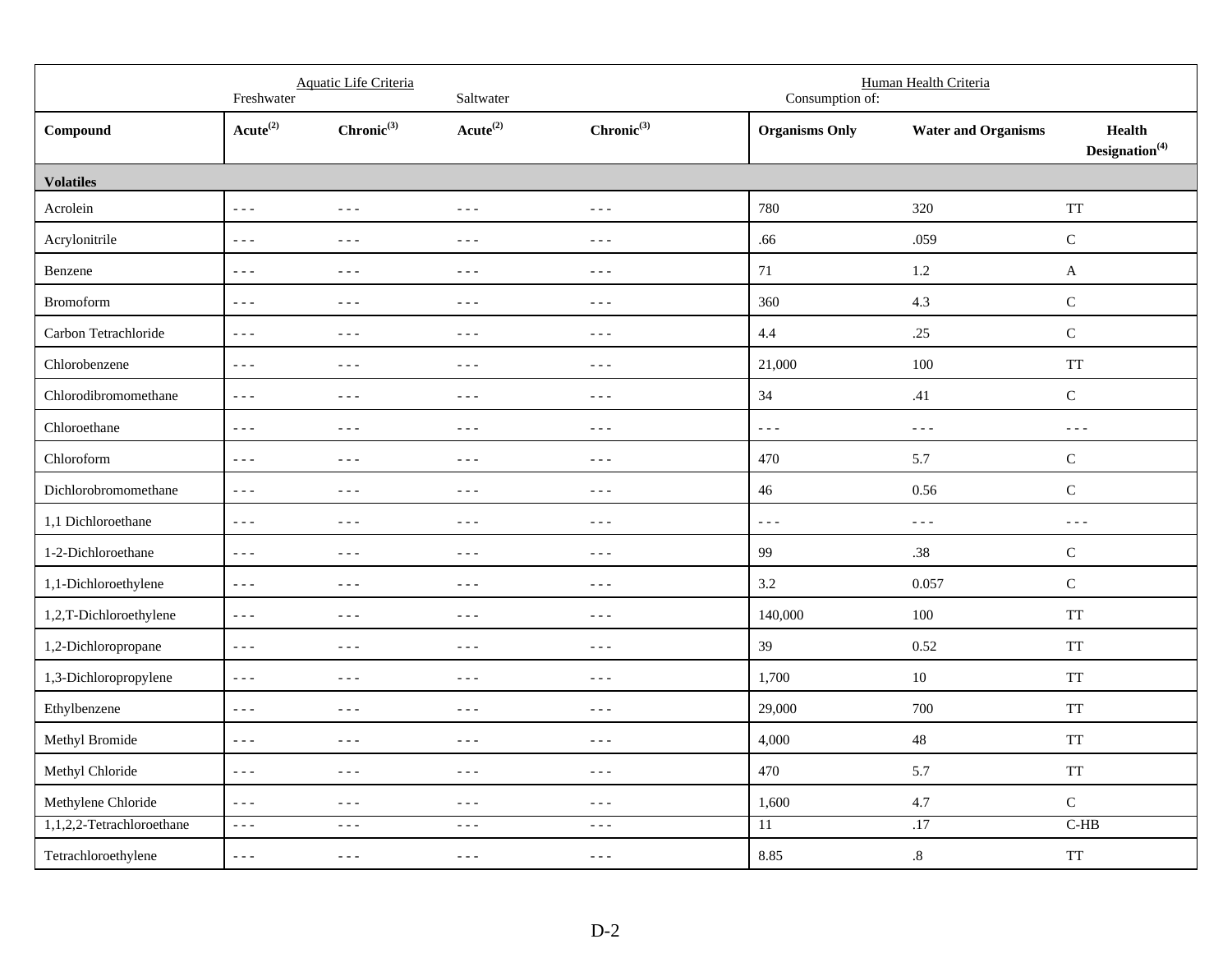|                                                         | Freshwater                                                                                                                                                                                                                                                                                                                                                                                   | Aquatic Life Criteria                                                                                                                                                                                                                                                                                                                                                                        | Saltwater                                                                                                                                                                                                                                                                                                                                                                                    |                                                                                                                                                                                                                                                                                                                                                                                              | Consumption of:         | Human Health Criteria                                                                                                                                                                                                                                                                                                                                                                        |                                             |
|---------------------------------------------------------|----------------------------------------------------------------------------------------------------------------------------------------------------------------------------------------------------------------------------------------------------------------------------------------------------------------------------------------------------------------------------------------------|----------------------------------------------------------------------------------------------------------------------------------------------------------------------------------------------------------------------------------------------------------------------------------------------------------------------------------------------------------------------------------------------|----------------------------------------------------------------------------------------------------------------------------------------------------------------------------------------------------------------------------------------------------------------------------------------------------------------------------------------------------------------------------------------------|----------------------------------------------------------------------------------------------------------------------------------------------------------------------------------------------------------------------------------------------------------------------------------------------------------------------------------------------------------------------------------------------|-------------------------|----------------------------------------------------------------------------------------------------------------------------------------------------------------------------------------------------------------------------------------------------------------------------------------------------------------------------------------------------------------------------------------------|---------------------------------------------|
| Compound                                                | $Acute^{(2)}$                                                                                                                                                                                                                                                                                                                                                                                | $Chronic^{(3)}$                                                                                                                                                                                                                                                                                                                                                                              | $Acute^{(2)}$                                                                                                                                                                                                                                                                                                                                                                                | $Chronic^{(3)}$                                                                                                                                                                                                                                                                                                                                                                              | <b>Organisms Only</b>   | <b>Water and Organisms</b>                                                                                                                                                                                                                                                                                                                                                                   | <b>Health</b><br>Designation <sup>(4)</sup> |
| Volatiles (continued)                                   |                                                                                                                                                                                                                                                                                                                                                                                              |                                                                                                                                                                                                                                                                                                                                                                                              |                                                                                                                                                                                                                                                                                                                                                                                              |                                                                                                                                                                                                                                                                                                                                                                                              |                         |                                                                                                                                                                                                                                                                                                                                                                                              |                                             |
| Toluene                                                 | $\omega = \omega$                                                                                                                                                                                                                                                                                                                                                                            | $\sim$ $\sim$ $\sim$                                                                                                                                                                                                                                                                                                                                                                         | $- - -$                                                                                                                                                                                                                                                                                                                                                                                      | $\frac{1}{2} \frac{1}{2} \frac{1}{2} \frac{1}{2} \frac{1}{2} \frac{1}{2} \frac{1}{2} \frac{1}{2} \frac{1}{2} \frac{1}{2} \frac{1}{2} \frac{1}{2} \frac{1}{2} \frac{1}{2} \frac{1}{2} \frac{1}{2} \frac{1}{2} \frac{1}{2} \frac{1}{2} \frac{1}{2} \frac{1}{2} \frac{1}{2} \frac{1}{2} \frac{1}{2} \frac{1}{2} \frac{1}{2} \frac{1}{2} \frac{1}{2} \frac{1}{2} \frac{1}{2} \frac{1}{2} \frac{$ | 200,000                 | 1,000                                                                                                                                                                                                                                                                                                                                                                                        | <b>TT</b>                                   |
| 1,1,2 Trichloroethane                                   | $\frac{1}{2} \frac{1}{2} \frac{1}{2} \frac{1}{2} \frac{1}{2} \frac{1}{2} \frac{1}{2} \frac{1}{2} \frac{1}{2} \frac{1}{2} \frac{1}{2} \frac{1}{2} \frac{1}{2} \frac{1}{2} \frac{1}{2} \frac{1}{2} \frac{1}{2} \frac{1}{2} \frac{1}{2} \frac{1}{2} \frac{1}{2} \frac{1}{2} \frac{1}{2} \frac{1}{2} \frac{1}{2} \frac{1}{2} \frac{1}{2} \frac{1}{2} \frac{1}{2} \frac{1}{2} \frac{1}{2} \frac{$ | $\frac{1}{2} \frac{1}{2} \frac{1}{2} \frac{1}{2} \frac{1}{2} \frac{1}{2} \frac{1}{2} \frac{1}{2} \frac{1}{2} \frac{1}{2} \frac{1}{2} \frac{1}{2} \frac{1}{2} \frac{1}{2} \frac{1}{2} \frac{1}{2} \frac{1}{2} \frac{1}{2} \frac{1}{2} \frac{1}{2} \frac{1}{2} \frac{1}{2} \frac{1}{2} \frac{1}{2} \frac{1}{2} \frac{1}{2} \frac{1}{2} \frac{1}{2} \frac{1}{2} \frac{1}{2} \frac{1}{2} \frac{$ | $\sim$ $\sim$ $\sim$                                                                                                                                                                                                                                                                                                                                                                         | $\frac{1}{2}$                                                                                                                                                                                                                                                                                                                                                                                | 42                      | 0.6                                                                                                                                                                                                                                                                                                                                                                                          | ${\bf C}$                                   |
| Trichoroethylene                                        | $- - -$                                                                                                                                                                                                                                                                                                                                                                                      | $\frac{1}{2} \frac{1}{2} \frac{1}{2} \frac{1}{2} \frac{1}{2} \frac{1}{2} \frac{1}{2} \frac{1}{2} \frac{1}{2} \frac{1}{2} \frac{1}{2} \frac{1}{2} \frac{1}{2} \frac{1}{2} \frac{1}{2} \frac{1}{2} \frac{1}{2} \frac{1}{2} \frac{1}{2} \frac{1}{2} \frac{1}{2} \frac{1}{2} \frac{1}{2} \frac{1}{2} \frac{1}{2} \frac{1}{2} \frac{1}{2} \frac{1}{2} \frac{1}{2} \frac{1}{2} \frac{1}{2} \frac{$ | $---$                                                                                                                                                                                                                                                                                                                                                                                        | $- - -$                                                                                                                                                                                                                                                                                                                                                                                      | 81                      | 2.7                                                                                                                                                                                                                                                                                                                                                                                          | $\mathbf C$                                 |
| Vinyl Chloride                                          | $\frac{1}{2} \frac{1}{2} \frac{1}{2} \frac{1}{2} \frac{1}{2} \frac{1}{2} \frac{1}{2} \frac{1}{2} \frac{1}{2} \frac{1}{2} \frac{1}{2} \frac{1}{2} \frac{1}{2} \frac{1}{2} \frac{1}{2} \frac{1}{2} \frac{1}{2} \frac{1}{2} \frac{1}{2} \frac{1}{2} \frac{1}{2} \frac{1}{2} \frac{1}{2} \frac{1}{2} \frac{1}{2} \frac{1}{2} \frac{1}{2} \frac{1}{2} \frac{1}{2} \frac{1}{2} \frac{1}{2} \frac{$ | $\frac{1}{2} \frac{1}{2} \frac{1}{2} \frac{1}{2} \frac{1}{2} \frac{1}{2} \frac{1}{2} \frac{1}{2} \frac{1}{2} \frac{1}{2} \frac{1}{2} \frac{1}{2} \frac{1}{2} \frac{1}{2} \frac{1}{2} \frac{1}{2} \frac{1}{2} \frac{1}{2} \frac{1}{2} \frac{1}{2} \frac{1}{2} \frac{1}{2} \frac{1}{2} \frac{1}{2} \frac{1}{2} \frac{1}{2} \frac{1}{2} \frac{1}{2} \frac{1}{2} \frac{1}{2} \frac{1}{2} \frac{$ | $\frac{1}{2} \frac{1}{2} \frac{1}{2} \frac{1}{2} \frac{1}{2} \frac{1}{2} \frac{1}{2} \frac{1}{2} \frac{1}{2} \frac{1}{2} \frac{1}{2} \frac{1}{2} \frac{1}{2} \frac{1}{2} \frac{1}{2} \frac{1}{2} \frac{1}{2} \frac{1}{2} \frac{1}{2} \frac{1}{2} \frac{1}{2} \frac{1}{2} \frac{1}{2} \frac{1}{2} \frac{1}{2} \frac{1}{2} \frac{1}{2} \frac{1}{2} \frac{1}{2} \frac{1}{2} \frac{1}{2} \frac{$ | $\frac{1}{2} \frac{1}{2} \frac{1}{2} \frac{1}{2} \frac{1}{2} \frac{1}{2} \frac{1}{2} \frac{1}{2} \frac{1}{2} \frac{1}{2} \frac{1}{2} \frac{1}{2} \frac{1}{2} \frac{1}{2} \frac{1}{2} \frac{1}{2} \frac{1}{2} \frac{1}{2} \frac{1}{2} \frac{1}{2} \frac{1}{2} \frac{1}{2} \frac{1}{2} \frac{1}{2} \frac{1}{2} \frac{1}{2} \frac{1}{2} \frac{1}{2} \frac{1}{2} \frac{1}{2} \frac{1}{2} \frac{$ | 525                     | $\sqrt{2}$                                                                                                                                                                                                                                                                                                                                                                                   | ${\bf C}$                                   |
| <b>GC/MS: Acid Compounds</b>                            |                                                                                                                                                                                                                                                                                                                                                                                              |                                                                                                                                                                                                                                                                                                                                                                                              |                                                                                                                                                                                                                                                                                                                                                                                              |                                                                                                                                                                                                                                                                                                                                                                                              |                         |                                                                                                                                                                                                                                                                                                                                                                                              |                                             |
| 2-Chlorophenol                                          | $\omega \equiv \omega$                                                                                                                                                                                                                                                                                                                                                                       | $\frac{1}{2} \frac{1}{2} \frac{1}{2} \frac{1}{2} \frac{1}{2} \frac{1}{2} \frac{1}{2} \frac{1}{2} \frac{1}{2} \frac{1}{2} \frac{1}{2} \frac{1}{2} \frac{1}{2} \frac{1}{2} \frac{1}{2} \frac{1}{2} \frac{1}{2} \frac{1}{2} \frac{1}{2} \frac{1}{2} \frac{1}{2} \frac{1}{2} \frac{1}{2} \frac{1}{2} \frac{1}{2} \frac{1}{2} \frac{1}{2} \frac{1}{2} \frac{1}{2} \frac{1}{2} \frac{1}{2} \frac{$ | $\frac{1}{2} \frac{1}{2} \frac{1}{2} \frac{1}{2} \frac{1}{2} \frac{1}{2} \frac{1}{2} \frac{1}{2} \frac{1}{2} \frac{1}{2} \frac{1}{2} \frac{1}{2} \frac{1}{2} \frac{1}{2} \frac{1}{2} \frac{1}{2} \frac{1}{2} \frac{1}{2} \frac{1}{2} \frac{1}{2} \frac{1}{2} \frac{1}{2} \frac{1}{2} \frac{1}{2} \frac{1}{2} \frac{1}{2} \frac{1}{2} \frac{1}{2} \frac{1}{2} \frac{1}{2} \frac{1}{2} \frac{$ | $\frac{1}{2} \frac{1}{2} \frac{1}{2} \frac{1}{2} \frac{1}{2} \frac{1}{2} \frac{1}{2} \frac{1}{2} \frac{1}{2} \frac{1}{2} \frac{1}{2} \frac{1}{2} \frac{1}{2} \frac{1}{2} \frac{1}{2} \frac{1}{2} \frac{1}{2} \frac{1}{2} \frac{1}{2} \frac{1}{2} \frac{1}{2} \frac{1}{2} \frac{1}{2} \frac{1}{2} \frac{1}{2} \frac{1}{2} \frac{1}{2} \frac{1}{2} \frac{1}{2} \frac{1}{2} \frac{1}{2} \frac{$ | 400                     | 120                                                                                                                                                                                                                                                                                                                                                                                          | <b>TT</b>                                   |
| 2,4-Dichlorophenol                                      | $\sim$ $\sim$ $\sim$                                                                                                                                                                                                                                                                                                                                                                         | $\sim$ $ \sim$                                                                                                                                                                                                                                                                                                                                                                               | $- - -$                                                                                                                                                                                                                                                                                                                                                                                      | $- - -$                                                                                                                                                                                                                                                                                                                                                                                      | 790                     | 93                                                                                                                                                                                                                                                                                                                                                                                           | <b>TT</b>                                   |
| 2,4-Dimethylphenol                                      | $\sim$ $\sim$ $\sim$                                                                                                                                                                                                                                                                                                                                                                         | $\frac{1}{2} \frac{1}{2} \frac{1}{2} \frac{1}{2} \frac{1}{2} \frac{1}{2} \frac{1}{2} \frac{1}{2} \frac{1}{2} \frac{1}{2} \frac{1}{2} \frac{1}{2} \frac{1}{2} \frac{1}{2} \frac{1}{2} \frac{1}{2} \frac{1}{2} \frac{1}{2} \frac{1}{2} \frac{1}{2} \frac{1}{2} \frac{1}{2} \frac{1}{2} \frac{1}{2} \frac{1}{2} \frac{1}{2} \frac{1}{2} \frac{1}{2} \frac{1}{2} \frac{1}{2} \frac{1}{2} \frac{$ | $\sim$ $\sim$ $\sim$                                                                                                                                                                                                                                                                                                                                                                         | $- - -$                                                                                                                                                                                                                                                                                                                                                                                      | $- - -$                 | $\frac{1}{2} \frac{1}{2} \frac{1}{2} \frac{1}{2} \frac{1}{2} \frac{1}{2} \frac{1}{2} \frac{1}{2} \frac{1}{2} \frac{1}{2} \frac{1}{2} \frac{1}{2} \frac{1}{2} \frac{1}{2} \frac{1}{2} \frac{1}{2} \frac{1}{2} \frac{1}{2} \frac{1}{2} \frac{1}{2} \frac{1}{2} \frac{1}{2} \frac{1}{2} \frac{1}{2} \frac{1}{2} \frac{1}{2} \frac{1}{2} \frac{1}{2} \frac{1}{2} \frac{1}{2} \frac{1}{2} \frac{$ | $\sim$ $\sim$ $\sim$                        |
| 3-Methyl-4-chlorophenol                                 | $- - -$                                                                                                                                                                                                                                                                                                                                                                                      | $\frac{1}{2}$                                                                                                                                                                                                                                                                                                                                                                                | $- - -$                                                                                                                                                                                                                                                                                                                                                                                      | $\frac{1}{2}$                                                                                                                                                                                                                                                                                                                                                                                | $- - -$                 | $- - -$                                                                                                                                                                                                                                                                                                                                                                                      | $- - -$                                     |
| 2-Methyl-4,6-Dintrophenol<br>$(=4, 6$ Dinitro-o-cresol) | $\sim$ $\sim$ $\sim$                                                                                                                                                                                                                                                                                                                                                                         | $- - -$                                                                                                                                                                                                                                                                                                                                                                                      | $- - -$                                                                                                                                                                                                                                                                                                                                                                                      | $\frac{1}{2} \frac{1}{2} \frac{1}{2} \frac{1}{2} \frac{1}{2} \frac{1}{2} \frac{1}{2} \frac{1}{2} \frac{1}{2} \frac{1}{2} \frac{1}{2} \frac{1}{2} \frac{1}{2} \frac{1}{2} \frac{1}{2} \frac{1}{2} \frac{1}{2} \frac{1}{2} \frac{1}{2} \frac{1}{2} \frac{1}{2} \frac{1}{2} \frac{1}{2} \frac{1}{2} \frac{1}{2} \frac{1}{2} \frac{1}{2} \frac{1}{2} \frac{1}{2} \frac{1}{2} \frac{1}{2} \frac{$ | 765                     | 13.4                                                                                                                                                                                                                                                                                                                                                                                         | <b>TT</b>                                   |
| 2,4-Dinitrophenol                                       | $\sim$ $\sim$ $\sim$                                                                                                                                                                                                                                                                                                                                                                         | $\frac{1}{2} \frac{1}{2} \frac{1}{2} \frac{1}{2} \frac{1}{2} \frac{1}{2} \frac{1}{2} \frac{1}{2} \frac{1}{2} \frac{1}{2} \frac{1}{2} \frac{1}{2} \frac{1}{2} \frac{1}{2} \frac{1}{2} \frac{1}{2} \frac{1}{2} \frac{1}{2} \frac{1}{2} \frac{1}{2} \frac{1}{2} \frac{1}{2} \frac{1}{2} \frac{1}{2} \frac{1}{2} \frac{1}{2} \frac{1}{2} \frac{1}{2} \frac{1}{2} \frac{1}{2} \frac{1}{2} \frac{$ | $- - -$                                                                                                                                                                                                                                                                                                                                                                                      | $- - -$                                                                                                                                                                                                                                                                                                                                                                                      | 14,000                  | 70                                                                                                                                                                                                                                                                                                                                                                                           | <b>TT</b>                                   |
| 2-Nitrophenol                                           | $\sim$ $\sim$ $\sim$                                                                                                                                                                                                                                                                                                                                                                         | $\sim$ $\sim$ $\sim$                                                                                                                                                                                                                                                                                                                                                                         | $\frac{1}{2} \frac{1}{2} \frac{1}{2} \frac{1}{2} \frac{1}{2} \frac{1}{2} \frac{1}{2} \frac{1}{2} \frac{1}{2} \frac{1}{2} \frac{1}{2} \frac{1}{2} \frac{1}{2} \frac{1}{2} \frac{1}{2} \frac{1}{2} \frac{1}{2} \frac{1}{2} \frac{1}{2} \frac{1}{2} \frac{1}{2} \frac{1}{2} \frac{1}{2} \frac{1}{2} \frac{1}{2} \frac{1}{2} \frac{1}{2} \frac{1}{2} \frac{1}{2} \frac{1}{2} \frac{1}{2} \frac{$ | $\frac{1}{2} \frac{1}{2} \frac{1}{2} \frac{1}{2} \frac{1}{2} \frac{1}{2} \frac{1}{2} \frac{1}{2} \frac{1}{2} \frac{1}{2} \frac{1}{2} \frac{1}{2} \frac{1}{2} \frac{1}{2} \frac{1}{2} \frac{1}{2} \frac{1}{2} \frac{1}{2} \frac{1}{2} \frac{1}{2} \frac{1}{2} \frac{1}{2} \frac{1}{2} \frac{1}{2} \frac{1}{2} \frac{1}{2} \frac{1}{2} \frac{1}{2} \frac{1}{2} \frac{1}{2} \frac{1}{2} \frac{$ | $\perp$ $\perp$ $\perp$ | $\frac{1}{2} \frac{1}{2} \frac{1}{2} \frac{1}{2} \frac{1}{2} \frac{1}{2} \frac{1}{2} \frac{1}{2} \frac{1}{2} \frac{1}{2} \frac{1}{2} \frac{1}{2} \frac{1}{2} \frac{1}{2} \frac{1}{2} \frac{1}{2} \frac{1}{2} \frac{1}{2} \frac{1}{2} \frac{1}{2} \frac{1}{2} \frac{1}{2} \frac{1}{2} \frac{1}{2} \frac{1}{2} \frac{1}{2} \frac{1}{2} \frac{1}{2} \frac{1}{2} \frac{1}{2} \frac{1}{2} \frac{$ | $\sim$ $\sim$ $\sim$                        |
| Pentachlorophenol                                       | 19                                                                                                                                                                                                                                                                                                                                                                                           | 15                                                                                                                                                                                                                                                                                                                                                                                           | 13                                                                                                                                                                                                                                                                                                                                                                                           | 7.9                                                                                                                                                                                                                                                                                                                                                                                          | 8.2                     | .28                                                                                                                                                                                                                                                                                                                                                                                          | $C-HB$                                      |
| Phenol                                                  | $\frac{1}{2} \frac{1}{2} \frac{1}{2} \frac{1}{2} \frac{1}{2} \frac{1}{2} \frac{1}{2} \frac{1}{2} \frac{1}{2} \frac{1}{2} \frac{1}{2} \frac{1}{2} \frac{1}{2} \frac{1}{2} \frac{1}{2} \frac{1}{2} \frac{1}{2} \frac{1}{2} \frac{1}{2} \frac{1}{2} \frac{1}{2} \frac{1}{2} \frac{1}{2} \frac{1}{2} \frac{1}{2} \frac{1}{2} \frac{1}{2} \frac{1}{2} \frac{1}{2} \frac{1}{2} \frac{1}{2} \frac{$ | $\sim$ $\sim$ $\sim$                                                                                                                                                                                                                                                                                                                                                                         | $\frac{1}{2} \frac{1}{2} \frac{1}{2} \frac{1}{2} \frac{1}{2} \frac{1}{2} \frac{1}{2} \frac{1}{2} \frac{1}{2} \frac{1}{2} \frac{1}{2} \frac{1}{2} \frac{1}{2} \frac{1}{2} \frac{1}{2} \frac{1}{2} \frac{1}{2} \frac{1}{2} \frac{1}{2} \frac{1}{2} \frac{1}{2} \frac{1}{2} \frac{1}{2} \frac{1}{2} \frac{1}{2} \frac{1}{2} \frac{1}{2} \frac{1}{2} \frac{1}{2} \frac{1}{2} \frac{1}{2} \frac{$ | $\frac{1}{2} \frac{1}{2} \frac{1}{2} \frac{1}{2} \frac{1}{2} \frac{1}{2} \frac{1}{2} \frac{1}{2} \frac{1}{2} \frac{1}{2} \frac{1}{2} \frac{1}{2} \frac{1}{2} \frac{1}{2} \frac{1}{2} \frac{1}{2} \frac{1}{2} \frac{1}{2} \frac{1}{2} \frac{1}{2} \frac{1}{2} \frac{1}{2} \frac{1}{2} \frac{1}{2} \frac{1}{2} \frac{1}{2} \frac{1}{2} \frac{1}{2} \frac{1}{2} \frac{1}{2} \frac{1}{2} \frac{$ | 4,600,000               | 21,000                                                                                                                                                                                                                                                                                                                                                                                       | <b>TT</b>                                   |
| 2,4,6-Trichlorophenol                                   | $\omega \omega \omega$                                                                                                                                                                                                                                                                                                                                                                       | $\sim$ $\sim$ $\sim$                                                                                                                                                                                                                                                                                                                                                                         | $\frac{1}{2} \frac{1}{2} \frac{1}{2} \frac{1}{2} \frac{1}{2} \frac{1}{2} \frac{1}{2} \frac{1}{2} \frac{1}{2} \frac{1}{2} \frac{1}{2} \frac{1}{2} \frac{1}{2} \frac{1}{2} \frac{1}{2} \frac{1}{2} \frac{1}{2} \frac{1}{2} \frac{1}{2} \frac{1}{2} \frac{1}{2} \frac{1}{2} \frac{1}{2} \frac{1}{2} \frac{1}{2} \frac{1}{2} \frac{1}{2} \frac{1}{2} \frac{1}{2} \frac{1}{2} \frac{1}{2} \frac{$ | $- - -$                                                                                                                                                                                                                                                                                                                                                                                      | 6.5                     | 2.1                                                                                                                                                                                                                                                                                                                                                                                          | $C-HB$                                      |
| <b>Base Neutral Compounds</b>                           |                                                                                                                                                                                                                                                                                                                                                                                              |                                                                                                                                                                                                                                                                                                                                                                                              |                                                                                                                                                                                                                                                                                                                                                                                              |                                                                                                                                                                                                                                                                                                                                                                                              |                         |                                                                                                                                                                                                                                                                                                                                                                                              |                                             |
| Acenaphthene                                            | $\sim$ $\sim$ $\sim$                                                                                                                                                                                                                                                                                                                                                                         | $\frac{1}{2} \frac{1}{2} \frac{1}{2} \frac{1}{2} \frac{1}{2} \frac{1}{2} \frac{1}{2} \frac{1}{2} \frac{1}{2} \frac{1}{2} \frac{1}{2} \frac{1}{2} \frac{1}{2} \frac{1}{2} \frac{1}{2} \frac{1}{2} \frac{1}{2} \frac{1}{2} \frac{1}{2} \frac{1}{2} \frac{1}{2} \frac{1}{2} \frac{1}{2} \frac{1}{2} \frac{1}{2} \frac{1}{2} \frac{1}{2} \frac{1}{2} \frac{1}{2} \frac{1}{2} \frac{1}{2} \frac{$ | $\frac{1}{2} \frac{1}{2} \frac{1}{2} \frac{1}{2} \frac{1}{2} \frac{1}{2} \frac{1}{2} \frac{1}{2} \frac{1}{2} \frac{1}{2} \frac{1}{2} \frac{1}{2} \frac{1}{2} \frac{1}{2} \frac{1}{2} \frac{1}{2} \frac{1}{2} \frac{1}{2} \frac{1}{2} \frac{1}{2} \frac{1}{2} \frac{1}{2} \frac{1}{2} \frac{1}{2} \frac{1}{2} \frac{1}{2} \frac{1}{2} \frac{1}{2} \frac{1}{2} \frac{1}{2} \frac{1}{2} \frac{$ | $\frac{1}{2} \frac{1}{2} \frac{1}{2} \frac{1}{2} \frac{1}{2} \frac{1}{2} \frac{1}{2} \frac{1}{2} \frac{1}{2} \frac{1}{2} \frac{1}{2} \frac{1}{2} \frac{1}{2} \frac{1}{2} \frac{1}{2} \frac{1}{2} \frac{1}{2} \frac{1}{2} \frac{1}{2} \frac{1}{2} \frac{1}{2} \frac{1}{2} \frac{1}{2} \frac{1}{2} \frac{1}{2} \frac{1}{2} \frac{1}{2} \frac{1}{2} \frac{1}{2} \frac{1}{2} \frac{1}{2} \frac{$ | $6.1\,$                 | $2.7\,$                                                                                                                                                                                                                                                                                                                                                                                      | $TT-HB$                                     |
| Acenapthylene                                           | $\sim$ $\sim$ $\sim$                                                                                                                                                                                                                                                                                                                                                                         | $\sim$ $\sim$ $\sim$                                                                                                                                                                                                                                                                                                                                                                         | $\sim$ $ \sim$                                                                                                                                                                                                                                                                                                                                                                               | $\sim$ $\sim$ $\sim$                                                                                                                                                                                                                                                                                                                                                                         | 49.2                    | 4.37                                                                                                                                                                                                                                                                                                                                                                                         | $C-HB$                                      |
| Anthracene                                              | $\sim$ $ \sim$                                                                                                                                                                                                                                                                                                                                                                               | $\sim$ $ \sim$                                                                                                                                                                                                                                                                                                                                                                               | $\sim$ $ \sim$                                                                                                                                                                                                                                                                                                                                                                               | $\sim$ $ \sim$                                                                                                                                                                                                                                                                                                                                                                               | 4.92                    | 0.44                                                                                                                                                                                                                                                                                                                                                                                         | $C-HB$                                      |
| Benzidine                                               | $\sim$ $\sim$ $\sim$                                                                                                                                                                                                                                                                                                                                                                         | $\sim$ $ \sim$                                                                                                                                                                                                                                                                                                                                                                               | $\sim$ $ \sim$                                                                                                                                                                                                                                                                                                                                                                               | $\sim$ $\sim$ $\sim$                                                                                                                                                                                                                                                                                                                                                                         | .00054                  | .00012                                                                                                                                                                                                                                                                                                                                                                                       | $\mathbf A$                                 |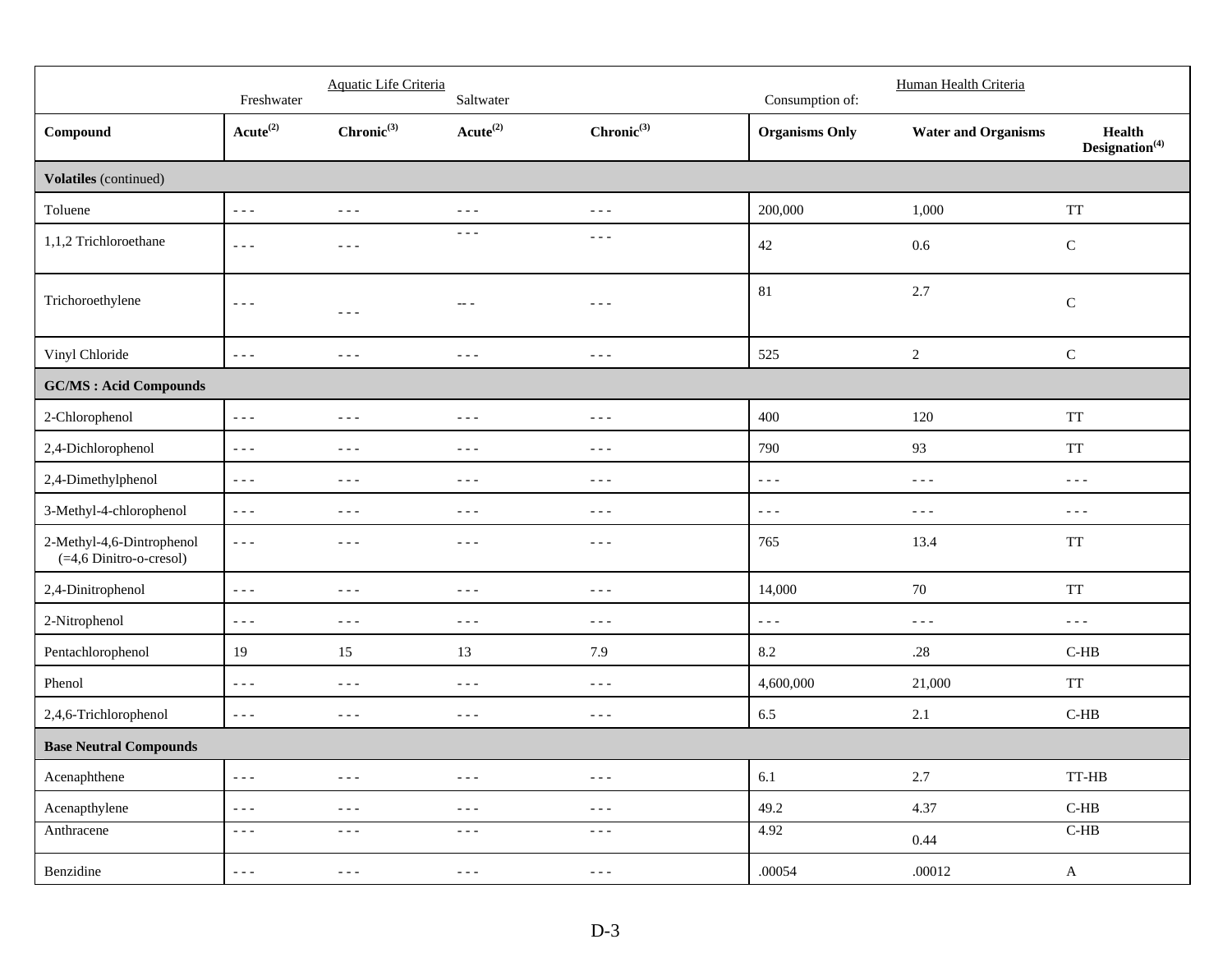|                                           | Freshwater              | Aquatic Life Criteria                                                                                                                                                                                                                                                                                                                                                                        | Saltwater                                                                                                                                                                                                                                                                                                                                                                                    |                                                                                                                                                                                                                                                                                                                                                                                              | Consumption of:                                                                                                                                                                                                                                                                                                                                                                              | Human Health Criteria      |                                                                                                                                                                                                                                                                                                                                                                                              |
|-------------------------------------------|-------------------------|----------------------------------------------------------------------------------------------------------------------------------------------------------------------------------------------------------------------------------------------------------------------------------------------------------------------------------------------------------------------------------------------|----------------------------------------------------------------------------------------------------------------------------------------------------------------------------------------------------------------------------------------------------------------------------------------------------------------------------------------------------------------------------------------------|----------------------------------------------------------------------------------------------------------------------------------------------------------------------------------------------------------------------------------------------------------------------------------------------------------------------------------------------------------------------------------------------|----------------------------------------------------------------------------------------------------------------------------------------------------------------------------------------------------------------------------------------------------------------------------------------------------------------------------------------------------------------------------------------------|----------------------------|----------------------------------------------------------------------------------------------------------------------------------------------------------------------------------------------------------------------------------------------------------------------------------------------------------------------------------------------------------------------------------------------|
| Compound                                  | $Acute^{(2)}$           | $Chronic^{(3)}$                                                                                                                                                                                                                                                                                                                                                                              | $Acute^{(2)}$                                                                                                                                                                                                                                                                                                                                                                                | $Chronic^{(3)}$                                                                                                                                                                                                                                                                                                                                                                              | <b>Organisms Only</b>                                                                                                                                                                                                                                                                                                                                                                        | <b>Water and Organisms</b> | <b>Health</b><br>$\mathbf{Designation}^{(4)}$                                                                                                                                                                                                                                                                                                                                                |
| <b>Base Neutral Compounds (continued)</b> |                         |                                                                                                                                                                                                                                                                                                                                                                                              |                                                                                                                                                                                                                                                                                                                                                                                              |                                                                                                                                                                                                                                                                                                                                                                                              |                                                                                                                                                                                                                                                                                                                                                                                              |                            |                                                                                                                                                                                                                                                                                                                                                                                              |
| Benzo(a)anthracene                        | $\omega \equiv \omega$  | $\sim$ $\sim$ $\sim$                                                                                                                                                                                                                                                                                                                                                                         | $\sim$ $ \sim$                                                                                                                                                                                                                                                                                                                                                                               | $- - -$                                                                                                                                                                                                                                                                                                                                                                                      | 0.49                                                                                                                                                                                                                                                                                                                                                                                         | 0.044                      | $C-HB$                                                                                                                                                                                                                                                                                                                                                                                       |
| Benzo(a)pyrene                            | $\omega = \omega$       | $\sim$ $\sim$ $\sim$                                                                                                                                                                                                                                                                                                                                                                         | $\sim$ $\sim$ $\sim$                                                                                                                                                                                                                                                                                                                                                                         | $  -$                                                                                                                                                                                                                                                                                                                                                                                        | 0.049                                                                                                                                                                                                                                                                                                                                                                                        | 0.0044                     | $C-HB$                                                                                                                                                                                                                                                                                                                                                                                       |
| Benzo(b)fluoranthene                      | $\perp$ $\perp$ $\perp$ | $\sim$ $\sim$ $\sim$                                                                                                                                                                                                                                                                                                                                                                         | $\sim$ $\sim$ $\sim$                                                                                                                                                                                                                                                                                                                                                                         | $- - -$                                                                                                                                                                                                                                                                                                                                                                                      | 0.49                                                                                                                                                                                                                                                                                                                                                                                         | 0.044                      | $C-HB$                                                                                                                                                                                                                                                                                                                                                                                       |
| Benzo(ghi)perylene                        | $\sim$ $\sim$ $\sim$    | $\sim$ $\sim$ $\sim$                                                                                                                                                                                                                                                                                                                                                                         | $\frac{1}{2}$                                                                                                                                                                                                                                                                                                                                                                                | $- - -$                                                                                                                                                                                                                                                                                                                                                                                      | 4.92                                                                                                                                                                                                                                                                                                                                                                                         | 0.44                       | $C-HB$                                                                                                                                                                                                                                                                                                                                                                                       |
| Benzo(k)fluoranthene                      | $\omega = \omega$       | $\frac{1}{2} \frac{1}{2} \frac{1}{2} \frac{1}{2} \frac{1}{2} \frac{1}{2} \frac{1}{2} \frac{1}{2} \frac{1}{2} \frac{1}{2} \frac{1}{2} \frac{1}{2} \frac{1}{2} \frac{1}{2} \frac{1}{2} \frac{1}{2} \frac{1}{2} \frac{1}{2} \frac{1}{2} \frac{1}{2} \frac{1}{2} \frac{1}{2} \frac{1}{2} \frac{1}{2} \frac{1}{2} \frac{1}{2} \frac{1}{2} \frac{1}{2} \frac{1}{2} \frac{1}{2} \frac{1}{2} \frac{$ | $\sim$ $\sim$ $\sim$                                                                                                                                                                                                                                                                                                                                                                         | $- - -$                                                                                                                                                                                                                                                                                                                                                                                      | 0.49                                                                                                                                                                                                                                                                                                                                                                                         | 0.044                      | $C-HB$                                                                                                                                                                                                                                                                                                                                                                                       |
| Bis(2-chloroethoxy)Methane                | $\sim$ $\sim$ $\sim$    | $\frac{1}{2} \frac{1}{2} \frac{1}{2} \frac{1}{2} \frac{1}{2} \frac{1}{2} \frac{1}{2} \frac{1}{2} \frac{1}{2} \frac{1}{2} \frac{1}{2} \frac{1}{2} \frac{1}{2} \frac{1}{2} \frac{1}{2} \frac{1}{2} \frac{1}{2} \frac{1}{2} \frac{1}{2} \frac{1}{2} \frac{1}{2} \frac{1}{2} \frac{1}{2} \frac{1}{2} \frac{1}{2} \frac{1}{2} \frac{1}{2} \frac{1}{2} \frac{1}{2} \frac{1}{2} \frac{1}{2} \frac{$ | $\sim$ $\sim$ $\sim$                                                                                                                                                                                                                                                                                                                                                                         | $- - -$                                                                                                                                                                                                                                                                                                                                                                                      | $- - -$                                                                                                                                                                                                                                                                                                                                                                                      | $- - -$                    | $\sim$ $\sim$ $\sim$                                                                                                                                                                                                                                                                                                                                                                         |
| Bis(2-Chloroethyl)Ether                   | $\omega = \omega$       | $\frac{1}{2} \frac{1}{2} \frac{1}{2} \frac{1}{2} \frac{1}{2} \frac{1}{2} \frac{1}{2} \frac{1}{2} \frac{1}{2} \frac{1}{2} \frac{1}{2} \frac{1}{2} \frac{1}{2} \frac{1}{2} \frac{1}{2} \frac{1}{2} \frac{1}{2} \frac{1}{2} \frac{1}{2} \frac{1}{2} \frac{1}{2} \frac{1}{2} \frac{1}{2} \frac{1}{2} \frac{1}{2} \frac{1}{2} \frac{1}{2} \frac{1}{2} \frac{1}{2} \frac{1}{2} \frac{1}{2} \frac{$ | $\sim$ $\sim$ $\sim$                                                                                                                                                                                                                                                                                                                                                                         | $- - -$                                                                                                                                                                                                                                                                                                                                                                                      | 1.4                                                                                                                                                                                                                                                                                                                                                                                          | .031                       | $\mathbf C$                                                                                                                                                                                                                                                                                                                                                                                  |
| Bis(2-Chloroisopropyl)Ether               | $\sim$ $\sim$ $\sim$    | $\frac{1}{2} \frac{1}{2} \frac{1}{2} \frac{1}{2} \frac{1}{2} \frac{1}{2} \frac{1}{2} \frac{1}{2} \frac{1}{2} \frac{1}{2} \frac{1}{2} \frac{1}{2} \frac{1}{2} \frac{1}{2} \frac{1}{2} \frac{1}{2} \frac{1}{2} \frac{1}{2} \frac{1}{2} \frac{1}{2} \frac{1}{2} \frac{1}{2} \frac{1}{2} \frac{1}{2} \frac{1}{2} \frac{1}{2} \frac{1}{2} \frac{1}{2} \frac{1}{2} \frac{1}{2} \frac{1}{2} \frac{$ | $\sim$ $\sim$ $\sim$                                                                                                                                                                                                                                                                                                                                                                         | $- - -$                                                                                                                                                                                                                                                                                                                                                                                      | 170,000                                                                                                                                                                                                                                                                                                                                                                                      | 1,400                      | <b>TT</b>                                                                                                                                                                                                                                                                                                                                                                                    |
| Bis(2-Ethylhexyl)phthalate                | $\sim$ $\sim$ $\sim$    | $\frac{1}{2} \frac{1}{2} \frac{1}{2} \frac{1}{2} \frac{1}{2} \frac{1}{2} \frac{1}{2} \frac{1}{2} \frac{1}{2} \frac{1}{2} \frac{1}{2} \frac{1}{2} \frac{1}{2} \frac{1}{2} \frac{1}{2} \frac{1}{2} \frac{1}{2} \frac{1}{2} \frac{1}{2} \frac{1}{2} \frac{1}{2} \frac{1}{2} \frac{1}{2} \frac{1}{2} \frac{1}{2} \frac{1}{2} \frac{1}{2} \frac{1}{2} \frac{1}{2} \frac{1}{2} \frac{1}{2} \frac{$ | $\sim$ $\sim$ $\sim$                                                                                                                                                                                                                                                                                                                                                                         | $- - -$                                                                                                                                                                                                                                                                                                                                                                                      | 5.9                                                                                                                                                                                                                                                                                                                                                                                          | 1.8                        | $C-HB$                                                                                                                                                                                                                                                                                                                                                                                       |
| 4-Bromophenyl ether                       | $\sim$ $\sim$ $\sim$    | $\frac{1}{2} \frac{1}{2} \frac{1}{2} \frac{1}{2} \frac{1}{2} \frac{1}{2} \frac{1}{2} \frac{1}{2} \frac{1}{2} \frac{1}{2} \frac{1}{2} \frac{1}{2} \frac{1}{2} \frac{1}{2} \frac{1}{2} \frac{1}{2} \frac{1}{2} \frac{1}{2} \frac{1}{2} \frac{1}{2} \frac{1}{2} \frac{1}{2} \frac{1}{2} \frac{1}{2} \frac{1}{2} \frac{1}{2} \frac{1}{2} \frac{1}{2} \frac{1}{2} \frac{1}{2} \frac{1}{2} \frac{$ | $\sim$ $\sim$ $\sim$                                                                                                                                                                                                                                                                                                                                                                         | $- - -$                                                                                                                                                                                                                                                                                                                                                                                      | $\frac{1}{2} \frac{1}{2} \frac{1}{2} \frac{1}{2} \frac{1}{2} \frac{1}{2} \frac{1}{2} \frac{1}{2} \frac{1}{2} \frac{1}{2} \frac{1}{2} \frac{1}{2} \frac{1}{2} \frac{1}{2} \frac{1}{2} \frac{1}{2} \frac{1}{2} \frac{1}{2} \frac{1}{2} \frac{1}{2} \frac{1}{2} \frac{1}{2} \frac{1}{2} \frac{1}{2} \frac{1}{2} \frac{1}{2} \frac{1}{2} \frac{1}{2} \frac{1}{2} \frac{1}{2} \frac{1}{2} \frac{$ | $- - -$                    | $\frac{1}{2} \frac{1}{2} \frac{1}{2} \frac{1}{2} \frac{1}{2} \frac{1}{2} \frac{1}{2} \frac{1}{2} \frac{1}{2} \frac{1}{2} \frac{1}{2} \frac{1}{2} \frac{1}{2} \frac{1}{2} \frac{1}{2} \frac{1}{2} \frac{1}{2} \frac{1}{2} \frac{1}{2} \frac{1}{2} \frac{1}{2} \frac{1}{2} \frac{1}{2} \frac{1}{2} \frac{1}{2} \frac{1}{2} \frac{1}{2} \frac{1}{2} \frac{1}{2} \frac{1}{2} \frac{1}{2} \frac{$ |
| Butyl benzl phthalate                     | $\omega \equiv \omega$  | $\frac{1}{2} \frac{1}{2} \frac{1}{2} \frac{1}{2} \frac{1}{2} \frac{1}{2} \frac{1}{2} \frac{1}{2} \frac{1}{2} \frac{1}{2} \frac{1}{2} \frac{1}{2} \frac{1}{2} \frac{1}{2} \frac{1}{2} \frac{1}{2} \frac{1}{2} \frac{1}{2} \frac{1}{2} \frac{1}{2} \frac{1}{2} \frac{1}{2} \frac{1}{2} \frac{1}{2} \frac{1}{2} \frac{1}{2} \frac{1}{2} \frac{1}{2} \frac{1}{2} \frac{1}{2} \frac{1}{2} \frac{$ | $\sim$ $\sim$ $\sim$                                                                                                                                                                                                                                                                                                                                                                         | $\frac{1}{2} \frac{1}{2} \frac{1}{2} \frac{1}{2} \frac{1}{2} \frac{1}{2} \frac{1}{2} \frac{1}{2} \frac{1}{2} \frac{1}{2} \frac{1}{2} \frac{1}{2} \frac{1}{2} \frac{1}{2} \frac{1}{2} \frac{1}{2} \frac{1}{2} \frac{1}{2} \frac{1}{2} \frac{1}{2} \frac{1}{2} \frac{1}{2} \frac{1}{2} \frac{1}{2} \frac{1}{2} \frac{1}{2} \frac{1}{2} \frac{1}{2} \frac{1}{2} \frac{1}{2} \frac{1}{2} \frac{$ | 5200                                                                                                                                                                                                                                                                                                                                                                                         | 3000                       | TT-HB                                                                                                                                                                                                                                                                                                                                                                                        |
| 2-Chloronapthalene                        | $\perp$ $\perp$ $\perp$ | $\frac{1}{2} \frac{1}{2} \frac{1}{2} \frac{1}{2} \frac{1}{2} \frac{1}{2} \frac{1}{2} \frac{1}{2} \frac{1}{2} \frac{1}{2} \frac{1}{2} \frac{1}{2} \frac{1}{2} \frac{1}{2} \frac{1}{2} \frac{1}{2} \frac{1}{2} \frac{1}{2} \frac{1}{2} \frac{1}{2} \frac{1}{2} \frac{1}{2} \frac{1}{2} \frac{1}{2} \frac{1}{2} \frac{1}{2} \frac{1}{2} \frac{1}{2} \frac{1}{2} \frac{1}{2} \frac{1}{2} \frac{$ | $\sim$ $\sim$ $\sim$                                                                                                                                                                                                                                                                                                                                                                         | $- - -$                                                                                                                                                                                                                                                                                                                                                                                      | 4300                                                                                                                                                                                                                                                                                                                                                                                         | 1700                       | TT-HB                                                                                                                                                                                                                                                                                                                                                                                        |
| 4-chlorophenyl phenyl ether               | $\omega \equiv \omega$  | $\frac{1}{2} \frac{1}{2} \frac{1}{2} \frac{1}{2} \frac{1}{2} \frac{1}{2} \frac{1}{2} \frac{1}{2} \frac{1}{2} \frac{1}{2} \frac{1}{2} \frac{1}{2} \frac{1}{2} \frac{1}{2} \frac{1}{2} \frac{1}{2} \frac{1}{2} \frac{1}{2} \frac{1}{2} \frac{1}{2} \frac{1}{2} \frac{1}{2} \frac{1}{2} \frac{1}{2} \frac{1}{2} \frac{1}{2} \frac{1}{2} \frac{1}{2} \frac{1}{2} \frac{1}{2} \frac{1}{2} \frac{$ | $\sim$ $\sim$ $\sim$                                                                                                                                                                                                                                                                                                                                                                         | $- - -$                                                                                                                                                                                                                                                                                                                                                                                      | $\omega = \omega$                                                                                                                                                                                                                                                                                                                                                                            | $\omega = \omega$          | $\omega \equiv \omega$                                                                                                                                                                                                                                                                                                                                                                       |
| Chrysene                                  | $\omega \equiv \omega$  | $  -$                                                                                                                                                                                                                                                                                                                                                                                        | $\frac{1}{2} \frac{1}{2} \frac{1}{2} \frac{1}{2} \frac{1}{2}$                                                                                                                                                                                                                                                                                                                                | $\frac{1}{2}$                                                                                                                                                                                                                                                                                                                                                                                | 4.92                                                                                                                                                                                                                                                                                                                                                                                         | 0.44                       | $C-HB$                                                                                                                                                                                                                                                                                                                                                                                       |
| Dibenzo(a,h)anthracene                    | $\omega = \omega$       | $\frac{1}{2} \frac{1}{2} \frac{1}{2} \frac{1}{2} \frac{1}{2} \frac{1}{2} \frac{1}{2} \frac{1}{2} \frac{1}{2} \frac{1}{2} \frac{1}{2} \frac{1}{2} \frac{1}{2} \frac{1}{2} \frac{1}{2} \frac{1}{2} \frac{1}{2} \frac{1}{2} \frac{1}{2} \frac{1}{2} \frac{1}{2} \frac{1}{2} \frac{1}{2} \frac{1}{2} \frac{1}{2} \frac{1}{2} \frac{1}{2} \frac{1}{2} \frac{1}{2} \frac{1}{2} \frac{1}{2} \frac{$ | $\frac{1}{2} \frac{1}{2} \frac{1}{2} \frac{1}{2} \frac{1}{2} \frac{1}{2} \frac{1}{2} \frac{1}{2} \frac{1}{2} \frac{1}{2} \frac{1}{2} \frac{1}{2} \frac{1}{2} \frac{1}{2} \frac{1}{2} \frac{1}{2} \frac{1}{2} \frac{1}{2} \frac{1}{2} \frac{1}{2} \frac{1}{2} \frac{1}{2} \frac{1}{2} \frac{1}{2} \frac{1}{2} \frac{1}{2} \frac{1}{2} \frac{1}{2} \frac{1}{2} \frac{1}{2} \frac{1}{2} \frac{$ | $- - -$                                                                                                                                                                                                                                                                                                                                                                                      | 0.010                                                                                                                                                                                                                                                                                                                                                                                        | 0.0009                     | $C-HB$                                                                                                                                                                                                                                                                                                                                                                                       |
| 1,2-Dichlorobenzene                       | $\omega = \omega$       | $- - -$                                                                                                                                                                                                                                                                                                                                                                                      | $- - -$                                                                                                                                                                                                                                                                                                                                                                                      | $- - -$                                                                                                                                                                                                                                                                                                                                                                                      | 17,000                                                                                                                                                                                                                                                                                                                                                                                       | 2,700                      | TT-HB                                                                                                                                                                                                                                                                                                                                                                                        |
| 1,3-Dichlorobenzene                       | $\omega \sim \omega$    | $\frac{1}{2} \frac{1}{2} \frac{1}{2} \frac{1}{2} \frac{1}{2} \frac{1}{2} \frac{1}{2} \frac{1}{2} \frac{1}{2} \frac{1}{2} \frac{1}{2} \frac{1}{2} \frac{1}{2} \frac{1}{2} \frac{1}{2} \frac{1}{2} \frac{1}{2} \frac{1}{2} \frac{1}{2} \frac{1}{2} \frac{1}{2} \frac{1}{2} \frac{1}{2} \frac{1}{2} \frac{1}{2} \frac{1}{2} \frac{1}{2} \frac{1}{2} \frac{1}{2} \frac{1}{2} \frac{1}{2} \frac{$ | $- - -$                                                                                                                                                                                                                                                                                                                                                                                      | $- - -$                                                                                                                                                                                                                                                                                                                                                                                      | 2,600                                                                                                                                                                                                                                                                                                                                                                                        | 400                        | TT-HB                                                                                                                                                                                                                                                                                                                                                                                        |
| 1,4-Dichlorobenzene                       | $\omega \sim \omega$    | $- - -$                                                                                                                                                                                                                                                                                                                                                                                      | $- - -$                                                                                                                                                                                                                                                                                                                                                                                      | $- - -$                                                                                                                                                                                                                                                                                                                                                                                      | 2,600                                                                                                                                                                                                                                                                                                                                                                                        | 400                        | TT-HB                                                                                                                                                                                                                                                                                                                                                                                        |
| 3,3-Dichlorobenzidines                    | $\omega \equiv \omega$  | $\frac{1}{2} \frac{1}{2} \frac{1}{2} \frac{1}{2} \frac{1}{2} \frac{1}{2} \frac{1}{2} \frac{1}{2} \frac{1}{2} \frac{1}{2} \frac{1}{2} \frac{1}{2} \frac{1}{2} \frac{1}{2} \frac{1}{2} \frac{1}{2} \frac{1}{2} \frac{1}{2} \frac{1}{2} \frac{1}{2} \frac{1}{2} \frac{1}{2} \frac{1}{2} \frac{1}{2} \frac{1}{2} \frac{1}{2} \frac{1}{2} \frac{1}{2} \frac{1}{2} \frac{1}{2} \frac{1}{2} \frac{$ | $\sim$ $\sim$ $\sim$                                                                                                                                                                                                                                                                                                                                                                         | $- - -$                                                                                                                                                                                                                                                                                                                                                                                      | .077                                                                                                                                                                                                                                                                                                                                                                                         | .04                        | $C-HB$                                                                                                                                                                                                                                                                                                                                                                                       |
| Diethyl Phthalate                         | $- - -$                 | $\frac{1}{2} \frac{1}{2} \frac{1}{2} \frac{1}{2} \frac{1}{2} \frac{1}{2} \frac{1}{2} \frac{1}{2} \frac{1}{2} \frac{1}{2} \frac{1}{2} \frac{1}{2} \frac{1}{2} \frac{1}{2} \frac{1}{2} \frac{1}{2} \frac{1}{2} \frac{1}{2} \frac{1}{2} \frac{1}{2} \frac{1}{2} \frac{1}{2} \frac{1}{2} \frac{1}{2} \frac{1}{2} \frac{1}{2} \frac{1}{2} \frac{1}{2} \frac{1}{2} \frac{1}{2} \frac{1}{2} \frac{$ | $\frac{1}{2}$                                                                                                                                                                                                                                                                                                                                                                                | $- - -$                                                                                                                                                                                                                                                                                                                                                                                      | 120,000                                                                                                                                                                                                                                                                                                                                                                                      | 23,000                     | $\ensuremath{\mathsf{T}}\ensuremath{\mathsf{T}}$                                                                                                                                                                                                                                                                                                                                             |
| Dimethyl Phthalate                        | $- - -$                 | $\frac{1}{2} \frac{1}{2} \frac{1}{2} \frac{1}{2} \frac{1}{2} \frac{1}{2} \frac{1}{2} \frac{1}{2} \frac{1}{2} \frac{1}{2} \frac{1}{2} \frac{1}{2} \frac{1}{2} \frac{1}{2} \frac{1}{2} \frac{1}{2} \frac{1}{2} \frac{1}{2} \frac{1}{2} \frac{1}{2} \frac{1}{2} \frac{1}{2} \frac{1}{2} \frac{1}{2} \frac{1}{2} \frac{1}{2} \frac{1}{2} \frac{1}{2} \frac{1}{2} \frac{1}{2} \frac{1}{2} \frac{$ | $\frac{1}{2} \frac{1}{2} \frac{1}{2} \frac{1}{2} \frac{1}{2} \frac{1}{2} \frac{1}{2} \frac{1}{2} \frac{1}{2} \frac{1}{2} \frac{1}{2} \frac{1}{2} \frac{1}{2} \frac{1}{2} \frac{1}{2} \frac{1}{2} \frac{1}{2} \frac{1}{2} \frac{1}{2} \frac{1}{2} \frac{1}{2} \frac{1}{2} \frac{1}{2} \frac{1}{2} \frac{1}{2} \frac{1}{2} \frac{1}{2} \frac{1}{2} \frac{1}{2} \frac{1}{2} \frac{1}{2} \frac{$ | $- - -$                                                                                                                                                                                                                                                                                                                                                                                      | 2,900,000                                                                                                                                                                                                                                                                                                                                                                                    | 313,000                    | $\ensuremath{\mathsf{T}}\ensuremath{\mathsf{T}}$                                                                                                                                                                                                                                                                                                                                             |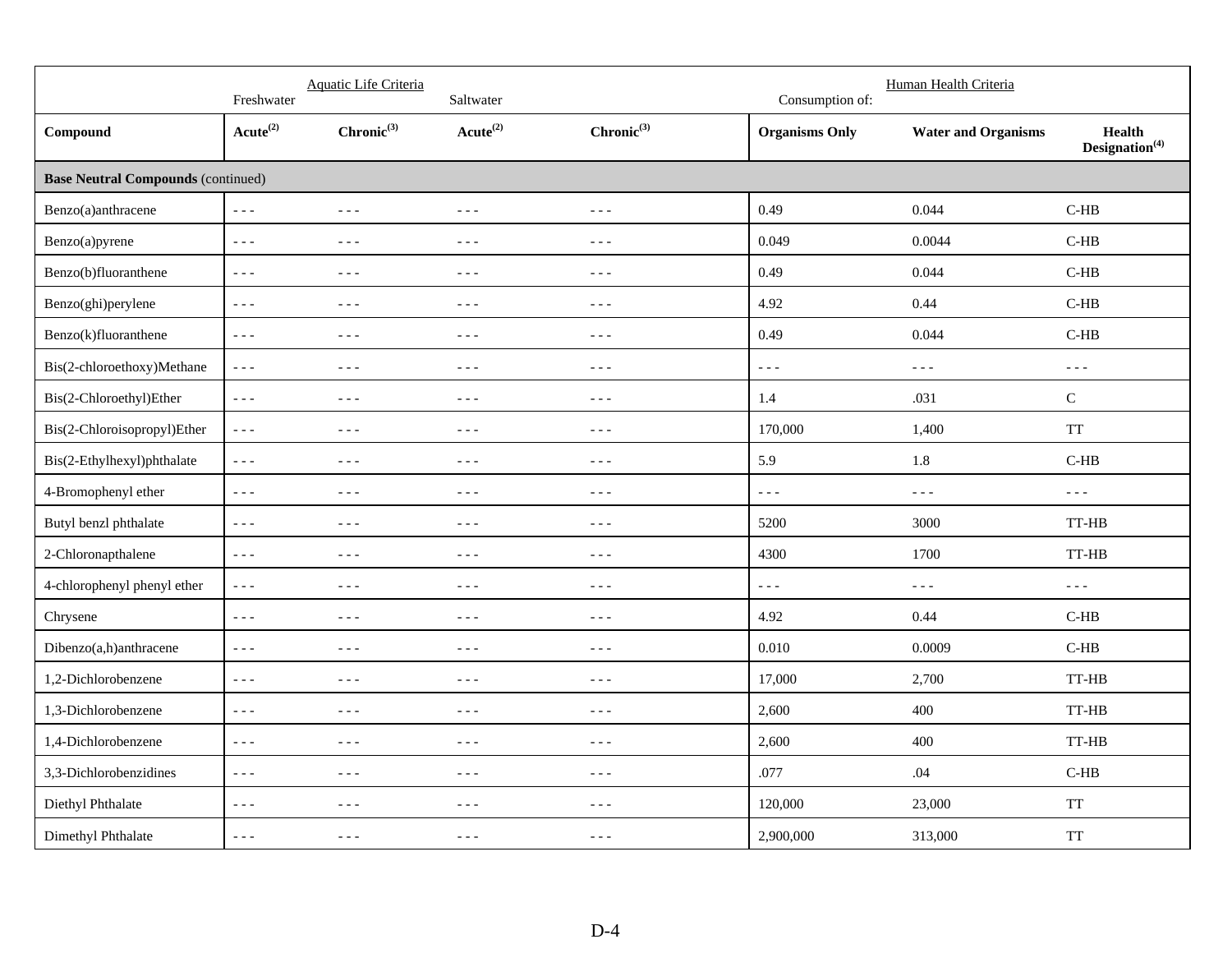|                                           | Freshwater                 | Aquatic Life Criteria                                                                                                                                                                                                                                                                                                                                                                        | Saltwater                                                                                                                                                                                                                                                                                                                                                                                    |                                                                                                                                                                                                                                                                                                                                                                                              | Consumption of:         | Human Health Criteria      |                                                   |
|-------------------------------------------|----------------------------|----------------------------------------------------------------------------------------------------------------------------------------------------------------------------------------------------------------------------------------------------------------------------------------------------------------------------------------------------------------------------------------------|----------------------------------------------------------------------------------------------------------------------------------------------------------------------------------------------------------------------------------------------------------------------------------------------------------------------------------------------------------------------------------------------|----------------------------------------------------------------------------------------------------------------------------------------------------------------------------------------------------------------------------------------------------------------------------------------------------------------------------------------------------------------------------------------------|-------------------------|----------------------------|---------------------------------------------------|
| Compound                                  | $Acute^{(2)}$              | $Chronic^{(3)}$                                                                                                                                                                                                                                                                                                                                                                              | $Acute^{(2)}$                                                                                                                                                                                                                                                                                                                                                                                | $Chronic^{(3)}$                                                                                                                                                                                                                                                                                                                                                                              | <b>Organisms Only</b>   | <b>Water and Organisms</b> | <b>Health</b><br>$\mathbf{Designation}^{(4)}$     |
| <b>Base Neutral Compounds (continued)</b> |                            |                                                                                                                                                                                                                                                                                                                                                                                              |                                                                                                                                                                                                                                                                                                                                                                                              |                                                                                                                                                                                                                                                                                                                                                                                              |                         |                            |                                                   |
| Di-n-butyl Phthalate                      | $\omega \equiv \omega$     | $\frac{1}{2} \frac{1}{2} \frac{1}{2} \frac{1}{2} \frac{1}{2} \frac{1}{2} \frac{1}{2} \frac{1}{2} \frac{1}{2} \frac{1}{2} \frac{1}{2} \frac{1}{2} \frac{1}{2} \frac{1}{2} \frac{1}{2} \frac{1}{2} \frac{1}{2} \frac{1}{2} \frac{1}{2} \frac{1}{2} \frac{1}{2} \frac{1}{2} \frac{1}{2} \frac{1}{2} \frac{1}{2} \frac{1}{2} \frac{1}{2} \frac{1}{2} \frac{1}{2} \frac{1}{2} \frac{1}{2} \frac{$ | $\frac{1}{2} \frac{1}{2} \frac{1}{2} \frac{1}{2} \frac{1}{2} \frac{1}{2} \frac{1}{2} \frac{1}{2} \frac{1}{2} \frac{1}{2} \frac{1}{2} \frac{1}{2} \frac{1}{2} \frac{1}{2} \frac{1}{2} \frac{1}{2} \frac{1}{2} \frac{1}{2} \frac{1}{2} \frac{1}{2} \frac{1}{2} \frac{1}{2} \frac{1}{2} \frac{1}{2} \frac{1}{2} \frac{1}{2} \frac{1}{2} \frac{1}{2} \frac{1}{2} \frac{1}{2} \frac{1}{2} \frac{$ | $\frac{1}{2} \frac{1}{2} \frac{1}{2} \frac{1}{2} \frac{1}{2} \frac{1}{2} \frac{1}{2} \frac{1}{2} \frac{1}{2} \frac{1}{2} \frac{1}{2} \frac{1}{2} \frac{1}{2} \frac{1}{2} \frac{1}{2} \frac{1}{2} \frac{1}{2} \frac{1}{2} \frac{1}{2} \frac{1}{2} \frac{1}{2} \frac{1}{2} \frac{1}{2} \frac{1}{2} \frac{1}{2} \frac{1}{2} \frac{1}{2} \frac{1}{2} \frac{1}{2} \frac{1}{2} \frac{1}{2} \frac{$ | 12,000                  | 2,700                      | TT-HB                                             |
| Di-n-octyl phthalate ester                | $\omega = \omega$          | $\sim$ $\sim$ $\sim$                                                                                                                                                                                                                                                                                                                                                                         | $\sim$ $\sim$ $\sim$                                                                                                                                                                                                                                                                                                                                                                         | $- - -$                                                                                                                                                                                                                                                                                                                                                                                      | $\perp$ $\perp$ $\perp$ | $\sim$ $\sim$ $\sim$       | $\sim$ $\sim$ $\sim$                              |
| 2,4-Dinitrotoluene                        | $\sim$ $\sim$ $\sim$       | $\frac{1}{2} \frac{1}{2} \frac{1}{2} \frac{1}{2} \frac{1}{2} \frac{1}{2} \frac{1}{2} \frac{1}{2} \frac{1}{2} \frac{1}{2} \frac{1}{2} \frac{1}{2} \frac{1}{2} \frac{1}{2} \frac{1}{2} \frac{1}{2} \frac{1}{2} \frac{1}{2} \frac{1}{2} \frac{1}{2} \frac{1}{2} \frac{1}{2} \frac{1}{2} \frac{1}{2} \frac{1}{2} \frac{1}{2} \frac{1}{2} \frac{1}{2} \frac{1}{2} \frac{1}{2} \frac{1}{2} \frac{$ | $- - -$                                                                                                                                                                                                                                                                                                                                                                                      | $\frac{1}{2} \frac{1}{2} \frac{1}{2} \frac{1}{2} \frac{1}{2} \frac{1}{2} \frac{1}{2} \frac{1}{2} \frac{1}{2} \frac{1}{2} \frac{1}{2} \frac{1}{2} \frac{1}{2} \frac{1}{2} \frac{1}{2} \frac{1}{2} \frac{1}{2} \frac{1}{2} \frac{1}{2} \frac{1}{2} \frac{1}{2} \frac{1}{2} \frac{1}{2} \frac{1}{2} \frac{1}{2} \frac{1}{2} \frac{1}{2} \frac{1}{2} \frac{1}{2} \frac{1}{2} \frac{1}{2} \frac{$ | 9.1                     | .11                        | ${\bf C}$                                         |
| 2,6-Dinitrotoluene                        | $\omega \equiv \omega$     | $\frac{1}{2} \frac{1}{2} \frac{1}{2} \frac{1}{2} \frac{1}{2}$                                                                                                                                                                                                                                                                                                                                | $\frac{1}{2}$                                                                                                                                                                                                                                                                                                                                                                                | $- - -$                                                                                                                                                                                                                                                                                                                                                                                      | $- - -$                 | $\sim$ $\sim$ $\sim$       | $\frac{1}{2} \frac{1}{2} \frac{1}{2} \frac{1}{2}$ |
| Di-n-octyl phthalate                      | $- - -$                    | $- - -$                                                                                                                                                                                                                                                                                                                                                                                      | $\frac{1}{2}$                                                                                                                                                                                                                                                                                                                                                                                | $- - -$                                                                                                                                                                                                                                                                                                                                                                                      | $- - -$                 | $- - -$                    | $\frac{1}{2}$                                     |
| 1,2-Diphenylhydrazine                     | $- - -$                    | $- - -$                                                                                                                                                                                                                                                                                                                                                                                      | $\frac{1}{2}$                                                                                                                                                                                                                                                                                                                                                                                | $\frac{1}{2}$                                                                                                                                                                                                                                                                                                                                                                                | .54                     | .04                        | ${\bf C}$                                         |
| Fluoranthene                              | $\omega \sim \omega$       | $- - -$                                                                                                                                                                                                                                                                                                                                                                                      | $- - -$                                                                                                                                                                                                                                                                                                                                                                                      | $- - -$                                                                                                                                                                                                                                                                                                                                                                                      | 1.28                    | 1.01                       | $C-HB$                                            |
| Fluorene                                  | $\frac{1}{2}$              | $\frac{1}{2}$                                                                                                                                                                                                                                                                                                                                                                                | $\frac{1}{2}$                                                                                                                                                                                                                                                                                                                                                                                | $\frac{1}{2}$                                                                                                                                                                                                                                                                                                                                                                                | 49.2                    | 4.37                       | $C-HB$                                            |
| Hexachlorobenzene                         | $\sim$ $\sim$ $\sim$       | $\frac{1}{2} \frac{1}{2} \frac{1}{2} \frac{1}{2} \frac{1}{2} \frac{1}{2} \frac{1}{2} \frac{1}{2} \frac{1}{2} \frac{1}{2} \frac{1}{2} \frac{1}{2} \frac{1}{2} \frac{1}{2} \frac{1}{2} \frac{1}{2} \frac{1}{2} \frac{1}{2} \frac{1}{2} \frac{1}{2} \frac{1}{2} \frac{1}{2} \frac{1}{2} \frac{1}{2} \frac{1}{2} \frac{1}{2} \frac{1}{2} \frac{1}{2} \frac{1}{2} \frac{1}{2} \frac{1}{2} \frac{$ | $\sim$ $\sim$ $\sim$                                                                                                                                                                                                                                                                                                                                                                         | $- - -$                                                                                                                                                                                                                                                                                                                                                                                      | .00077                  | .00075                     | $C-HB$                                            |
| Hexachlorobutadiene                       | $\omega \equiv \omega$     | $\frac{1}{2} \frac{1}{2} \frac{1}{2} \frac{1}{2} \frac{1}{2} \frac{1}{2} \frac{1}{2} \frac{1}{2} \frac{1}{2} \frac{1}{2} \frac{1}{2} \frac{1}{2} \frac{1}{2} \frac{1}{2} \frac{1}{2} \frac{1}{2} \frac{1}{2} \frac{1}{2} \frac{1}{2} \frac{1}{2} \frac{1}{2} \frac{1}{2} \frac{1}{2} \frac{1}{2} \frac{1}{2} \frac{1}{2} \frac{1}{2} \frac{1}{2} \frac{1}{2} \frac{1}{2} \frac{1}{2} \frac{$ | $- - -$                                                                                                                                                                                                                                                                                                                                                                                      | $\frac{1}{2} \frac{1}{2} \frac{1}{2} \frac{1}{2} \frac{1}{2} \frac{1}{2} \frac{1}{2} \frac{1}{2} \frac{1}{2} \frac{1}{2} \frac{1}{2} \frac{1}{2} \frac{1}{2} \frac{1}{2} \frac{1}{2} \frac{1}{2} \frac{1}{2} \frac{1}{2} \frac{1}{2} \frac{1}{2} \frac{1}{2} \frac{1}{2} \frac{1}{2} \frac{1}{2} \frac{1}{2} \frac{1}{2} \frac{1}{2} \frac{1}{2} \frac{1}{2} \frac{1}{2} \frac{1}{2} \frac{$ | 50                      | .44                        | $C-HB$                                            |
| Hexachlorocycopentadiene                  | $\omega$ $\omega$ $\omega$ | $\frac{1}{2} \frac{1}{2} \frac{1}{2} \frac{1}{2} \frac{1}{2} \frac{1}{2} \frac{1}{2} \frac{1}{2} \frac{1}{2} \frac{1}{2} \frac{1}{2} \frac{1}{2} \frac{1}{2} \frac{1}{2} \frac{1}{2} \frac{1}{2} \frac{1}{2} \frac{1}{2} \frac{1}{2} \frac{1}{2} \frac{1}{2} \frac{1}{2} \frac{1}{2} \frac{1}{2} \frac{1}{2} \frac{1}{2} \frac{1}{2} \frac{1}{2} \frac{1}{2} \frac{1}{2} \frac{1}{2} \frac{$ | $- - -$                                                                                                                                                                                                                                                                                                                                                                                      | $\frac{1}{2} \frac{1}{2} \frac{1}{2} \frac{1}{2} \frac{1}{2} \frac{1}{2} \frac{1}{2} \frac{1}{2} \frac{1}{2} \frac{1}{2} \frac{1}{2} \frac{1}{2} \frac{1}{2} \frac{1}{2} \frac{1}{2} \frac{1}{2} \frac{1}{2} \frac{1}{2} \frac{1}{2} \frac{1}{2} \frac{1}{2} \frac{1}{2} \frac{1}{2} \frac{1}{2} \frac{1}{2} \frac{1}{2} \frac{1}{2} \frac{1}{2} \frac{1}{2} \frac{1}{2} \frac{1}{2} \frac{$ | 17,000                  | 50                         | TT-HB                                             |
| Hexachloroethane                          | $\omega \equiv \omega$     | $\frac{1}{2} \frac{1}{2} \frac{1}{2} \frac{1}{2} \frac{1}{2} \frac{1}{2} \frac{1}{2} \frac{1}{2} \frac{1}{2} \frac{1}{2} \frac{1}{2} \frac{1}{2} \frac{1}{2} \frac{1}{2} \frac{1}{2} \frac{1}{2} \frac{1}{2} \frac{1}{2} \frac{1}{2} \frac{1}{2} \frac{1}{2} \frac{1}{2} \frac{1}{2} \frac{1}{2} \frac{1}{2} \frac{1}{2} \frac{1}{2} \frac{1}{2} \frac{1}{2} \frac{1}{2} \frac{1}{2} \frac{$ | $\sim$ $\sim$ $\sim$                                                                                                                                                                                                                                                                                                                                                                         | $- - -$                                                                                                                                                                                                                                                                                                                                                                                      | 8.9                     | 1.9                        | $C-HB$                                            |
| Indeno(1,2,3-cd)pyrene                    | $\omega \equiv \omega$     | $\frac{1}{2} \frac{1}{2} \frac{1}{2} \frac{1}{2} \frac{1}{2} \frac{1}{2} \frac{1}{2} \frac{1}{2} \frac{1}{2} \frac{1}{2} \frac{1}{2} \frac{1}{2} \frac{1}{2} \frac{1}{2} \frac{1}{2} \frac{1}{2} \frac{1}{2} \frac{1}{2} \frac{1}{2} \frac{1}{2} \frac{1}{2} \frac{1}{2} \frac{1}{2} \frac{1}{2} \frac{1}{2} \frac{1}{2} \frac{1}{2} \frac{1}{2} \frac{1}{2} \frac{1}{2} \frac{1}{2} \frac{$ | $- - -$                                                                                                                                                                                                                                                                                                                                                                                      | $\frac{1}{2} \frac{1}{2} \frac{1}{2} \frac{1}{2} \frac{1}{2} \frac{1}{2} \frac{1}{2} \frac{1}{2} \frac{1}{2} \frac{1}{2} \frac{1}{2} \frac{1}{2} \frac{1}{2} \frac{1}{2} \frac{1}{2} \frac{1}{2} \frac{1}{2} \frac{1}{2} \frac{1}{2} \frac{1}{2} \frac{1}{2} \frac{1}{2} \frac{1}{2} \frac{1}{2} \frac{1}{2} \frac{1}{2} \frac{1}{2} \frac{1}{2} \frac{1}{2} \frac{1}{2} \frac{1}{2} \frac{$ | 0.49                    | 0.044                      | $C-HB$                                            |
| Isophorone                                | $\omega \equiv \omega$     | $\sim$ $\sim$ $\sim$                                                                                                                                                                                                                                                                                                                                                                         | $- - -$                                                                                                                                                                                                                                                                                                                                                                                      | $- - -$                                                                                                                                                                                                                                                                                                                                                                                      | 2600                    | 36                         | <b>TT</b>                                         |
| Naphthalene                               | $- - -$                    | $- - -$                                                                                                                                                                                                                                                                                                                                                                                      | $- - -$                                                                                                                                                                                                                                                                                                                                                                                      | $\frac{1}{2} \frac{1}{2} \frac{1}{2} \frac{1}{2} \frac{1}{2} \frac{1}{2} \frac{1}{2} \frac{1}{2} \frac{1}{2} \frac{1}{2} \frac{1}{2} \frac{1}{2} \frac{1}{2} \frac{1}{2} \frac{1}{2} \frac{1}{2} \frac{1}{2} \frac{1}{2} \frac{1}{2} \frac{1}{2} \frac{1}{2} \frac{1}{2} \frac{1}{2} \frac{1}{2} \frac{1}{2} \frac{1}{2} \frac{1}{2} \frac{1}{2} \frac{1}{2} \frac{1}{2} \frac{1}{2} \frac{$ | 20,513                  | 677                        | $\sim$ $\sim$ $\sim$                              |
| Nitrobenzene                              | $- - -$                    | $- - -$                                                                                                                                                                                                                                                                                                                                                                                      | $- - -$                                                                                                                                                                                                                                                                                                                                                                                      | $- - -$                                                                                                                                                                                                                                                                                                                                                                                      | 1,900                   | 17                         | <b>TT</b>                                         |
| N-Nitrosodimethylamine                    | $\omega \sim \omega$       | $- - -$                                                                                                                                                                                                                                                                                                                                                                                      | $\omega \equiv \omega$                                                                                                                                                                                                                                                                                                                                                                       | $- - -$                                                                                                                                                                                                                                                                                                                                                                                      | 8.1                     | .00069                     | ${\bf C}$                                         |
| N-Nitrosodi-n-propylamine                 | $\sim$ $\sim$ $\sim$       | $\frac{1}{2} \frac{1}{2} \frac{1}{2} \frac{1}{2} \frac{1}{2} \frac{1}{2} \frac{1}{2} \frac{1}{2} \frac{1}{2} \frac{1}{2} \frac{1}{2} \frac{1}{2} \frac{1}{2} \frac{1}{2} \frac{1}{2} \frac{1}{2} \frac{1}{2} \frac{1}{2} \frac{1}{2} \frac{1}{2} \frac{1}{2} \frac{1}{2} \frac{1}{2} \frac{1}{2} \frac{1}{2} \frac{1}{2} \frac{1}{2} \frac{1}{2} \frac{1}{2} \frac{1}{2} \frac{1}{2} \frac{$ | $\frac{1}{2}$                                                                                                                                                                                                                                                                                                                                                                                | $\frac{1}{2} \frac{1}{2} \frac{1}{2} \frac{1}{2} \frac{1}{2} \frac{1}{2} \frac{1}{2} \frac{1}{2} \frac{1}{2} \frac{1}{2} \frac{1}{2} \frac{1}{2} \frac{1}{2} \frac{1}{2} \frac{1}{2} \frac{1}{2} \frac{1}{2} \frac{1}{2} \frac{1}{2} \frac{1}{2} \frac{1}{2} \frac{1}{2} \frac{1}{2} \frac{1}{2} \frac{1}{2} \frac{1}{2} \frac{1}{2} \frac{1}{2} \frac{1}{2} \frac{1}{2} \frac{1}{2} \frac{$ | 1.4                     | 0.005                      | $\mathbf C$                                       |
| N-Nitrosodiphenylamine                    | $\sim$ $\sim$ $\sim$       | $\frac{1}{2} \frac{1}{2} \frac{1}{2} \frac{1}{2} \frac{1}{2} \frac{1}{2} \frac{1}{2} \frac{1}{2} \frac{1}{2} \frac{1}{2} \frac{1}{2} \frac{1}{2} \frac{1}{2} \frac{1}{2} \frac{1}{2} \frac{1}{2} \frac{1}{2} \frac{1}{2} \frac{1}{2} \frac{1}{2} \frac{1}{2} \frac{1}{2} \frac{1}{2} \frac{1}{2} \frac{1}{2} \frac{1}{2} \frac{1}{2} \frac{1}{2} \frac{1}{2} \frac{1}{2} \frac{1}{2} \frac{$ | $\frac{1}{2}$                                                                                                                                                                                                                                                                                                                                                                                | $\frac{1}{2} \frac{1}{2} \frac{1}{2} \frac{1}{2} \frac{1}{2} \frac{1}{2} \frac{1}{2} \frac{1}{2} \frac{1}{2} \frac{1}{2} \frac{1}{2} \frac{1}{2} \frac{1}{2} \frac{1}{2} \frac{1}{2} \frac{1}{2} \frac{1}{2} \frac{1}{2} \frac{1}{2} \frac{1}{2} \frac{1}{2} \frac{1}{2} \frac{1}{2} \frac{1}{2} \frac{1}{2} \frac{1}{2} \frac{1}{2} \frac{1}{2} \frac{1}{2} \frac{1}{2} \frac{1}{2} \frac{$ | 16                      | 5                          | ${\bf C}$                                         |
| Phenanthrene                              | $- - -$                    | $- - -$                                                                                                                                                                                                                                                                                                                                                                                      | $- - -$                                                                                                                                                                                                                                                                                                                                                                                      | $\frac{1}{2} \frac{1}{2} \frac{1}{2} \frac{1}{2} \frac{1}{2} \frac{1}{2} \frac{1}{2} \frac{1}{2} \frac{1}{2} \frac{1}{2} \frac{1}{2} \frac{1}{2} \frac{1}{2} \frac{1}{2} \frac{1}{2} \frac{1}{2} \frac{1}{2} \frac{1}{2} \frac{1}{2} \frac{1}{2} \frac{1}{2} \frac{1}{2} \frac{1}{2} \frac{1}{2} \frac{1}{2} \frac{1}{2} \frac{1}{2} \frac{1}{2} \frac{1}{2} \frac{1}{2} \frac{1}{2} \frac{$ | 49.17                   | 4.37                       | $C-HB$                                            |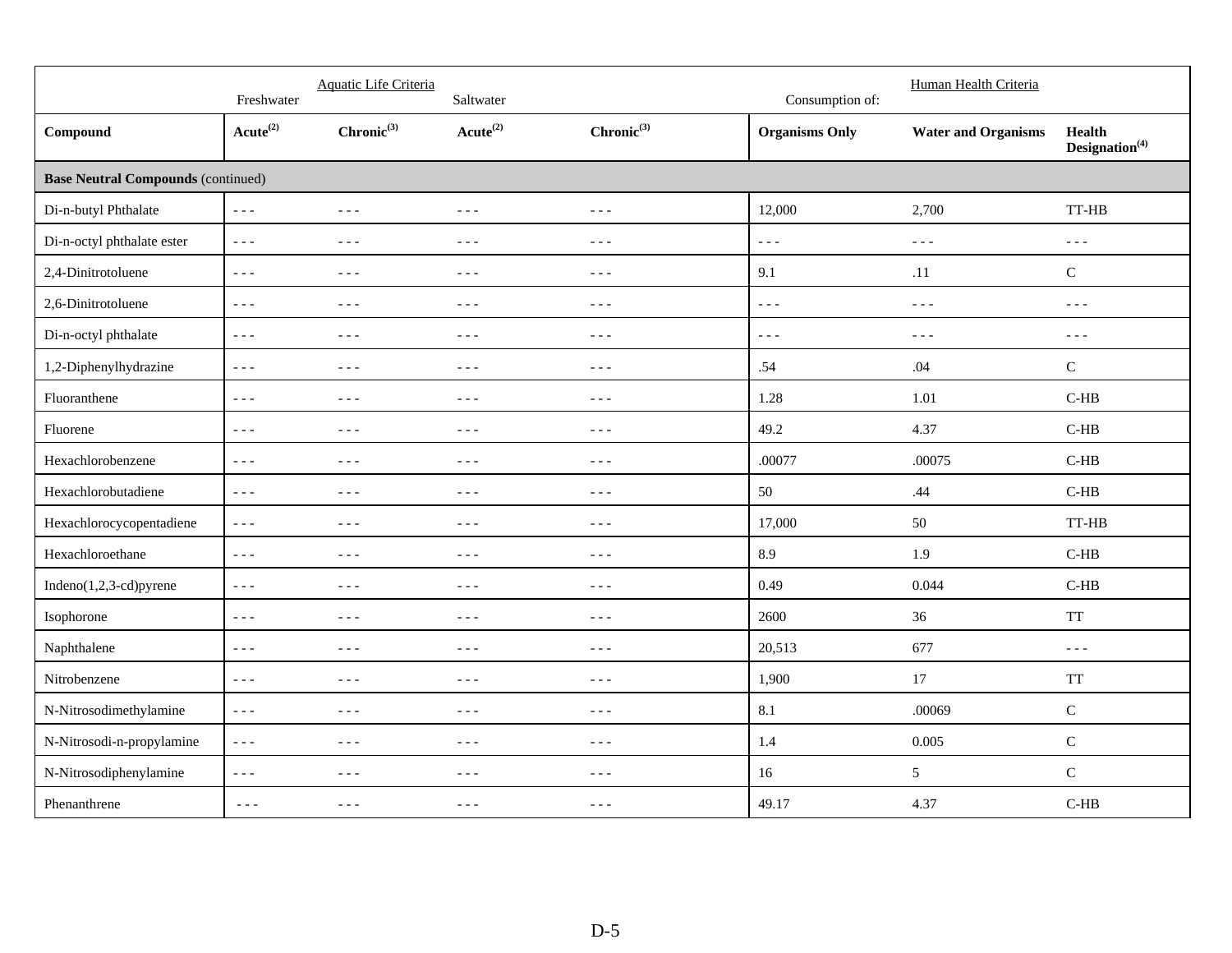|                                            | Freshwater           | Aquatic Life Criteria                                                                                                                                                                                                                                                                                                                                                                        | Saltwater                                                                                                                                                                                                                                                                                                                                                                                    |                                                                                                                                                                                                                                                                                                                                                                                              | Consumption of:       | Human Health Criteria                                                                                                                                                                                                                                                                                                                                                                        |                                                                                                                                                                                                                                                                                                                                                                                              |
|--------------------------------------------|----------------------|----------------------------------------------------------------------------------------------------------------------------------------------------------------------------------------------------------------------------------------------------------------------------------------------------------------------------------------------------------------------------------------------|----------------------------------------------------------------------------------------------------------------------------------------------------------------------------------------------------------------------------------------------------------------------------------------------------------------------------------------------------------------------------------------------|----------------------------------------------------------------------------------------------------------------------------------------------------------------------------------------------------------------------------------------------------------------------------------------------------------------------------------------------------------------------------------------------|-----------------------|----------------------------------------------------------------------------------------------------------------------------------------------------------------------------------------------------------------------------------------------------------------------------------------------------------------------------------------------------------------------------------------------|----------------------------------------------------------------------------------------------------------------------------------------------------------------------------------------------------------------------------------------------------------------------------------------------------------------------------------------------------------------------------------------------|
| Compound                                   | $Acute^{(2)}$        | $Chronic^{(3)}$                                                                                                                                                                                                                                                                                                                                                                              | $Acute^{(2)}$                                                                                                                                                                                                                                                                                                                                                                                | $Chronic^{(3)}$                                                                                                                                                                                                                                                                                                                                                                              | <b>Organisms Only</b> | <b>Water and Organisms</b>                                                                                                                                                                                                                                                                                                                                                                   | Health<br>$\mathbf{Designation}^{(4)}$                                                                                                                                                                                                                                                                                                                                                       |
| <b>Base Neutral Compounds (continued)</b>  |                      |                                                                                                                                                                                                                                                                                                                                                                                              |                                                                                                                                                                                                                                                                                                                                                                                              |                                                                                                                                                                                                                                                                                                                                                                                              |                       |                                                                                                                                                                                                                                                                                                                                                                                              |                                                                                                                                                                                                                                                                                                                                                                                              |
| Pyrene                                     | $- - -$              | $- - -$                                                                                                                                                                                                                                                                                                                                                                                      | $\frac{1}{2} \frac{1}{2} \frac{1}{2} \frac{1}{2} \frac{1}{2} \frac{1}{2} \frac{1}{2} \frac{1}{2} \frac{1}{2} \frac{1}{2} \frac{1}{2} \frac{1}{2} \frac{1}{2} \frac{1}{2} \frac{1}{2} \frac{1}{2} \frac{1}{2} \frac{1}{2} \frac{1}{2} \frac{1}{2} \frac{1}{2} \frac{1}{2} \frac{1}{2} \frac{1}{2} \frac{1}{2} \frac{1}{2} \frac{1}{2} \frac{1}{2} \frac{1}{2} \frac{1}{2} \frac{1}{2} \frac{$ | $\sim$ $\sim$ $\sim$                                                                                                                                                                                                                                                                                                                                                                         | 49.17                 | 4.37                                                                                                                                                                                                                                                                                                                                                                                         | $C-HB$                                                                                                                                                                                                                                                                                                                                                                                       |
| 1,2,4-Trichlorobenzene                     | $- - -$              | $- - -$                                                                                                                                                                                                                                                                                                                                                                                      | $- - -$                                                                                                                                                                                                                                                                                                                                                                                      | $\frac{1}{2}$                                                                                                                                                                                                                                                                                                                                                                                | 940                   | $70\,$                                                                                                                                                                                                                                                                                                                                                                                       | <b>TT</b>                                                                                                                                                                                                                                                                                                                                                                                    |
| <b>Pesticides:</b>                         |                      |                                                                                                                                                                                                                                                                                                                                                                                              |                                                                                                                                                                                                                                                                                                                                                                                              |                                                                                                                                                                                                                                                                                                                                                                                              |                       |                                                                                                                                                                                                                                                                                                                                                                                              |                                                                                                                                                                                                                                                                                                                                                                                              |
| Aldrin                                     | 1.50                 | $- - -$                                                                                                                                                                                                                                                                                                                                                                                      | .65                                                                                                                                                                                                                                                                                                                                                                                          | $\frac{1}{2} \frac{1}{2} \frac{1}{2} \frac{1}{2} \frac{1}{2} \frac{1}{2} \frac{1}{2} \frac{1}{2} \frac{1}{2} \frac{1}{2} \frac{1}{2} \frac{1}{2} \frac{1}{2} \frac{1}{2} \frac{1}{2} \frac{1}{2} \frac{1}{2} \frac{1}{2} \frac{1}{2} \frac{1}{2} \frac{1}{2} \frac{1}{2} \frac{1}{2} \frac{1}{2} \frac{1}{2} \frac{1}{2} \frac{1}{2} \frac{1}{2} \frac{1}{2} \frac{1}{2} \frac{1}{2} \frac{$ | .00014                | .00013                                                                                                                                                                                                                                                                                                                                                                                       | $C-HB$                                                                                                                                                                                                                                                                                                                                                                                       |
| Chlordane                                  | 1.20                 | .0043                                                                                                                                                                                                                                                                                                                                                                                        | .045                                                                                                                                                                                                                                                                                                                                                                                         | .004                                                                                                                                                                                                                                                                                                                                                                                         | 0.0022                | 0.0021                                                                                                                                                                                                                                                                                                                                                                                       | $C-HB$                                                                                                                                                                                                                                                                                                                                                                                       |
| DDT                                        | .55                  | .001                                                                                                                                                                                                                                                                                                                                                                                         | .065                                                                                                                                                                                                                                                                                                                                                                                         | .001                                                                                                                                                                                                                                                                                                                                                                                         | .00059                | .00059                                                                                                                                                                                                                                                                                                                                                                                       | $C-HB$                                                                                                                                                                                                                                                                                                                                                                                       |
| $\rm DDD$                                  | $- - -$              | $\sim$ $\sim$ $\sim$                                                                                                                                                                                                                                                                                                                                                                         | $- - -$                                                                                                                                                                                                                                                                                                                                                                                      | $\sim$ $\sim$ $\sim$                                                                                                                                                                                                                                                                                                                                                                         | .00084                | .00083                                                                                                                                                                                                                                                                                                                                                                                       | $C-HB$                                                                                                                                                                                                                                                                                                                                                                                       |
| $\ensuremath{\mathsf{DDE}}$                | $- - -$              | $\frac{1}{2} \frac{1}{2} \frac{1}{2} \frac{1}{2} \frac{1}{2} \frac{1}{2} \frac{1}{2} \frac{1}{2} \frac{1}{2} \frac{1}{2} \frac{1}{2} \frac{1}{2} \frac{1}{2} \frac{1}{2} \frac{1}{2} \frac{1}{2} \frac{1}{2} \frac{1}{2} \frac{1}{2} \frac{1}{2} \frac{1}{2} \frac{1}{2} \frac{1}{2} \frac{1}{2} \frac{1}{2} \frac{1}{2} \frac{1}{2} \frac{1}{2} \frac{1}{2} \frac{1}{2} \frac{1}{2} \frac{$ | $\frac{1}{2} \frac{1}{2} \frac{1}{2} \frac{1}{2} \frac{1}{2} \frac{1}{2} \frac{1}{2} \frac{1}{2} \frac{1}{2} \frac{1}{2} \frac{1}{2} \frac{1}{2} \frac{1}{2} \frac{1}{2} \frac{1}{2} \frac{1}{2} \frac{1}{2} \frac{1}{2} \frac{1}{2} \frac{1}{2} \frac{1}{2} \frac{1}{2} \frac{1}{2} \frac{1}{2} \frac{1}{2} \frac{1}{2} \frac{1}{2} \frac{1}{2} \frac{1}{2} \frac{1}{2} \frac{1}{2} \frac{$ | $\sim$ $\sim$ $\sim$                                                                                                                                                                                                                                                                                                                                                                         | .00059                | .00059                                                                                                                                                                                                                                                                                                                                                                                       | $C-HB$                                                                                                                                                                                                                                                                                                                                                                                       |
| Dieldrin                                   | 0.24                 | 0.056                                                                                                                                                                                                                                                                                                                                                                                        | .355                                                                                                                                                                                                                                                                                                                                                                                         | .0019                                                                                                                                                                                                                                                                                                                                                                                        | .00014                | .00014                                                                                                                                                                                                                                                                                                                                                                                       | ${\bf C}$                                                                                                                                                                                                                                                                                                                                                                                    |
| Endosulfan(alpha)                          | .11                  | .056                                                                                                                                                                                                                                                                                                                                                                                         | $.017$                                                                                                                                                                                                                                                                                                                                                                                       | .0087                                                                                                                                                                                                                                                                                                                                                                                        | 240                   | 110                                                                                                                                                                                                                                                                                                                                                                                          | <b>TT</b>                                                                                                                                                                                                                                                                                                                                                                                    |
| Endosulfan (beta)                          | .11                  | .056                                                                                                                                                                                                                                                                                                                                                                                         | .017                                                                                                                                                                                                                                                                                                                                                                                         | .0087                                                                                                                                                                                                                                                                                                                                                                                        | 240                   | 110                                                                                                                                                                                                                                                                                                                                                                                          | <b>TT</b>                                                                                                                                                                                                                                                                                                                                                                                    |
| Endosulfan Sulfate                         | $- - -$              | $\frac{1}{2} \frac{1}{2} \frac{1}{2} \frac{1}{2} \frac{1}{2} \frac{1}{2} \frac{1}{2} \frac{1}{2} \frac{1}{2} \frac{1}{2} \frac{1}{2} \frac{1}{2} \frac{1}{2} \frac{1}{2} \frac{1}{2} \frac{1}{2} \frac{1}{2} \frac{1}{2} \frac{1}{2} \frac{1}{2} \frac{1}{2} \frac{1}{2} \frac{1}{2} \frac{1}{2} \frac{1}{2} \frac{1}{2} \frac{1}{2} \frac{1}{2} \frac{1}{2} \frac{1}{2} \frac{1}{2} \frac{$ | $\sim$ $\sim$ $\sim$                                                                                                                                                                                                                                                                                                                                                                         | $\sim$ $\sim$ $\sim$                                                                                                                                                                                                                                                                                                                                                                         | 240                   | 110                                                                                                                                                                                                                                                                                                                                                                                          | <b>TT</b>                                                                                                                                                                                                                                                                                                                                                                                    |
| Endrin                                     | 0.086                | 0.036                                                                                                                                                                                                                                                                                                                                                                                        | .0185                                                                                                                                                                                                                                                                                                                                                                                        | .0023                                                                                                                                                                                                                                                                                                                                                                                        | .81                   | .76                                                                                                                                                                                                                                                                                                                                                                                          | <b>TT</b>                                                                                                                                                                                                                                                                                                                                                                                    |
| Endrin Aldehyde                            | $- - -$              | $\sim$ $\sim$ $\sim$                                                                                                                                                                                                                                                                                                                                                                         | $- - -$                                                                                                                                                                                                                                                                                                                                                                                      | $\sim$ $\sim$ $\sim$                                                                                                                                                                                                                                                                                                                                                                         | .81                   | .76                                                                                                                                                                                                                                                                                                                                                                                          | <b>TT</b>                                                                                                                                                                                                                                                                                                                                                                                    |
| Heptachlor                                 | .26                  | .0038                                                                                                                                                                                                                                                                                                                                                                                        | .0265                                                                                                                                                                                                                                                                                                                                                                                        | .0036                                                                                                                                                                                                                                                                                                                                                                                        | .00021                | .00021                                                                                                                                                                                                                                                                                                                                                                                       | ${\bf C}$                                                                                                                                                                                                                                                                                                                                                                                    |
| Heptachlor epoxide                         | .26                  | .0038                                                                                                                                                                                                                                                                                                                                                                                        | .0265                                                                                                                                                                                                                                                                                                                                                                                        | .0036                                                                                                                                                                                                                                                                                                                                                                                        | .00011                | .00010                                                                                                                                                                                                                                                                                                                                                                                       | $\mathsf C$                                                                                                                                                                                                                                                                                                                                                                                  |
| Hexachlorocyclohexane<br>(Alpha)           | $- - -$              | $- - -$                                                                                                                                                                                                                                                                                                                                                                                      | $- - -$                                                                                                                                                                                                                                                                                                                                                                                      | $\sim$ $\sim$ $\sim$                                                                                                                                                                                                                                                                                                                                                                         | .013                  | .0039                                                                                                                                                                                                                                                                                                                                                                                        | $C-HB$                                                                                                                                                                                                                                                                                                                                                                                       |
| Hexachlorocyclohexane<br>(Beta)            | $\omega = \omega$    | ---                                                                                                                                                                                                                                                                                                                                                                                          | ---                                                                                                                                                                                                                                                                                                                                                                                          | $- - -$                                                                                                                                                                                                                                                                                                                                                                                      | .046                  | .014                                                                                                                                                                                                                                                                                                                                                                                         | $C-HB$                                                                                                                                                                                                                                                                                                                                                                                       |
| Hexachlorocyclohexane<br>(delta)           | $\sim$ $\sim$ $\sim$ | $\frac{1}{2} \frac{1}{2} \frac{1}{2} \frac{1}{2} \frac{1}{2} \frac{1}{2} \frac{1}{2} \frac{1}{2} \frac{1}{2} \frac{1}{2} \frac{1}{2} \frac{1}{2} \frac{1}{2} \frac{1}{2} \frac{1}{2} \frac{1}{2} \frac{1}{2} \frac{1}{2} \frac{1}{2} \frac{1}{2} \frac{1}{2} \frac{1}{2} \frac{1}{2} \frac{1}{2} \frac{1}{2} \frac{1}{2} \frac{1}{2} \frac{1}{2} \frac{1}{2} \frac{1}{2} \frac{1}{2} \frac{$ | $\frac{1}{2} \frac{1}{2} \frac{1}{2} \frac{1}{2} \frac{1}{2} \frac{1}{2} \frac{1}{2} \frac{1}{2} \frac{1}{2} \frac{1}{2} \frac{1}{2} \frac{1}{2} \frac{1}{2} \frac{1}{2} \frac{1}{2} \frac{1}{2} \frac{1}{2} \frac{1}{2} \frac{1}{2} \frac{1}{2} \frac{1}{2} \frac{1}{2} \frac{1}{2} \frac{1}{2} \frac{1}{2} \frac{1}{2} \frac{1}{2} \frac{1}{2} \frac{1}{2} \frac{1}{2} \frac{1}{2} \frac{$ | $\sim$ $ \sim$                                                                                                                                                                                                                                                                                                                                                                               | $\sim$ $\sim$ $\sim$  | $\frac{1}{2} \frac{1}{2} \frac{1}{2} \frac{1}{2} \frac{1}{2} \frac{1}{2} \frac{1}{2} \frac{1}{2} \frac{1}{2} \frac{1}{2} \frac{1}{2} \frac{1}{2} \frac{1}{2} \frac{1}{2} \frac{1}{2} \frac{1}{2} \frac{1}{2} \frac{1}{2} \frac{1}{2} \frac{1}{2} \frac{1}{2} \frac{1}{2} \frac{1}{2} \frac{1}{2} \frac{1}{2} \frac{1}{2} \frac{1}{2} \frac{1}{2} \frac{1}{2} \frac{1}{2} \frac{1}{2} \frac{$ | $\frac{1}{2} \frac{1}{2} \frac{1}{2} \frac{1}{2} \frac{1}{2} \frac{1}{2} \frac{1}{2} \frac{1}{2} \frac{1}{2} \frac{1}{2} \frac{1}{2} \frac{1}{2} \frac{1}{2} \frac{1}{2} \frac{1}{2} \frac{1}{2} \frac{1}{2} \frac{1}{2} \frac{1}{2} \frac{1}{2} \frac{1}{2} \frac{1}{2} \frac{1}{2} \frac{1}{2} \frac{1}{2} \frac{1}{2} \frac{1}{2} \frac{1}{2} \frac{1}{2} \frac{1}{2} \frac{1}{2} \frac{$ |
| Hexachlorocyclohexane<br>(Gamma) >Lindane= | 0.95                 |                                                                                                                                                                                                                                                                                                                                                                                              | $.08\,$                                                                                                                                                                                                                                                                                                                                                                                      | $\sim$ $ \sim$                                                                                                                                                                                                                                                                                                                                                                               | .063                  | .019                                                                                                                                                                                                                                                                                                                                                                                         | TT-HB                                                                                                                                                                                                                                                                                                                                                                                        |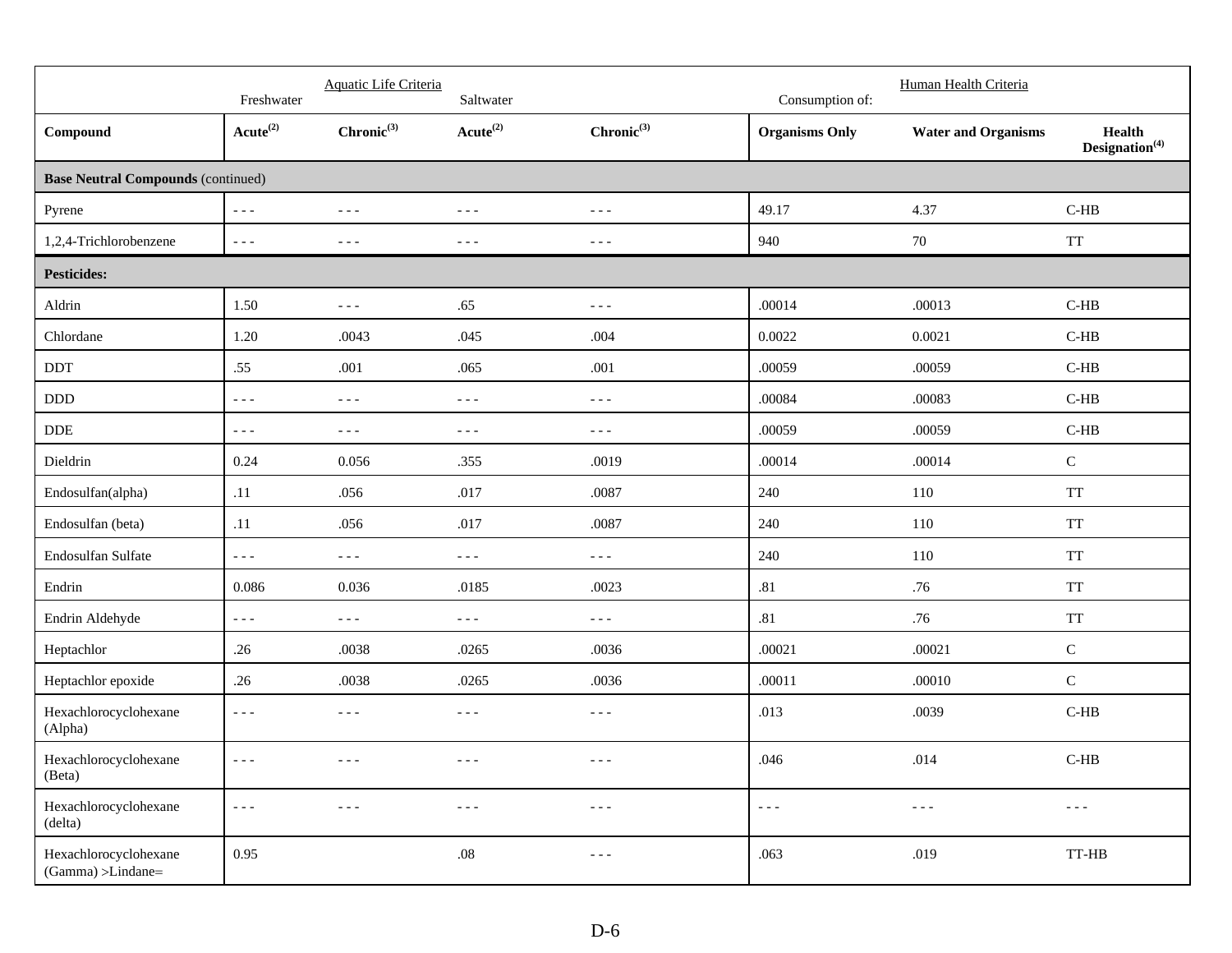|                           | Aquatic Life Criteria       |                             |                            |                 | Human Health Criteria |                        |                   |
|---------------------------|-----------------------------|-----------------------------|----------------------------|-----------------|-----------------------|------------------------|-------------------|
|                           | Freshwater<br>$Acute^{(2)}$ | $Chronic^{(3)}$             | Saltwater<br>$Acute^{(2)}$ | $Chronic^{(3)}$ | Consumption of:       | <b>Water and</b>       | <b>Health</b>     |
| Compound                  |                             |                             |                            |                 | <b>Organisms Only</b> | <b>Organisms</b>       | Designation $(4)$ |
| Pesticides (continued)    |                             |                             |                            |                 |                       |                        |                   |
| Polychlorinated Biphenyls | $\sim$ $\sim$ $\sim$        | .014                        | $\frac{1}{2}$              | .03             | .00017                | .00017                 | $C-HB$            |
| 2,3,7,8-TCDD              | $  -$                       | $\frac{1}{2}$               | $\frac{1}{2}$              | $\frac{1}{2}$   | .000000014            | .000000013             | $C-HB$            |
| Toxaphene                 | .73                         | .0002                       | .21                        | .0002           | .00075                | .00073                 | $C-HB$            |
| <b>Other Substances:</b>  |                             |                             |                            |                 |                       |                        |                   |
| Ammonia                   | See Table<br>Note 9a        | See Table Note<br>9b and 9c | $233^{(10)}$               | $35^{(10)}$     | $ -$                  | - - -                  | - - -             |
| Asbestos                  | $  -$                       | $- - -$                     | $- - - -$                  | $- - -$         | $\frac{1}{2}$         | 7,000,000 fibers/liter | A                 |
| Chlorine                  | 19                          | 11                          | 13                         | 7.5             | $  -$                 |                        |                   |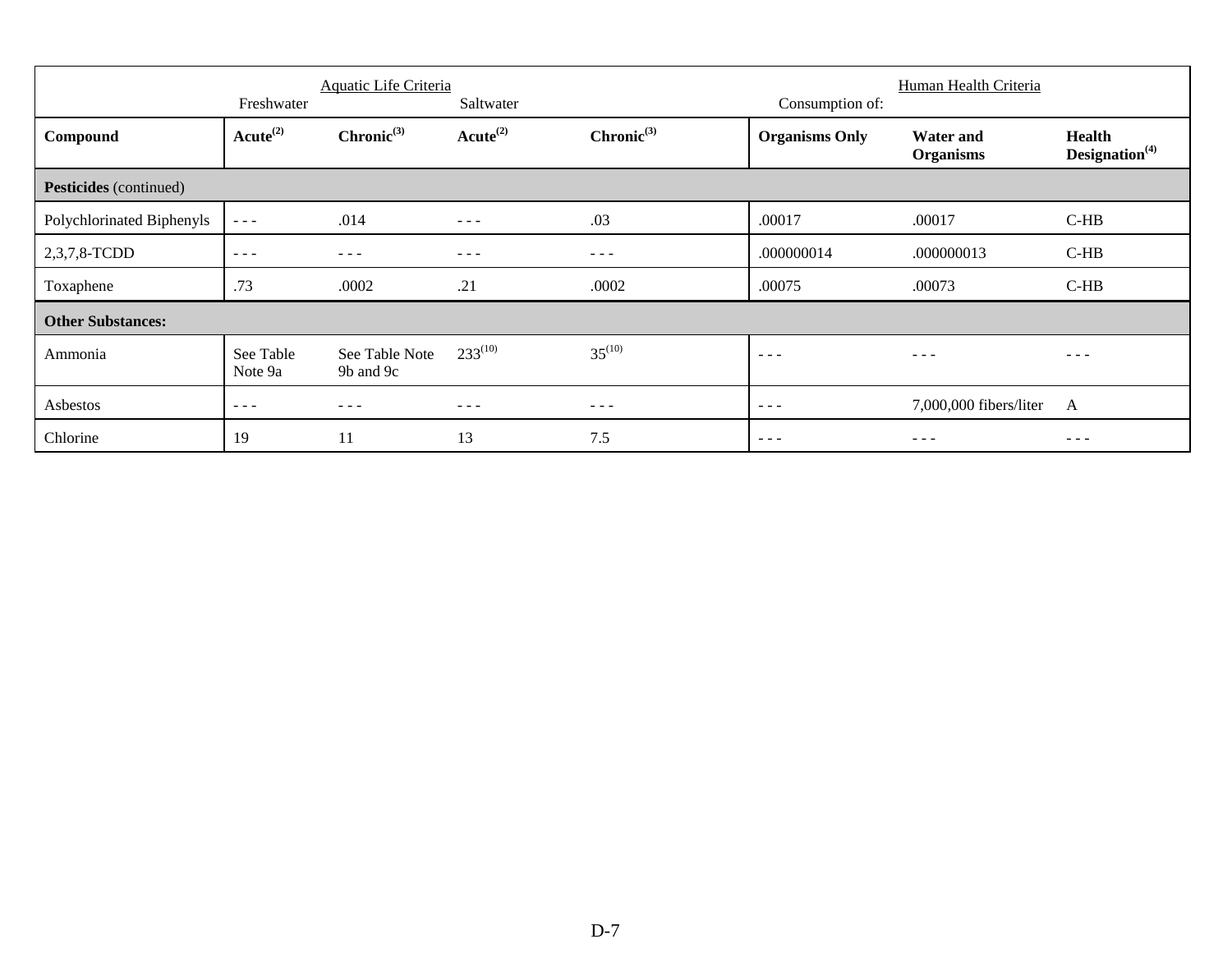### TABLE NOTES:

- 1. The minimum data necessary to determine consistency with Connecticut Water Quality Standards shall be subject to the Commissioners discretion and may not be limited to or include chemical analysis results for all of the constituents listed in Appendix D.
- 2. Biological integrity is impaired by an exposure of one hour or longer to a concentration which exceeds the acute criteria more frequently than once every three years on average.
- 3. Biological integrity is impaired when the four-day average concentration exceeds the chronic criteria more frequently than once every three years on average.
- 4. The Commissioner will consider the following human health designations in allocating zones of influence for point source discharges:
	- A: Class A carcinogen (known human carcinogen)<br>TI: Threshold Toxicant. not carcinogenic
	- Threshold Toxicant, not carcinogenic
	- C: Carcinogenic (probable or possible carcinogen)
	- HB: High potential to bioaccumulate or bioconcentrate.
- 5. Criteria apply to the dissolved fraction unless otherwise noted.
- 6. Biological integrity is impaired when the ambient concentration exceeds this value on more than 5% of days in any year.
- 7. Biological integrity is impaired when the ambient concentration exceeds this value on more than 50% of days in any year.
- 8. Site specific criteria for copper apply for the following waters:

| <b>Bantam River</b>     |                   | Litchfield POTW to confluence with Shepaug River            |
|-------------------------|-------------------|-------------------------------------------------------------|
| <b>Blackberry River</b> |                   | Norfolk POTW to confluence with Roaring Brook               |
|                         |                   | North Canaan POTW to confluence with Housatonic River       |
| <b>Factory Brook</b>    |                   | Salisbury POTW to mouth                                     |
| Five Mile River         |                   | New Canaan POTW to mouth                                    |
| Hockanum River          |                   | Vernon POTW to confluence with Connecticut River            |
| Mill Brook              |                   | Plainfield Village POTW to mouth                            |
| Naugatuck River         |                   | Torrington POTW to confluence with Housatonic River         |
| Norwalk River           |                   | Ridgefield Brook to Branchville                             |
| Pequabuck River         |                   | Plymouth POTW to confluence with Farmington River           |
| Quinnipiac River        |                   | Southington POTW to Broadway, North Haven                   |
| <b>Still River</b>      |                   | Winsted POTW to confluence with Farmington River            |
| <b>Still River</b>      |                   | Limekiln Brook to confluence with Housatonic River          |
| Williams Brook          |                   | Ledyard POTW to mouth                                       |
|                         | Willimantic River | Stafford Springs POTW to Trout Management Area (Willington) |
|                         |                   | Eagleville Dam to confluence with Shetucket River           |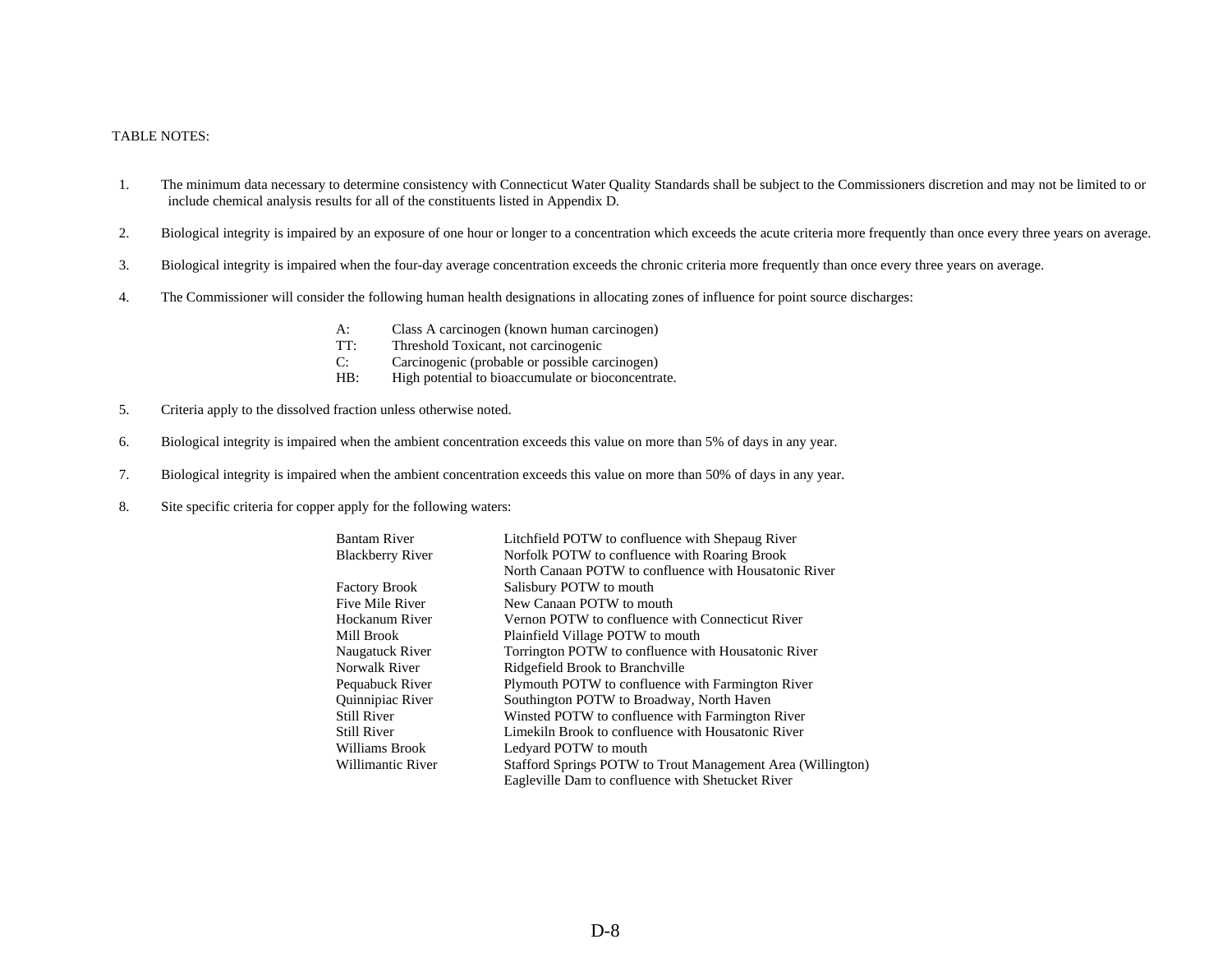### TABLE NOTES (cont.)

- 9. Criteria for ammonia, (mg/l as N) vary in response to ambient surface water temperature (T, degrees C) and pH. Biological integrity is considered impaired when:
	- a. The one-hour average concentration of total ammonia exceeds:

 $[0.275 / 1+10^{(7.204-pH)}] + [39.0 / 1+10^{(pH-7.204)}]$  when salmonids are present

or  $[0.411 / 1 + 10^{(7.204 - pH)}]$  +  $[58.4 / 1 + 10^{(pH-7.204)}]$  when salmonids are absent

or

- b. The four-day average concentration of total ammonia exceeds 2.5 times the value obtained from the formula in 9.c. below.
- c. The 30-day average concentration of total ammonia exceeds:

 $[0.0577 / 1 + 10^{7.688 - pH}] + [2.487 / 1 + 10^{ pH -7.688}]$  x [MIN (2.85, 1.45 (10<sup>0.028 (25 – T)</sup>))] when early life stages are present

 $[0.0577 / 1 + 10^{7.688 - pH}] + [2.487 / 1 + 10^{ph-7.688}]$  x  $[1.45 (10^{0.028 (25 - MAX(T, 7))})]$  when early life stages are absent.

10. Saltwater Ammonia criteria expressed as un-ionized ammonia (NH<sub>3</sub>). Equivalent total ammonia concentrations are dependent on receiving water temperature, pH, and salinity. Conversion of un-ionized ammonia concentrations to total ammonia  $(NH_3 + NH_4^+)$  may be performed using the procedure described in "Ambient Water" Quality Criteria for Ammonia (Saltwater) – 1989", EPA 440/5-88-004.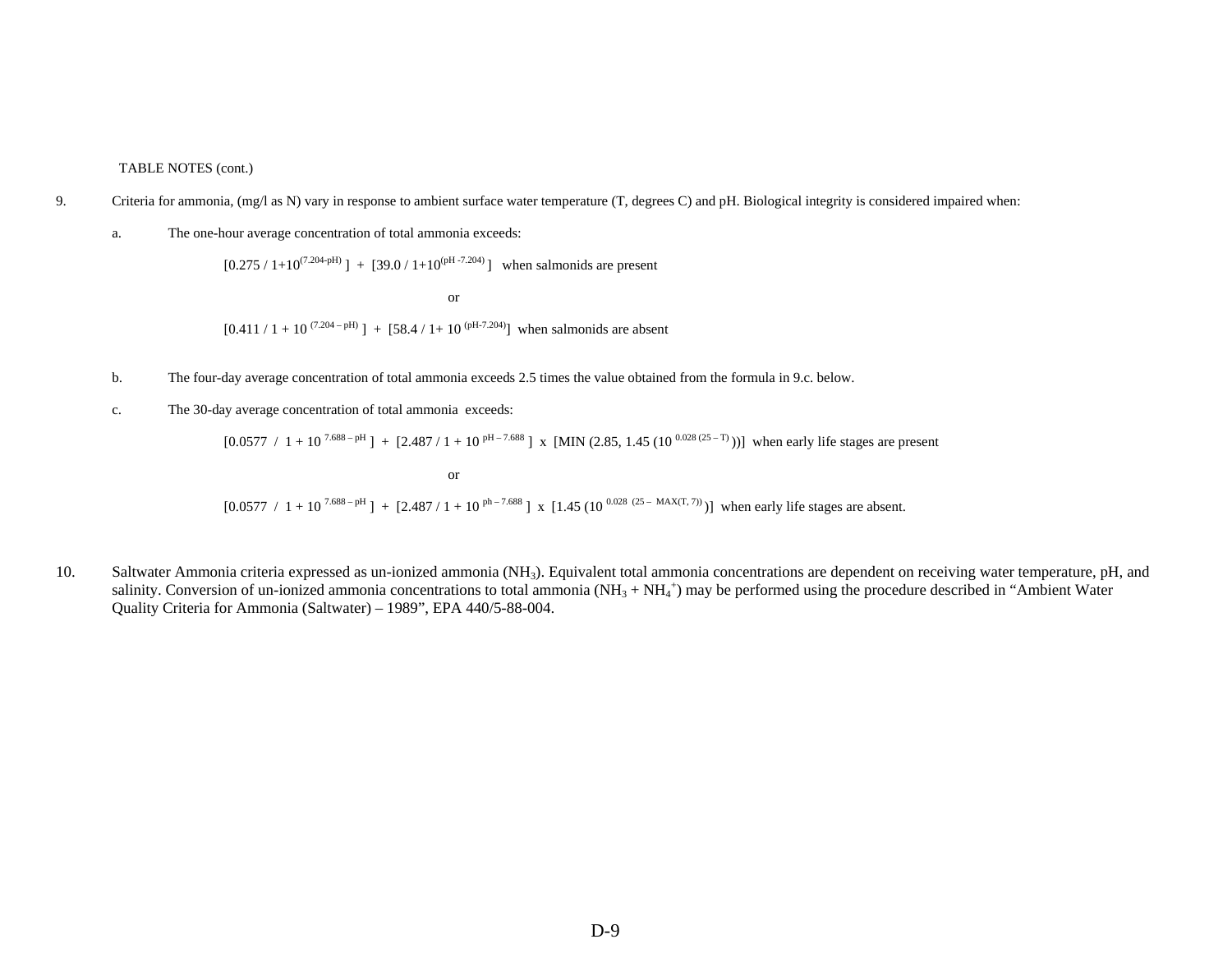## **APPENDIX E CONNECTICUT ANTI-DEGRADATION IMPLEMENTATION POLICY**

- **I. PURPOSE**. The purpose of this policy is to establish procedures to implement Connecticut's anti-degradation policy as required by the federal Clean Water Act (Title 40 Part 131.12) and Connecticut's Surface Water Quality Standards 2 through 5. This policy requires the maintenance and protection of water quality in high quality waters and protection and maintenance of existing uses in all cases.
- **II. APPLICABILITY**. The procedures outlined in this policy apply to any proposed new or increased point source, non point source or atmospheric discharge, dredging activity or discharge of dredged or fill materials to surface waters, any activity requiring a permit pursuant to Chapter 440 or 446i-k of the Connecticut General Statutes or requiring Water Quality Certification pursuant to Section 401 of the Clean Water Act, or requiring State concurrence in accordance with Section 307 of the Federal Coastal Zone Management Act.

## **III. SURFACE WATER RESOURCES TO BE MAINTAINED AT EXISTING HIGH QUALITY.**

1) Outstanding National Resource Waters

Should the Commissioner designate a high quality surface water as an Outstanding National Resource Water at any time after the effective date of these Water Quality Standards, such water will be managed consistent with Standard 5 of these Water Quality Standards.

2) Class AA, A and SA waters

The Commissioner shall not issue any certificate or permit for any regulated discharge, dredging activity or discharge of fill and dredged materials unless the Commissioner finds that all existing and designated uses as defined in these water quality standards will be protected fully and the discharge is consistent with the use goals of these Water Quality Standards and the hypoxia management actions contained in the Total Maximum Daily Load to Achieve Water Quality Standards for Dissolved Oxygen in Long Island Sound.

The Commissioner may issue a certificate or permit for a point source discharge to Class AA, A, or SA waters provided:

- (a) the discharge will be of limited duration and is necessary to remediate an existing surface or ground water pollution problem, or
- (b) the discharge will consist of clean water, treated backwash waters from public or private drinking water treatment systems, dredging activity, water from dredged material dewatering operations, or discharge of dredged or fill material and such discharge will not result in violation of Class A, AA or SA standards.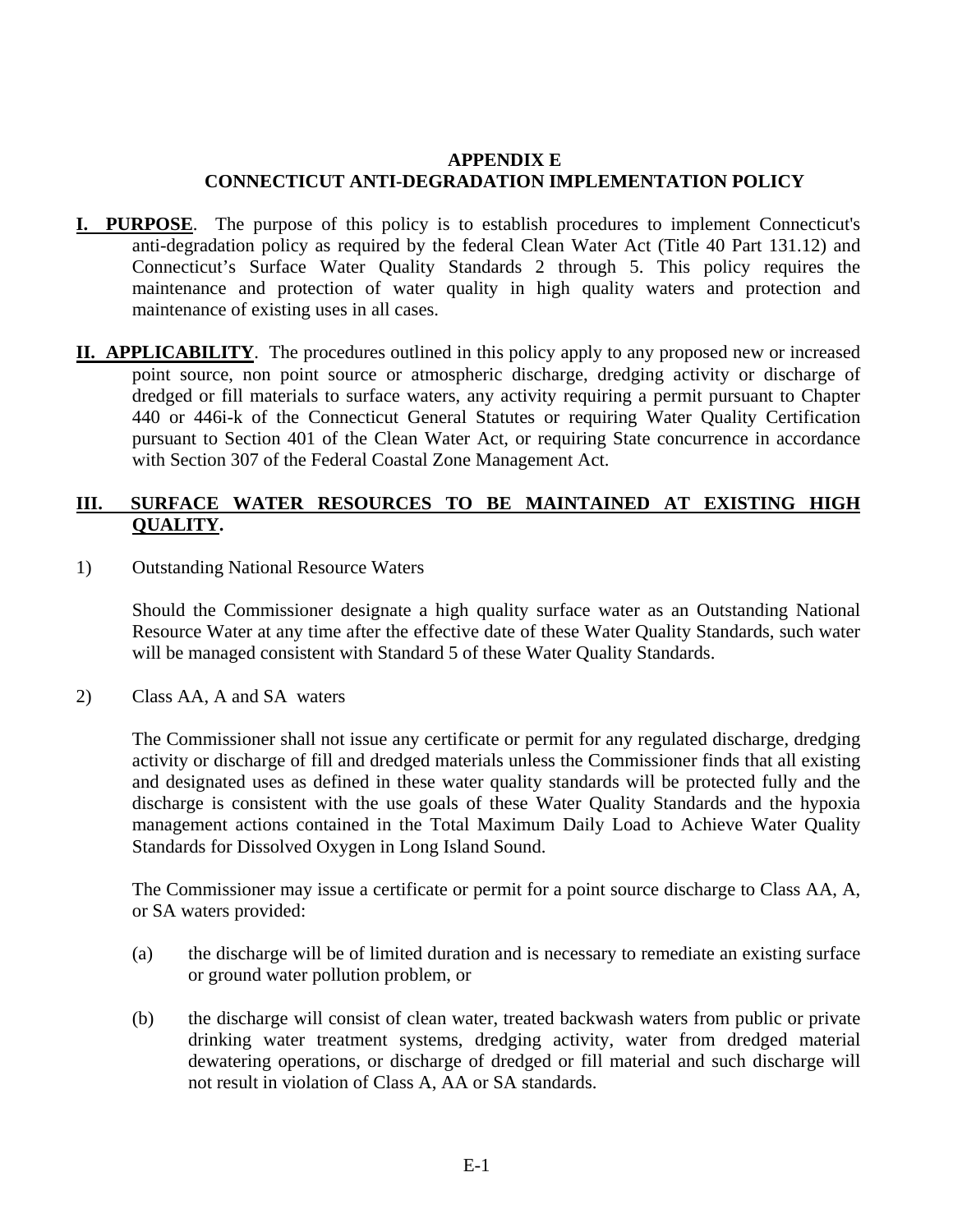The Commissioner may issue a certificate or permit for a non-point discharge to Class AA, A, or SA waters provided:

- (a) appropriate Best Management Practices as determined by the Commissioner are employed by the certificate holder or permittee and,
- (b) in the case of a dredging activity or discharge of dredged or fill material, the Commissioner finds that the resulting change in water quality will not be significant in accordance with paragraph IV.1 of this appendix.
- 3) High quality Class B or SB water resources, i.e. those with a quality better than criteria for that Class contained in the Water Quality Standards and which support a designated uses, will be maintained at their existing high quality unless:
	- (a) the Commissioner finds, in accordance with paragraph IV.1 of this Anti-Degradation Policy that the resulting change in water quality would not be significant; or
	- (b) the Commissioner finds in accordance with paragraph IV.1 of this Anti-Degradation Policy and after adequate opportunity for intergovernmental and public participation, that allowing lower water quality is necessary to accommodate overriding State economic or social development; provided
	- (c) in all cases the Commissioner finds that existing and designated uses will be protected fully, and the discharge is consistent with the hypoxia management actions contained in "*A Total Maximum Daily Load Analysis to Achieve Water Quality Standards for Dissolved Oxygen in Long Island Sound*", dated December 28, 2000.

## **IV. ANTI-DEGRADATION EVALUATION PROCEDURES FOR CLASS B AND SB WATER RESOURCES**

- 1) Determination of significant lowering of water quality In the course of an application for a proposed regulated discharge or activity the Commissioner shall determine whether the proposed discharge or activity will result in a significant change in water quality by utilizing all relevant available data and the best professional judgment of Department staff. Factors to be considered in making this determination include, but are not limited to:
	- (a) expected percent change in each applicable water quality parameter resulting from such regulated discharge or activity;
	- (b) quality and ecological value of the proposed receiving surface water;
	- (c) cumulative impact of the proposed discharge or activity on water quality of the proposed receiving surface water, taking into account all other existing regulated discharges and activities therein;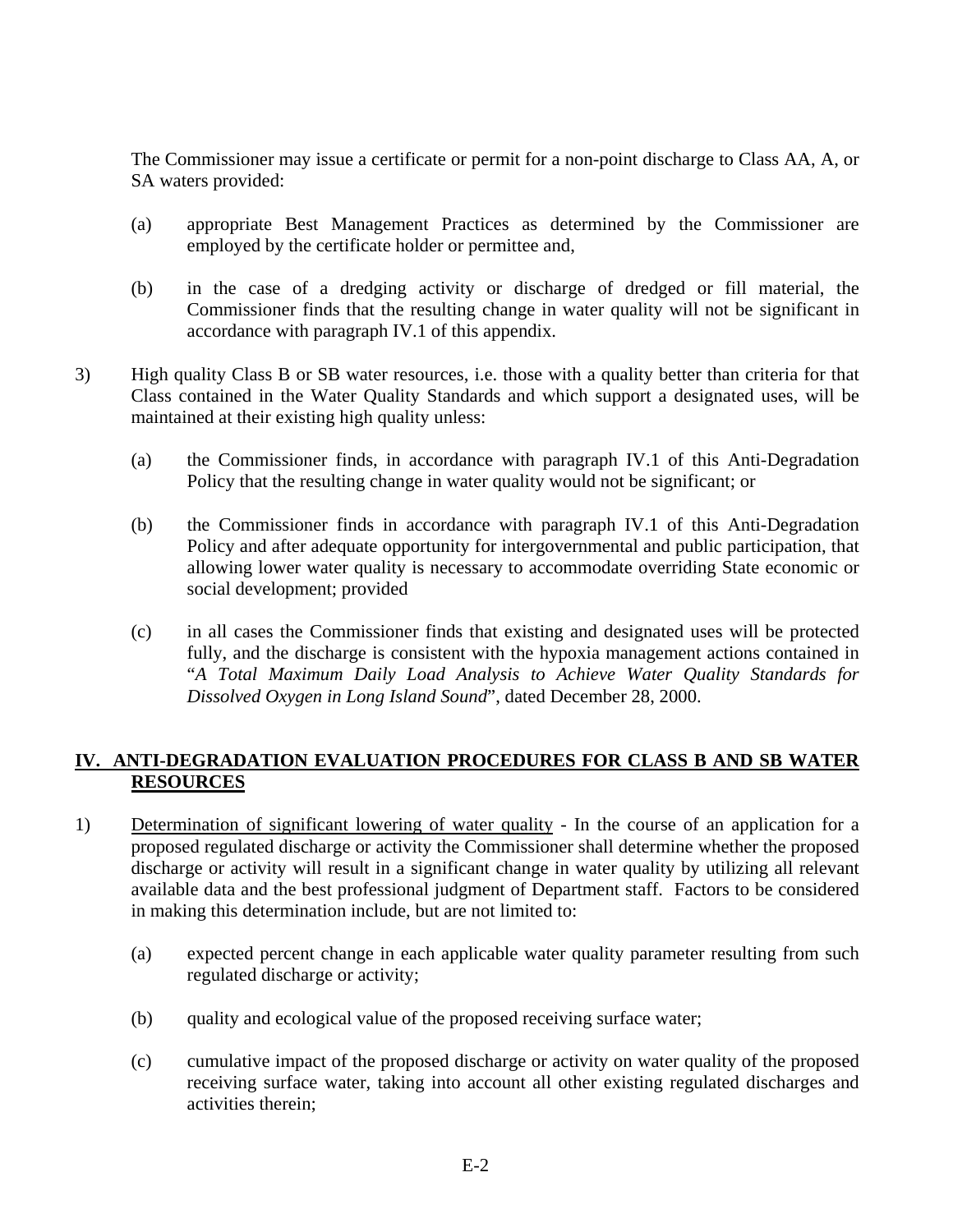- (d) impact of the proposed discharge or activity on aquatic biota and habitat;
- (e) eutrophic impacts of the proposed discharge or activity on the proposed receiving water;
- (f) impact of the proposed discharge or activity on existing, designated, and potential uses of the proposed receiving surface water; and
- (g) the remaining ability of the proposed receiving surface water to assimilate additional regulated discharges and support additional regulated activities if the proposed discharge or activity is approved.
- 2) Determination that allowing lower water quality is necessary to accommodate overriding economic and social development - If the Commissioner determines that a proposed discharge or activity will significantly lower water quality in a high quality Class B or SB water, he or she shall not issue a permit or certificate unless he or she finds that allowing lower water quality is necessary to accommodate overriding economic and social development which he or she has determined is clearly in the public interest. The Commissioner shall ensure that notwithstanding a lowering of water quality existing and designated uses will be protected fully.
	- (a) The proposed lowering of water quality will be found to be necessary only if the applicant for the proposed discharge or activity demonstrates to the satisfaction of the Commissioner that:
		- (i) alternatives to the proposed discharge or activity are not technologically feasible,

or

- (ii) applicable pollution control alternatives are prohibitively expensive.
- (b) The applicant for a proposed discharge or activity that would result in a lowering of water quality in a proposed receiving surface water shall demonstrate to the Commissioner's satisfaction that the following alternatives have been adequately considered:
	- (i) alternative locations for the proposed discharge or activity;
	- (ii) reduction in scale of the proposed discharge or activity;
	- (iii) pollution prevention measures which could eliminate or minimize the effects of the proposed discharge or activity;
	- (iv) water use or recycle measures which could eliminate or minimize the effects of the discharge or activity;
	- (v) process changes or alternative technology which could minimize the effects of the proposed discharge or activity